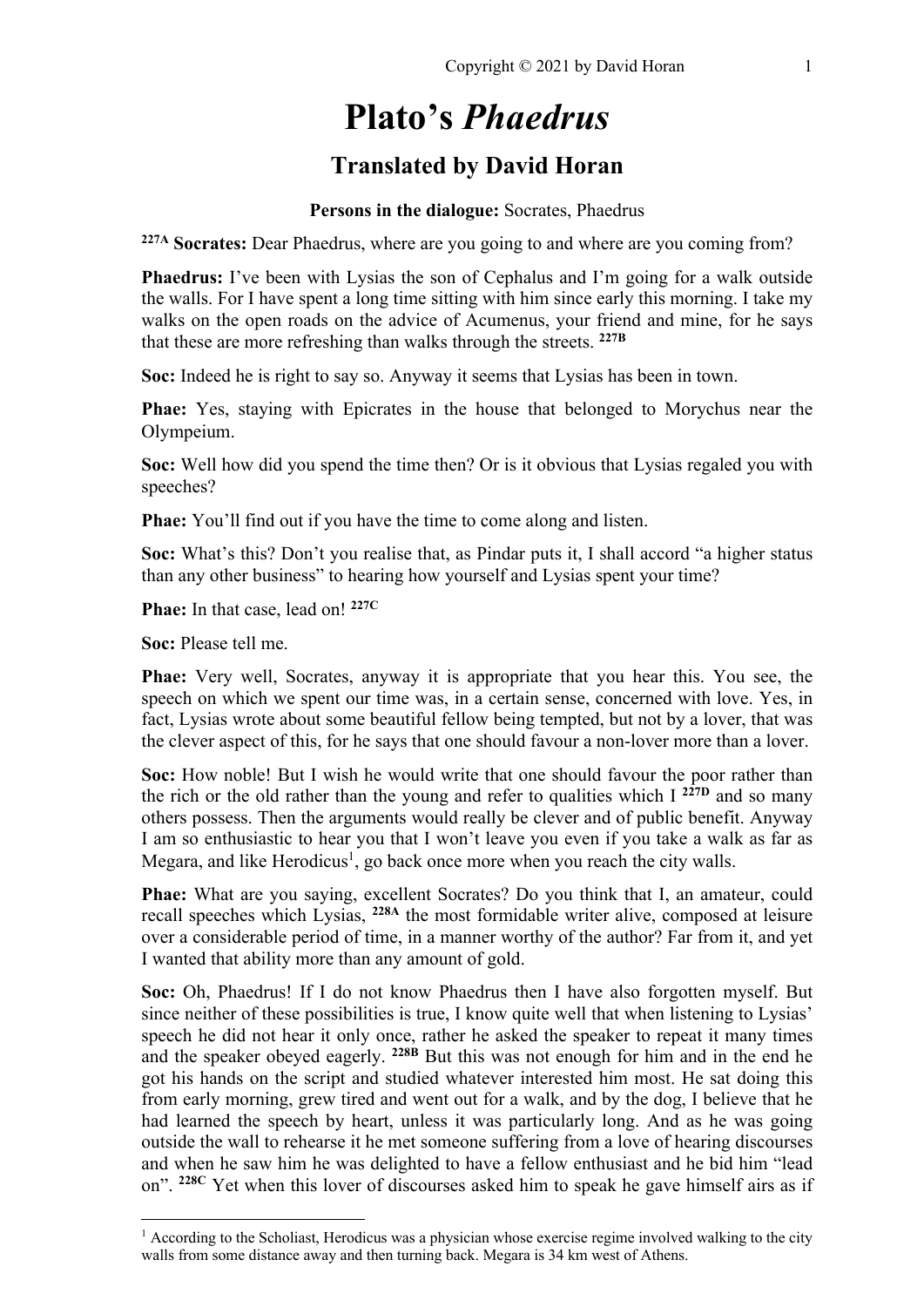he was not so keen to speak. But in the end he was going to speak under compulsion even if no one would listen willingly. So, Phaedrus, you should ask him to do now what he will soon do in any case.

**Phae:** In that case it is, in truth, far better for me to speak in any way I can since I think you won't let me go until I speak in some way or other.

**Soc:** Yes, what you are thinking about me is entirely true.

**Phae:** <sup>228D</sup> Then that's exactly what I shall do. Now the fact is, Socrates, I certainly have not learned the words by heart. Yet I have an understanding of almost all those sections in which he said the lover and the non-lover differed and I shall give a summary of each aspect in turn beginning with the first.

**Soc:** Yes, dearest, when you have first shown me what exactly you are holding in your left hand underneath your cloak. Indeed I suspect you have the actual speech. And if that's what it is then you must appreciate that although I do **228E** love you very much, you can't really expect that I shall allow you to practice on me when Lysias is actually present. So come on, show it to me.

**Phae:** Stop! You have robbed me of the hope I had of practising on you. Now where would you like to sit so that we may read it?

**Soc:**  $229A$  Let's turn off here and go along the Ilissus<sup>2</sup> then we can sit quietly wherever you please.

**Phae:** It seems fortunate then that I happen to be barefoot, and you, of course, always are. So it is easiest for us to walk along in the stream and bathe our feet; not an unpleasant prospect, especially at this time of year and this hour of day.

**Soc:** Lead on then and let's keep our eye out for somewhere we may sit.

**Phae:** Well do you see that lofty plane tree yonder?

**Soc:** I do.

**Phae:** <sup>229B</sup> Well there is shade there and a moderate breeze, and grass to sit upon or even to lie upon should we so wish.

**Soc:** Please lead on.

**Phae:** Tell me, Socrates, wasn't it from somewhere around here that Boreas is said to have snatched Orithyia from the banks of the Ilissus?

**Soc:** Yes, that's what they say.

**Phae:** Was it from here then? The water is delightful anyway, and it looks clean and bright and suitable for maidens to play alongside.

**Soc: 229C** No, it was from two or three stades further downstream at the place where we cross over to Agra, and I think there's an altar to Boreas at the spot.

**Phae:** I have never actually noticed it: but tell me, by Zeus, Socrates, do you believe that this story is true?

**Soc:** Well if I disbelieved it as the wise men do I would not be unusual: in that case I would declare sagaciously that Boreas, the north wind, blew her off the nearby rocks as she was playing with Pharmacea, and of course, having died in this way, she was said to

 $<sup>2</sup>$  A river just outside the walls of Athens, to the East; it is no longer visible above ground.</sup>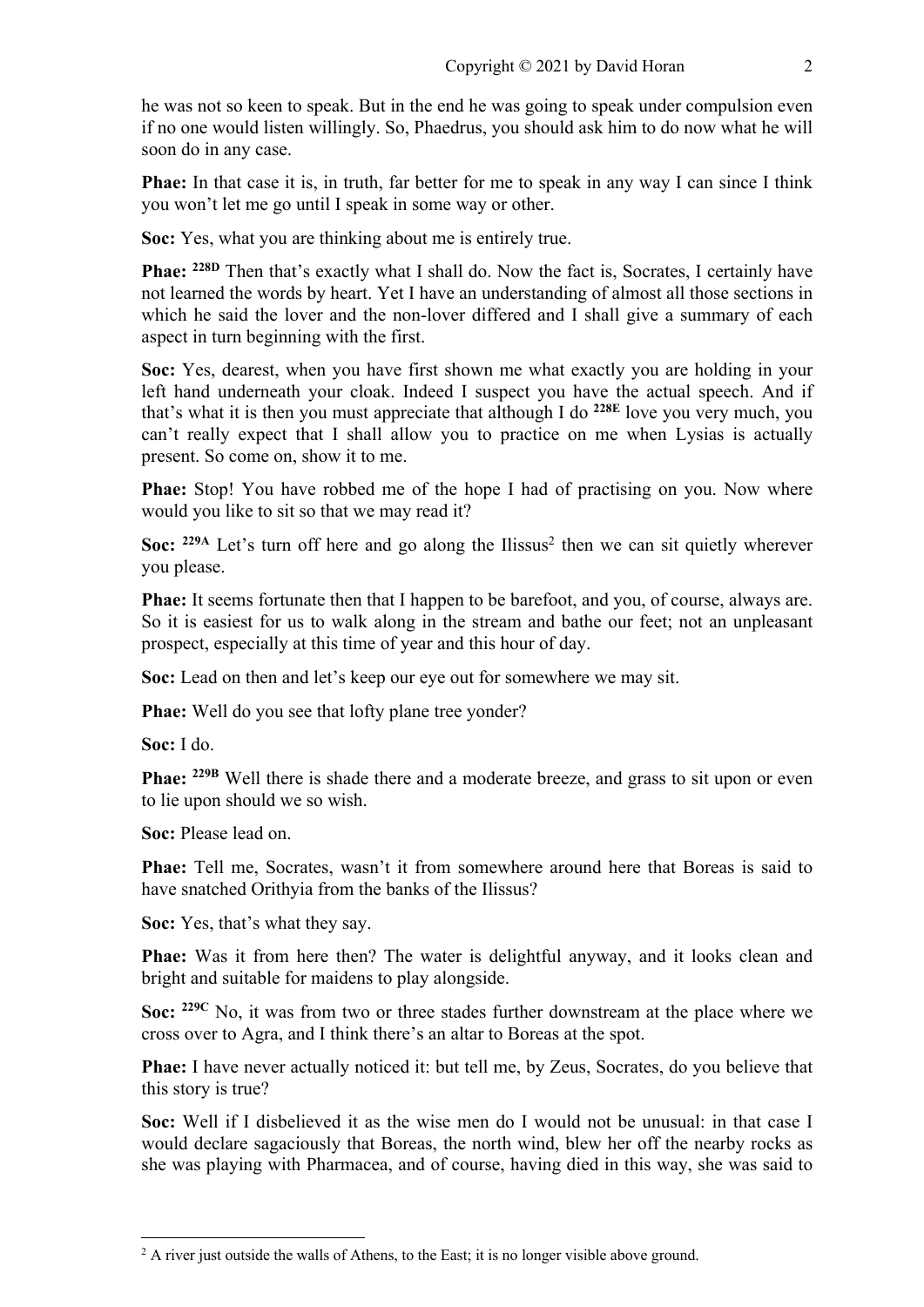have been borne away by <sup>229D</sup> Boreas. Or else it was the Areopagus<sup>3</sup> for they tell another story in which she is snatched away from there and not from here. Now Phaedrus, I regard such explanations, in general, as delightful but they are the province of a very clever, hard-working man who is not entirely fortunate because after this account he also needs to correct our understanding of the nature of Centaurs and then of Chimeras, and a host of such creatures floods in; Gorgons, Pegasuses and an unimaginable multitude of other **229E** extraordinary legendary animals. If someone who does not believe in these stories tries to make them sound reasonable through recourse to some common-sense wisdom, he will be a very busy man. But I have no time whatsoever for them. I'll tell you the reason, my friend: I am not yet able to know myself in accordance with the inscription at Delphi. In fact, investigating extraneous matters while I am still ignorant of this, appears ridiculous to me. **230A** So I bid farewell to these issues, I accept the traditional views about them, as I have just explained, and I don't investigate them but I investigate myself instead. Am I perchance some beast more complex and more lustful than Typho, or a gentler and simpler creature endowed by nature with a divine and unpretentious destiny? But look, my friend, to interrupt our discussion, isn't this the tree you were leading us to?

#### **Phae: 230B** Yes, that's it.

**Soc:** Well, by Hera, this is a really beautiful place to rest. The plane tree itself is so broad and tall; see the height and the glorious close shade of the agnus castus and how it is in full bloom, filling the place with a fine scent. The delightful spring beneath the plane tree is flowing with very cool water, as my foot can testify. And from the statues and shrines it seems the place is sacred to some Nymphs and to Achelous.4

**230C** And what's more, the airiness of the place is so attractive and intensely pleasant, echoing clear and summer-like with the chorus of the cicādas. Most exquisite of all is the grass which has grown on a gentle slope, just perfect for someone to rest their head on. Dear Phaedrus, what an excellent guide you are!

**Phae:** And you prove to be a wonderful and highly unusual person! Yes, from what you are saying, you really seem **230D** more like a visitor who is sightseeing than a native. In fact, you never go travelling like this outside our own borders and I don't think you even go outside the walls at all.

**Soc:** Forgive me, my excellent friend. For I am a lover of learning and the rural haunts and the trees do not want to teach me anything while the people in the city do. However, I think you have discovered the special potion for getting me out. For just as people lead hungry animals by waving a branch or piece of fruit, it turns out that you may also lead me about in this way through Attica **230E** or anywhere else you please by offering me pages of speeches. Well now that we have arrived here I think I shall lie down for the moment and you should adopt any position you think easiest for reading and then go ahead and read.

**Phae:** Well listen. **"**You know about my affairs and you have heard how I think it best for us to arrange things. But I don't deserve to fail **231A** in my request just because I am not actually your lover, since in the case of lovers there is regret for any good they may have done, once the desire comes to an end. But in the case of non-lovers, there is no occasion on which it is appropriate for them to change their minds. For they do good based upon their own capacity, not under compulsion but willingly, by deciding what is best for their own private interests. But lovers keep thinking about any harm done to their own interests on account of love, and any good they themselves have done, and once they add any

 $3$  A hill at the foot of the Acropolis and therefore inside the walls and some distance from the river. This sentence may be a gloss but it is in all manuscripts.

<sup>&</sup>lt;sup>4</sup> A river god, personified as water: also the name of the longest river in Greece.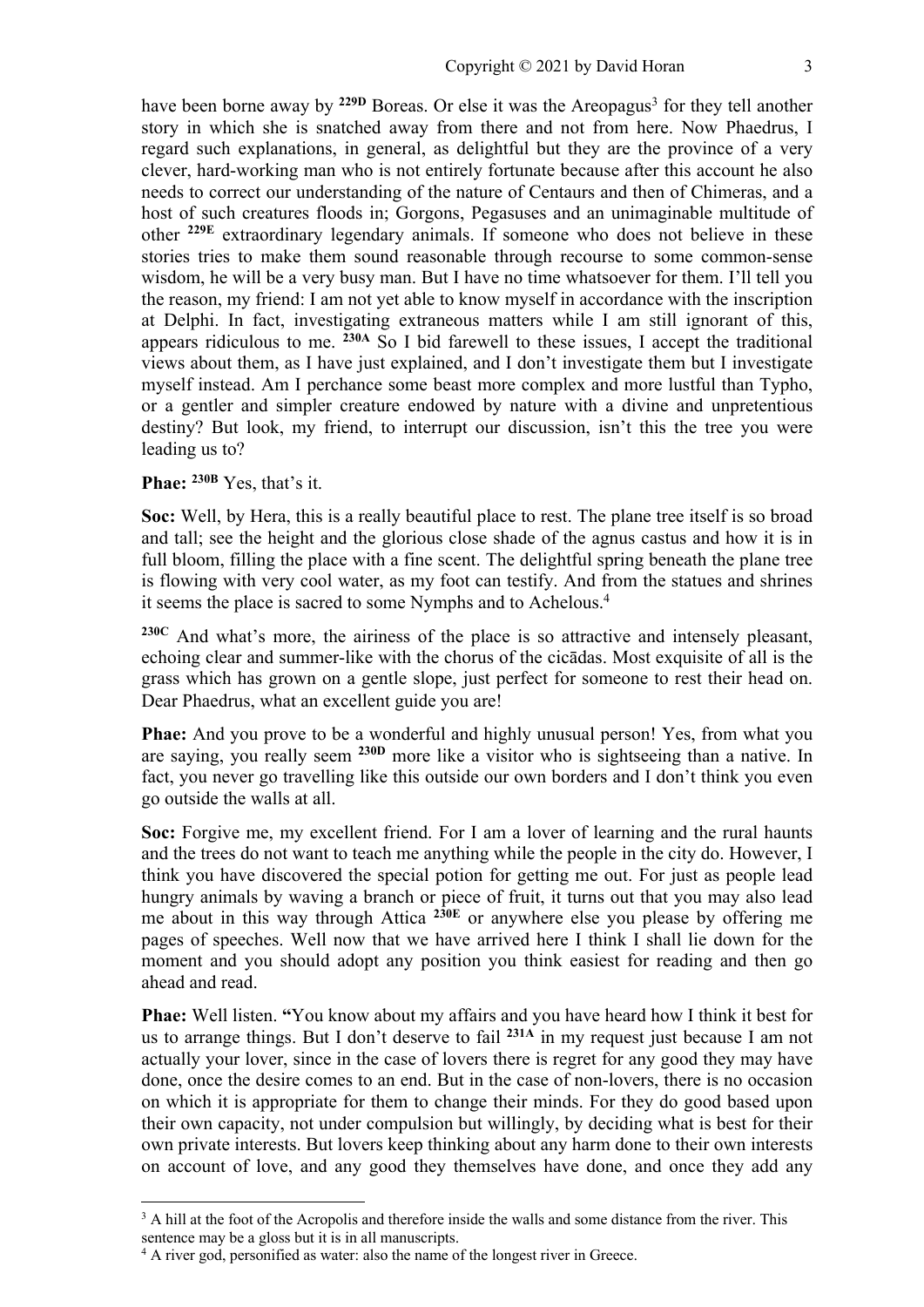hardship they have sustained into the reckoning, they conclude **231B** that their loved ones have received all the favours they deserve a long time ago. But the non-lovers do not have to excuse the neglect of their own affairs on this account, or reckon up the trouble they have taken, or accept any blame for quarrels with relatives. Accordingly, since all such impediments are out of the way nothing remains but to engage eagerly in actions which he thinks will please them.

"And yet it may be argued that lovers **231C** deserve great credit for this, since they claim to have the utmost affection for those whom they love, and they are prepared to favour their loved ones in word and in deed and be hated by others in the process. But if they are speaking the truth, it is easy to appreciate that anyone they love in the future will be more important to them than their present loved ones, and if the new ones so wish, they will even harm the old ones. Furthermore, how could it be reasonable to entrust such an issue to someone possessed of **231D** an affliction of this kind; an affliction that no experienced person would ever attempt to divert? And indeed they themselves accept that they are more sick than sane, and that they realise that their thinking is disordered but are unable to control themselves. So once they return to their right mind, how could they regard any decisions which were made under such circumstances as sound? What's more, if you were to choose the best from amongst your lovers, your selection would be drawn from a small number but if, on the other hand, you were to choose the most suitable from among all the others you would be choosing from a greater number, and you would have much more **231E** hope of encountering someone worthy of your affections in the more numerous category.

"Again, perhaps you are afraid of established convention, afraid that you will be found out by people and incur disgrace. Yet the likelihood is that lovers, **232A** believing that they are just as well regarded by others as they are by themselves, will feel an urge to speak out and with an eye to their reputation, proclaim to everyone that their efforts have not been for nothing. However, the non-lovers, as they are in control of themselves, are likely to choose the best course rather than reputation in the eyes of their fellow men. But again, in the case of the lovers, most people must see, or hear tell of them, following their loved ones and making quite a business of doing so. Consequently, whenever they are seen conversing **232B** with one another it is assumed that they are getting together about a current or impending flirtation. But in the case of non-lovers, no one ever tries to criticise them because they get together, since they realise that it is necessary to talk to someone either on account of friendship or some other enjoyment. What's more, suppose you became alarmed, thinking that it is difficult for a friendship to endure, and while a fallingout under other circumstances brings misfortune **232C** which is shared by both parties, the harm you suffer is enormous when you give away what is most important to you; in that situation it would be reasonable to be more afraid of your lovers. For their afflictions are many, and they think everything that happens is directed at harming them.

"On account of this they also discourage the loved ones from meeting with other people, fearing those who have money in case they might surpass them in wealth and fearing those who are educated in case they might prove superior in intelligence. And they are also wary of the power of anyone else who possesses any other advantage. **232D** Now once they have persuaded you to incur the enmity of those people, the lovers leave you bereft of friends and if you show more intelligence than they do by looking to your own interest you will find yourself at odds with them. Yet those who are not lovers, but have attained what they wanted on account of excellence, would not be envious of these associates of yours; instead they would detest those who refuse you, realising that they are being slighted by these fellows and benefited by your associates, and in consequence, there is much **232E** greater hope of friendship accruing to them from the process rather than enmity.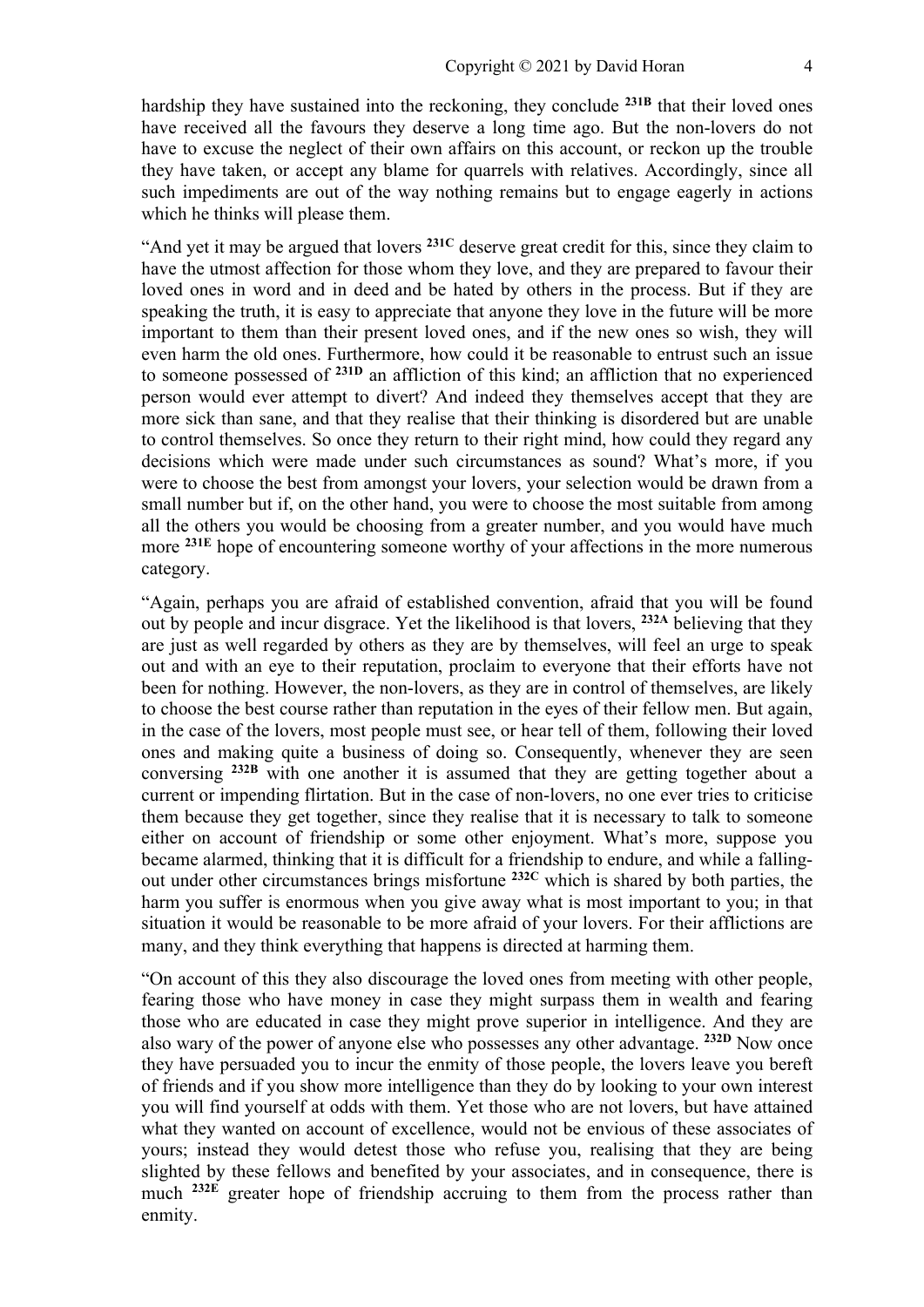"What's more, most lovers develop a desire for the body first, before they have come to know your character or your other personal qualities so that it is not clear whether they will still want to be friends with you once the passion has abated. **233A** Whereas in those who are not lovers but were friends with one another before all this took place, the friendship is not likely to be diminished by any of their pleasant experiences, but these are likely to be left as memorials for what is about to unfold. What's more, it better becomes you to be persuaded by me rather than by a lover. For those men praise your actions and utterances regardless of their merit, sometimes from a fear of being disliked and also because their desire impairs their own judgement. Yes, this is the sort of **233B** behaviour that love exhibits; it makes those who are unfortunate regard anything which does not cause pain to the others as an annoyance, while it compels those who are fortunate to praise pleasures that are unworthy of them. Consequently, it is much more appropriate to pity the loved ones than to envy them.

"However, if you trust in me, firstly I shall not associate with you to pander to the pleasure of the moment but with an eye to your future advantage; not weakened **233C** by love but master of myself; not resorting to bitter enmity over trifles but slowly arousing a moderate anger over major issues. The unintentional wrongs, I forgive, the intentional ones, I try to divert for these are the proofs of a friendship that will endure for a long time. But if you are still of the view that a strong friendship cannot arise unless the person is a lover then you need to ponder **233D** the fact that, on this basis, we would not prize our sons very much or our fathers or mothers, nor would we have acquired faithful friends, friends who have come our way, not from desires of this sort but from very different habits of life.

"Again, if we ought to favour those who are most in need, then it is also appropriate in other situations to do good, not to the best, but to those who are most lacking; for they will be most grateful since they are relieved of the greatest misfortunes. What's more, even in the case of private parties, **233E** it is not your friends who deserve to be invited but beggars and those who need sustenance, for these people will be delighted with you, follow you and throng about your doors. They will be most pleased and most grateful and will pray that you may have many advantages.

"No, perhaps it is not appropriate to grant favours to those who are in greatest need but those who can best return the favour; not to mere beggars **234A** but to those who deserve the attention; not the sort who will just enjoy the benefit of your best years but anyone who will share their own advantages with you when you have grown older; not those who seek reputation in the eyes of others once they have achieved their objective but anyone who will remain silent from a sense of shame in the eyes of all; not those who will enjoy a short interval with you but those who will be your friend, in the same way, throughout your entire life; not someone who will seek an excuse for enmity once his desire abates but those who will display their own **234B** excellence once you are past your prime.

"Now keep in mind what I have told you and consider this point too: friends give warnings to lovers about their debased way of life but in the case of non-lovers none of their acquaintances has ever censured them for poor judgement of their own affairs on that account. So perhaps you may ask if I am exhorting you to gratify all non-lovers. But I do not think that even a lover would advise you to have the same attitude **234C** towards all lovers. For in that case it would not merit the same gratitude from the recipient nor could you keep it a secret from the others if you so wished. Whereas what is needed is that no harm at all should arise from this and both parties should benefit.

"Now I think I have said enough but if you want more because you think I have left something out, just ask."

Well how does the speech sound to you, Socrates? Isn't it extraordinary, especially in its use of language?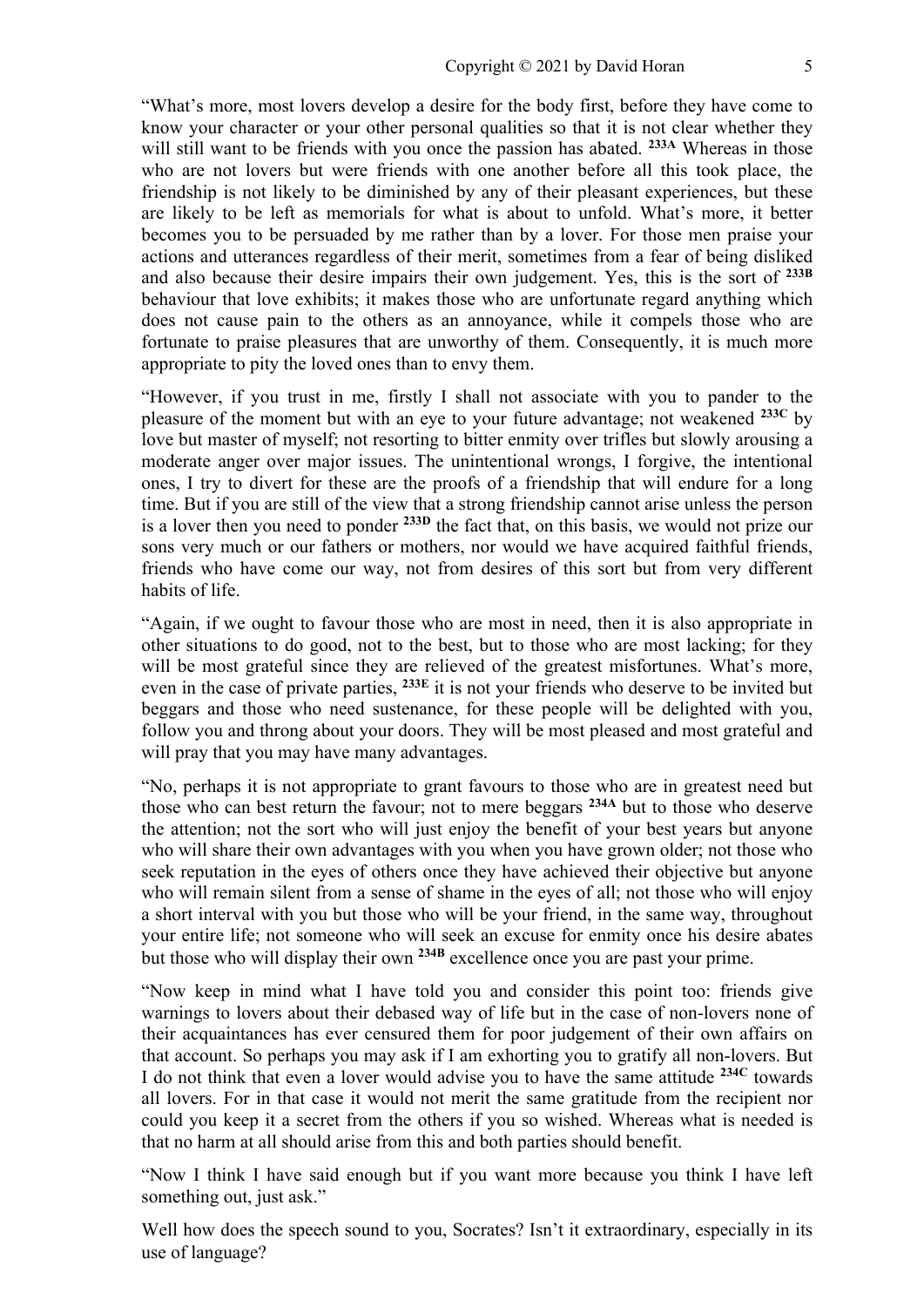Soc: <sup>234D</sup> Yes, my friend, miraculous; it has astounded me. And I have had this experience because of you, Phaedrus, for I was watching you as you were reading and it seemed to me that you were made brighter by the speech. So realising that you understand such matters better than I do, I followed you and in the process I joined you in the wild frenzy, my divine friend.

**Phae:** Come now, does it all sound like a joke?

**Soc:** What? You think I am joking and not being serious?

**Phae: 234E** Not at all, Socrates, but by Zeus, the god of friendship, tell me the truth: do you think there is anyone else in Greece who could deliver a more magnificent and expansive speech than this on the same topic?

**Soc:** What! Does the speech deserve praise from you or from me on the basis that the author has actually said what needed to be said and not on the sole basis that each of the expressions he fashioned was clear, well rounded and precise? For if that is a requirement I must concede the point to you since, on account of my nothingness, **235A** I had overlooked this. I attended only to the rhetoric of the speech and I do not think that even Lysias himself would regard that as satisfactory. And in fact, Phaedrus, although you may have a different view on this, I thought he made the same points twice or three times as he was not really up to the task of saying a great deal on the same topic, or perhaps he had no concern about a detail of that sort. And he appeared quite spirited to me; showing off that he could say the same thing in one way and then in another way, and say it superlatively on both occasions.

**Phae: 235B** You are talking nonsense, Socrates. For this is the most significant feature of the speech. In fact, it omits nothing that is worth saying on the topic, so that nothing else can ever be said that is more expansive and more significant than what he has said.

**Soc:** There I can agree with you no longer, for the wise men and women of old who have spoken and written on these matters will refute me if I give my assent just to gratify you.

**Phae:** <sup>235C</sup> Who are these people? And where have you heard anything better than this?

**Soc:** Well I cannot really say at the moment though I obviously heard it from someone: perhaps from the lovely Sappho or the wise Anacreon or even from some prose writers. So how do I come to this conclusion? My breast is somehow full, my wonderful friend, and I feel I could say something else besides what Lysias said and no worse. Now because I recognise my own ignorance I am well aware that it was not from myself that I formed any of these notions. So I think the only alternative is that I have been filled through my ears by streams flowing from elsewhere as though I were a vessel. **235D** But again, on account of my dullness I have actually forgotten how and from whom I heard this.

**Phae:** Very well, my noblest of friends, you have expressed it perfectly. In fact, I won't even ask you to tell me from whom you heard this and how, as long as you do what you just said: undertake to deliver a better speech than the one on the scroll, just as long and with different content, and I promise you that, like the Nine Archons,<sup>5</sup> I shall erect a lifesized golden image at Delphi, **235E** not just of myself but also of you.

**Soc:** Phaedrus, you are very dear and truly golden if you think I am claiming that Lysias went completely awry and I can say something entirely different. I do not think that would happen to even the most ordinary writer. For instance, in the case of this speech, do you think anyone asserting that the non-lover should be favoured more than the lover could avoid praising **236A** the prudence of the former and censuring the irrationality of the

<sup>&</sup>lt;sup>5</sup> The Nine Archons were officials of the city of Athens. They swore an oath of office whereby they undertook to erect a golden statue as a penalty if they transgressed any of the laws.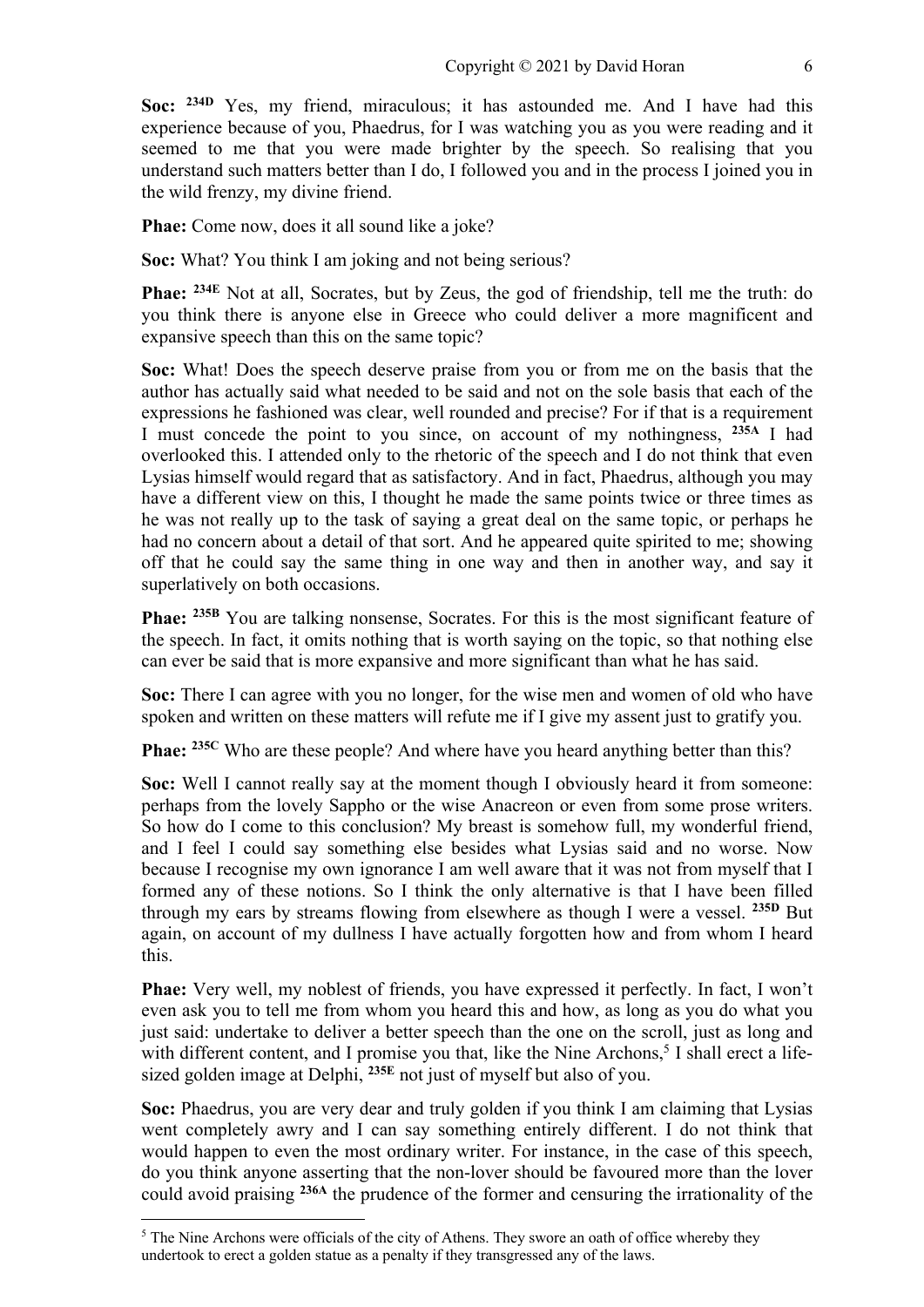latter, and then have something else to say instead? No, these arguments are, in a sense, mandatory, and in such cases we should praise their construction and not their contrivance. However, in the case of arguments which are not mandatory and are difficult to contrive, we should praise the contrivance as well as their construction.

**Phae:** I shall go along with your suggestion for what you have said sounds reasonable to me. So what I shall do is this: I shall allow you to propose that the lover is more out of sorts than the <sup>236B</sup> non-lover, and provided the rest of what you say is different, more expansive and more worthy than Lysias', your statue in beaten metal shall stand beside the offering of the Cypselids at Olympia.

**Soc:** Phaedrus, you have taken the matter seriously because I attacked one of your favourites in jest. Do you actually think that I shall, in truth, attempt to make a different and more ornate speech, exceeding the wisdom of that man?

**Phae:** On this issue, my friend, you are in the same predicament I <sup>236C</sup> was in.<sup>6</sup> In fact, it is all the more necessary that you speak in any way you can so that we are not compelled to adopt the farcical exchanges of stage comedies. Take care you don't force me to come out with "Oh, Socrates! If I do not know Socrates then I have forgotten myself" or "he wanted to speak but gave himself airs". No, you need to appreciate that we shall not be leaving this place until you speak all that you said you had "in your breast". We are alone in an isolated spot and I am stronger **236D** and younger than you, so taking all of this into account "mark thou my words" and do not opt to speak under compulsion when you can do it voluntarily.

**Soc:** Bless you, Phaedrus! But I shall be a laughing stock; extemporising as an amateur alongside a fine poet, about the same topics.

**Phae:** Do you appreciate the position you are in? Stop being coy with me! In fact, I have something to say that will pretty well force you to speak.

**Soc:** Do not say it then!

**Phae:** Oh, but I shall say it! And my utterance will be an oath. In fact, I swear to you by ..., by what God? By this plane tree here, if you like, **236E** I declare that if you do not deliver the speech here in its very presence I shall never perform another speech for you or tell you about one either.

**Soc:** Oh, you wretch, how well you have discovered what it is that compels a lover of discourse to do your bidding!

**Phae:** Then why try to evade it?

**Soc:** I can do so no longer now that you have sworn this. Indeed how could I hold myself back from banquets of this sort?

**Phae: 237A** Then speak!

**Soc:** Well do you know how I shall proceed?

**Phae:** In what respect?

**Soc:** I shall speak with my head covered so that I may rush through the speech as quickly as possible without looking at you and being at a loss on account of shame.

**Phae:** Just speak and arrange the other details as you please.

<sup>6</sup> Phaedrus refers back to the earlier exchange when Socrates compelled him to deliver Lysias' speech. He proceeds to mimic Socrates' words from the earlier conversation in 228a-c.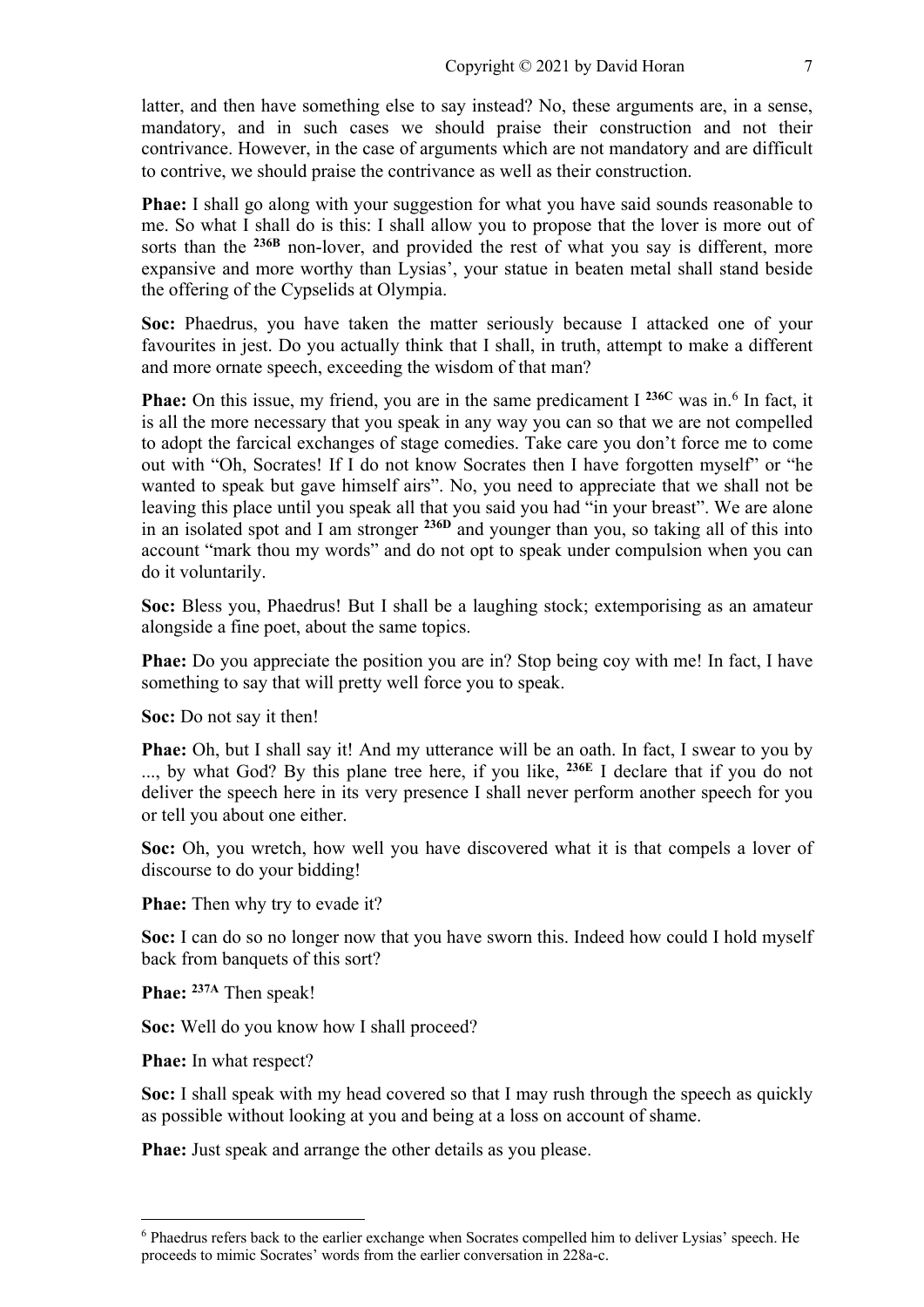**Soc:** Come then, O ye clear-voiced Muses, whether you are so described because of the nature of your song or after the musical race of the clear-voiced Ligurians, join with me in this story which this excellent man here compels me to relate so that his companion who seemed <sup>237B</sup> wise to him even before this, may now seem even wiser.

Once upon a time there was a boy, more a youth really, very handsome too, and he had very many lovers. But one of them was wily and although he was no less in love than the others, he had persuaded the boy that he did not love him. And on one occasion as he sought favour he was persuading him of this very point; that one should favour the nonlover in preference to the lover, and so he said this:

"On every issue, my boy, a single principle applies to those who intend to deliberate properly: **237C** they need to know what it is they are deliberating about or else they must go entirely awry. However, most people are unaware of the fact that they do not know the essence of each issue. Therefore, on the basis that they already know, they come to no agreement at the outset of the enquiry and proceed to pay a quite predictable penalty; they agree neither with themselves nor one another. Now you and I should avoid this shortcoming which we censure in others, and since the issue before us both is whether one should accord more friendship to the lover or to the non-lover, we should propose an agreed <sup>237D</sup> definition of love; what it is like and what power it possesses; and looking thereto and referring thereto, let's conduct our inquiry into whether love furnishes benefit or harm. Now it is obvious to everyone, of course, that love is a desire but we also know that even non-lovers desire the beautiful. On what basis then do we distinguish the lover from the non-lover? We need to recognise that there are two ruling and leading principles in each of us which we follow wherever they may lead; one is an inborn desire for pleasure while the other is an acquired opinion which aims for the best. These two principles within us are sometimes in concord **237E** but on occasion they are in conflict, and then sometimes one, sometimes the other is dominant. Now when opinion that leads through reason to the best is also dominant, that dominion is called self-control. **238A** But when desire dragging us irrationally towards pleasure is also ruling in us, its rule is referred to as lust. And yet lust goes under many names for it has many aspects and many parts, and whatever aspect happens to be most in evidence bestows its own name upon the possessor, a name that is neither admirable nor worth acquiring. So when the desire associated with food dominates over the excellence of reason and over the other desires, gluttony **238B** will be in evidence, and its possessor will also be referred to by the same name. And again, when its tyrannical control is related to drink it is obvious what name we shall give to its possessor when it leads him in that direction. And in the case of other people of this sort, it is evidently appropriate to call them by the names of the appropriate desires; whichever one is in control at that time.

"Now the status of the desire which has prompted all that has been said is quite evident at this stage but what is spoken is very much clearer than what is unspoken; so once the desire devoid of reason has overpowered opinion conducive towards what is right and has led towards delight **238C** in beauty, it too, for its part, is impelled forcefully towards bodily beauty by desires kindred to itself. Once this gains the ascendancy it acquires a name derived from that very force and is called love.<sup>7</sup>"

Well now dear Phaedrus, does it seem to you, as it does to me, that I am undergoing some divine experience?

**Phae:** Yes, certainly, Socrates, an extraordinary fluency has taken hold of you.

 $<sup>7</sup>$  This complex passage suggests an etymological relationship between the Greek words for 'love' and</sup> 'force'. Most modern commentators regard the connection as fanciful.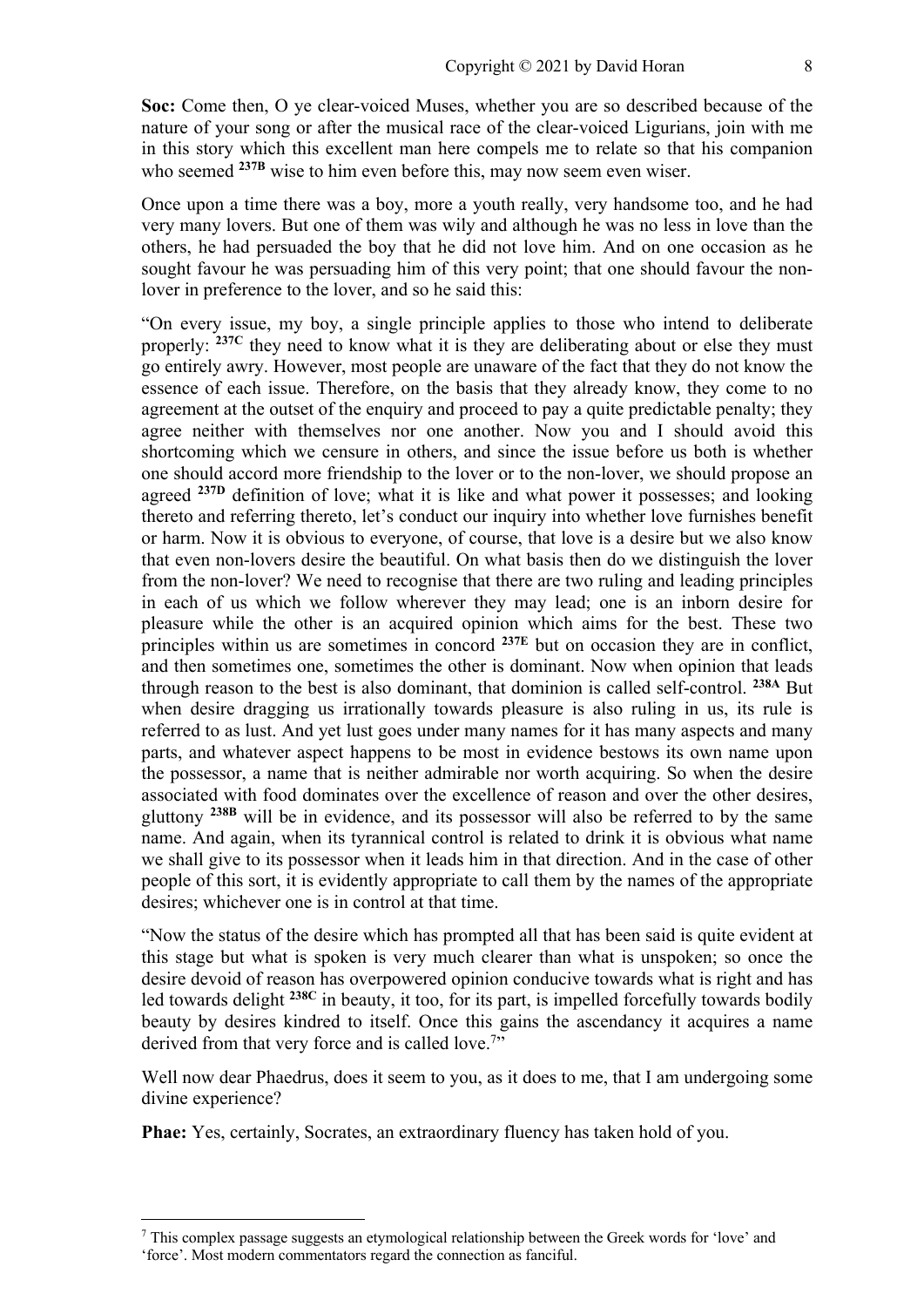**Soc:** Hear me out in silence then. For this really seems to be such a divine place **238D** that you must not be surprised if I actually get caught by the Nymphs on occasion as I proceed with the speech. Yes, even at this stage I am almost enunciating verses of poetry.

**Phae:** What you are saying could not be more true.

**Soc:** And you are the one who is responsible for this! Anyway listen to the rest of it, for the attack may perhaps be averted. Yet these matters will be cared for by god; we, for our part, should return to our speech to the boy.

"There it is my brave one! Now that the subject of our deliberations has been described and defined, what remains **238E** is to keep this in view and state what benefit and what harm accrues to someone who favours a lover and to someone who favours a non-lover. Now it must be the case I presume, that anyone who is ruled by desire and enslaved by pleasure will render a loved one as pleasing to themselves as possible. But to a sick man whatever offers no resistance is an utter delight whereas the equal or the stronger is detestable. **239A** So, the lover will not willingly tolerate either an equal or a stronger person as a favourite and he will always make them weaker and inferior. And the fool is weaker than the wise man, the coward than the brave, the poor speaker than the orator and a dull man is weaker than a clever one.

"When all these mental inadequacies and more besides develop in the loved one or are present by nature, the lover must be delighted. And if they are absent he must contrive their presence or else forego his momentary pleasure. Of course the lover must be **239B** jealous and is a source of great harm through keeping the loved one away from numerous other associations which are advantageous and might make him a better man. And the greatest harm is done by barring him from an association whereby he might become entirely wise, namely divine philosophy. The lover must keep his favourite far away from this as he is terrified of being held in contempt. And in other subjects he must arrange that the loved one is completely ignorant and looks to the lover for everything, a state of affairs which would be delightful to the lover but very damaging to himself. Therefore, when it comes to mental **239C** development, a man in love is not useful at all either as a guardian or as a companion.

"As well as this we also need to look to the condition of the body and the nature and the extent of the care it will receive from someone who has gained control over it when that person is under compulsion to pursue pleasure in preference to good. Well he will be seen pursuing someone who is feeble rather than tough, reared not in pure sunlight but beneath flickering shades, unaccustomed to manly exertions and harsh sweaty work but quite used to a soft and unmanly **239D** way of life, adorned with extraneous colours and decorations because the natural qualities are absent. And he also engages in all the activities associated with such traits, but these are obvious and it is not worth continuing the list any further. Rather we may proceed to another issue once we have summed this up in a single sentence. For a body of this sort, in war and in other circumstances where the need is great, gives courage to the enemy and strikes fear into friends and even lovers.

"So let's accept that this is indeed obvious and proceed to formulate the next question: what **239E** benefit or what harm does the company and guardianship of a man in love, afford us in relation to our property? Well this much at least is evident to everyone and especially to the lover; that he would pray above all that the loved one be bereft of his dearest, most beneficent and most divine possessions. For he would allow him to be deprived of father and mother, relatives and friends, believing them to be obstructive influences **240A** who are critical of his delightful association with the loved one. And indeed if the loved one has some property, gold or some other possession, he will regard him as not so easy to catch and not so easy to manage once he has been caught. Accordingly, the lover really must begrudge his favourites any property they have acquired and be pleased if it is lost. What's more, the lover will pray that his favourite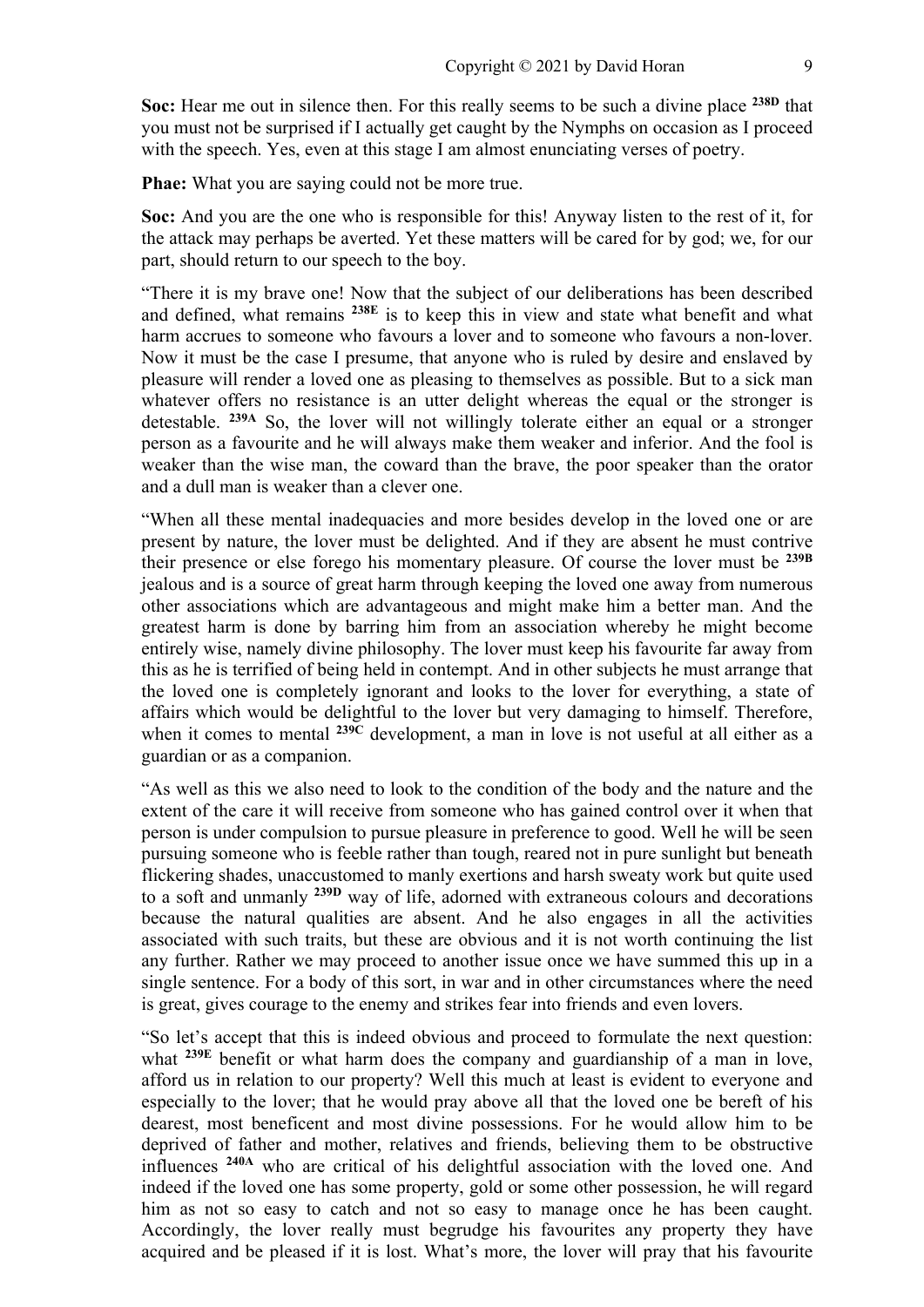may be un-wed, childless and without a household for as long a time as possible because he wants to enjoy the sweetness for himself for as long a time as possible.

"Now there are other depravities too; however, in most cases, **240B** by some miracle, they are combined with a momentary pleasure just as in the case of the flatterer, a dreadful monster who does a lot of harm, nature had commingled a certain delight which is not entirely crude; a courtesan too may be censured as harmful and so may a host of creatures with similar tendencies and behaviours in whom there is also pleasure, even though it is fleeting. But a lover, in addition to the harm he does, is the least pleasant **240C** person of all for loved ones to spend the day with. Yes, there is actually an old saying that "same age delights same age" and I think it means that the equality of years leads to an equality of pleasure and produces friendship on account of this similarity, yet even in these cases, they can get enough of one another's company. Now of course whatever is necessary is said, in general, to be a burden to everyone and in addition to their dissimilarity, this principle is especially applicable to a lover and his favourite. For an older man consorting with a younger man does not willingly leave him day or night but is impelled by necessity **240D** and the sting of desire which draws the man on, affording him constant pleasures as he sees, hears, touches and is aware of the loved one through every sense so that he serves him diligently and delightedly.

"But what sort of consolation and what pleasure does he, for his part, grant to the loved one to ensure that the time they spend together does not end in utter disgust at beholding an aged face past its prime and other features to match? None of these are pleasant to hear **240E** described but the constant unavoidable experience is even worse as he is watched over by a guardian who is suspicious of everyone and everything, and he hears inappropriate and exaggerated praise and criticism too which are intolerable when the man is sober but embarrassing as well as intolerable when he has taken to drink and engages in unbridled and wearisome outspokenness.

"Now when he is in love he is harmful and disgusting but once the love abates he is untrustworthy thereafter to that very person whom he induced, **241A** with difficulty, to endure his tiresome company for that short time. A feat he accomplished by making numerous promises of future advantages accompanied by countless oaths and imprecations.

"But when it is time to deliver on the promises, he has changed the ruler and leader within himself to reason and self-control instead of love and madness; he has become a different person but the loved one is unaware of this. So as though he were talking to the same person, the loved one demands a favour from him, reminding him of what was done and what was said in the past. The lover, on the other hand, is ashamed and does not dare to say that he has become someone else nor is he able to stand by **241B** the oaths and promises sworn under the former rule of unreason. At this stage he has acquired reason and has become self-controlled in order to avoid becoming like that other person and being the same again by doing the same things he did before. He becomes a fugitive from all this and he who was once a lover is compelled to betray his promises, and with the flipping of an oyster shell he turns and takes flight. And the loved one is compelled to pursue him, crying to heaven in anger having misunderstood the entire relationship from the outset: he should not, as it turns out, ever have favoured a man who is in love and perforce, unreasonable, no, **241C** far better to favour someone who is not in love and who is, therefore, reasonable. Otherwise, he would be compelled to place himself at the mercy of an unfaithful, awkward, jealous and disgusting person who is surely detrimental to his property, detrimental also to his bodily well-being but utterly detrimental to the development of his soul, and in truth, there neither is nor shall there ever be anything more precious than this in the eyes of men or gods. So you need to understand all of this, my boy, and appreciate that the affection of a lover is not accompanied by good intentions but is a sort of hunger for food, its aim is satisfaction for: **241D**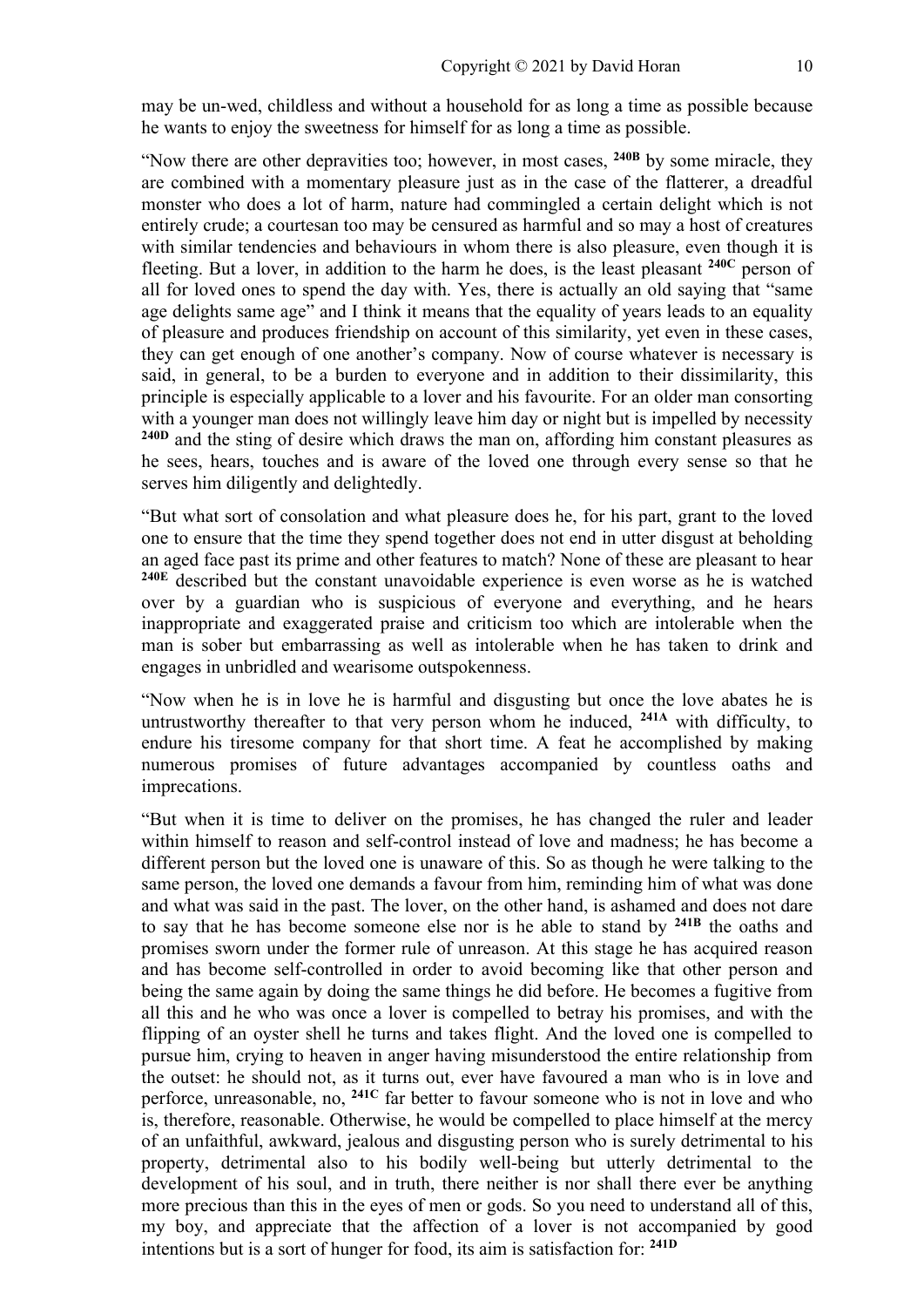'As wolves have a liking for lambs

So do lovers have affection for loved ones.' "

That's it, Phaedrus. You shall not hear me saying any more than this; please let that be the end of the speech now.

**Phae:** And yet I thought this was half of the speech and you would say an equal amount about why the non-lover should be favoured to a greater extent stating, in turn, all the advantages he affords. Why ever are you stopping at this stage?

**Soc: 241E** Bless you, do you not realise that I am already uttering epic verses, not just poetic verses, even though I am being critical? So what do you think I shall come out with if I start to praise the other man? Surely you realise that I shall be un-disguisedly inspired by the Nymphs to whom you have deliberately exposed me. So I should say, in short, that this other man has advantages which are the opposite of anything we have reviled in the first man. Yes, why do we need a long speech? In fact, enough has been said about both of them. And so on this basis, my story may suffer whatever fate it deserves to suffer **242A** whilst I cross over this river and take myself away before you force me into something even worse.

**Phae:** Not yet, Socrates, not until the heat subsides, anyway. Don't you see that it's almost mid-day and the sun is at its height? No, let's wait here while we discuss all that has been said. We can go as soon as it cools down.

**Soc:** Phaedrus, when it comes to speeches, you are divine and utterly amazing. In fact, I think that of all the speeches **242B** produced during your lifetime no one has been responsible for producing more than you; either by delivering them yourself or somehow forcing someone else to do so. With the exception of Simmias, the Theban, you are far ahead of everyone else and I think you have now become responsible once more for the delivery of a speech.

**Phae:** Well that's good news anyway, but how did this happen and what speech are you referring to?

**Soc:** When I was about to cross over the river, my friend, the daimon intervened, the usual sign that comes to me and always **242C** holds me back from something I am about to do. And I seemed to hear a voice from the very place which would not allow me to depart until I had made atonement because I have actually transgressed the divine. Now although I am actually a seer I am not a very significant one, but like undistinguished writers, I'm good enough for my own purposes and therefore I now understand exactly what the transgression is. Yes, I tell you, my friend, the soul too is prophetic, for something troubled me as I was delivering the speech just now and I somehow felt ashamed that, in the words of Ibycus **242D** "I am sinning against the gods in return for reputation before men." But I have now recognised my transgression.

**Phae:** Yes, but what do you mean?

**Soc:** That was an awful speech you brought here, Phaedrus, and the one you made me deliver was awful too.

**Phae:** How so?

**Soc:** It was silly and just short of blasphemous: what could be more awful than that?

**Phae:** Nothing, if you are speaking the truth, that is.

**Soc:** What's this? Don't you believe that love is the son of Aphrodite and a god?

**Phae:** So they say, anyway.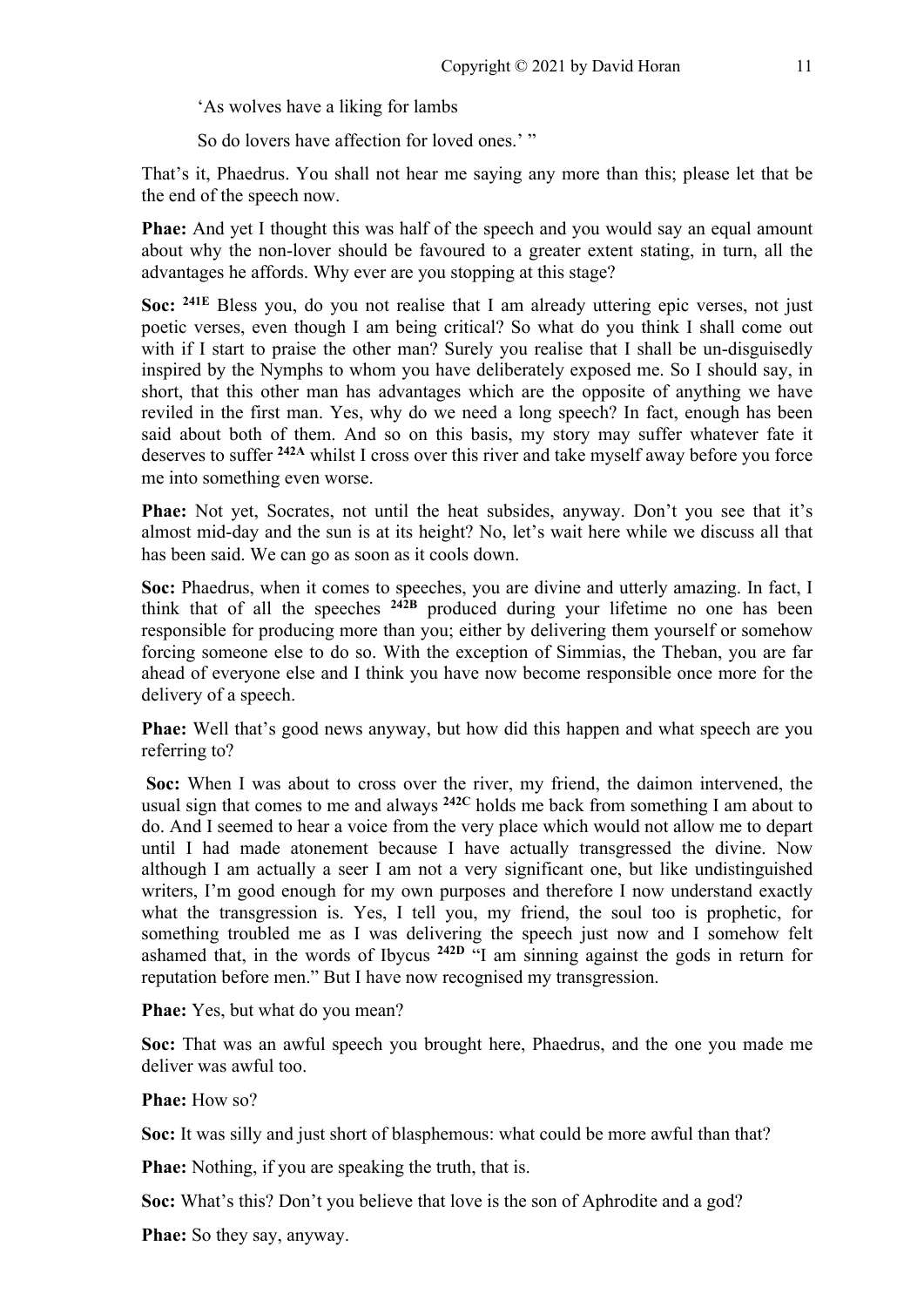**Soc:** Not according to Lysias or according to your speech, the one spoken **242E** out of my mouth once it had been bewitched by you. But if love is, as indeed it is, a god or something divine it couldn't be anything bad, yet both these speeches about love have stated that it is bad, and so in this regard, they have committed a transgression concerning love. And what's more, their silliness was very clever for without saying anything sound or true, **243A** they made a solemn pretence of doing so on the off chance that they might deceive some paltry specimens of humanity and win their esteem.

Therefore, it is necessary for me to be purified, and there is an ancient purification for those who have transgressed in storytelling, one that Homer was unaware of, and Stesichorus was, for when he was deprived of his eyesight because he spoke ill of Helen, he did not, like Homer, fail to understand why. No, since he was a votary of the Muses he understood the reason and immediately wrote:

"This story is not true,

You never embarked on the well-benched ships **243B**

Nor went to the citadel of Troy."

And once he had completed the entire "recantation", as it is called, his sight returned straightaway. Now I shall on this particular issue anyway act more wisely than these poets. In fact, before anything happens because I spoke ill of love, I shall attempt to deliver a recantation to him with my head bare and not veiled for shame, as it was before.

**Phae:** Socrates, that is the most delightful thing you could have said to me.

**Soc: 243C** And you also recognise, good Phaedrus, how shameless both speeches were: mine and the one you recited from the scroll. For suppose someone of a noble and gentle disposition should happen to hear us; someone in love with another person of a similar disposition or who had loved such a person once before. When we say that lovers arouse enormous enmity on account of trifles, and are jealous and malicious towards their favourites, won't he imagine that he is listening to people reared somehow among sailors, people who, when it comes to love, have beheld nothing free? Wouldn't he be very far from agreeing with our **243D** criticisms of love?

**Phae:** By Zeus, Socrates, he probably would.

**Soc:** Anyway I am ashamed before this man and I am afraid of love itself, so I want to wash away the distasteful sound with the taste of a fresh speech, and I also advise Lysias, as soon as he can, to write that, in similar circumstances, the lover should be favoured more than the non-lover.

**Phae:** Well you may rest assured that this is what will happen, for once you have delivered your speech in praise of the lover it is absolutely inevitable that Lysias, under my compulsion, **243E** will write another, in turn, on the same topic.

**Soc:** This I believe, as long as you are the person you are.

**Phae:** Speak then with confidence!

**Soc:** But where is my loved one, the boy I was talking to? He needs to hear this too, and if he doesn't hear it he may go ahead and favour a non-lover.

**Phae:** He's here, always close by your side whenever you want him.

**Soc:** Well then, my beautiful boy, you need to understand that the previous **244A** speech was from Phaedrus, the son of Pythocles from Myrrinos, while the one I am about to deliver is from Stesichorus, the son of Euphemus from Himera. I must declare that: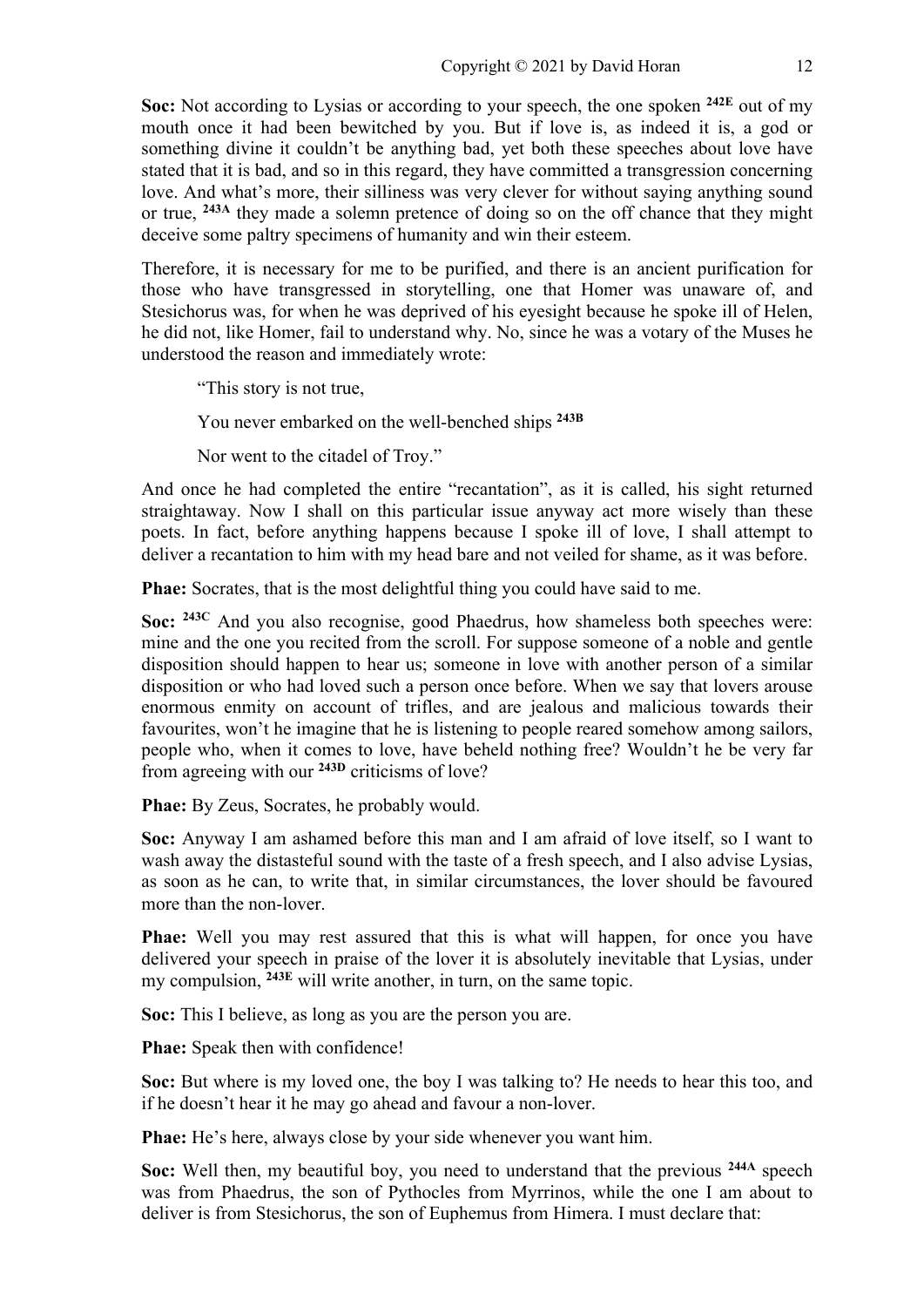"A speech is not true if it states that one should bestow more favour on the non-lover when a lover is present, just because one is mad while the other is self-controlled. For, if it were simply the case that madness is bad, it would be acceptable to say this. However, enormous advantages now come to us through madness once it is given as a divine gift. In fact, the prophetess at Delphi and the priestesses at Dodona **244B** do a great deal of good for Greece, both privately and publicly, when they are mad, but they accomplish little or nothing when they are self-controlled. And if we were also to mention the Sibyl and those others who have recourse to inspired prophecy, foretell many things to many people, and correct their ways for the future, we would be giving a lengthy description of what is obvious to everyone.

"And yet it is worth producing the evidence that those ancients who assigned the names did not regard madness as shameful or a matter of reproach **244C** or else they would not have connected this particular word with the sublime skill that discerns the future, by calling that skill manic.<sup>8</sup> No, they realised that it was good and gave it that name whenever it arises from divine providence, but people today, tastelessly inserting the letter T, have called it mantic. And then in the case of people in their right minds who conduct their inquiry into the future through birds and other signs, since these furnish human opinion with intelligence and information on the basis of thought, they called the skill oionoistic but nowadays the moderns, being solemn with their long O sounds, call it oiōnistic. **244D** And so to this extent, the mantic is more perfect and venerable than the oiōnistic when name is compared to name and outcome is compared to outcome. And to this extent the ancients bear witness to the superiority of madness from god over selfcontrol originating among men.

"Then again when diseases and great afflictions occur in some families, born of guilt from the distant past, madness has arisen and, exercising its prophetic power, has found a means of release **244E** for those in need by resorting to prayers and services to the gods from which it hits upon purifications and rites and renders the victim healthy, there and then and for all time, by finding a way out of his present **245A** evils for the person who is mad and possessed in the right way. A third madness and possession is from Muses. This takes a tender and pure soul, arouses her and sends her into a frenzy of odes and other poetry, embellishes countless deeds of the ancient past and educates future generations. But the man who arrives at the portals of poetry devoid of the Muses' madness, convinced that he may be a poet through competent technique, is himself incomplete and so is his poetry; and those works of a self-controlled man are set at nought by the poetry of the man who is mad.

**245B** "Such are the beautiful achievements wrought by madness born of the gods, and I could relate even more. So let us have no fear on that account, nor should any argument trouble us and make us afraid that we should prefer the self-controlled man as a friend rather than the movéd man. No, this argument should triumph only if it proves that love is not sent by the gods as a boon to both the lover and the loved one. But we, for our part, must prove the very opposite: that the madness of love is given by the gods **245C** to confer the greatest good fortune and the proof will sound incredible to the clever men and yet the wise will believe it.

"Now we should first understand the truth about the nature of the soul, both human and divine, by looking to its actions and responses. The beginning of the proof is as follows:

<sup>&</sup>lt;sup>8</sup> This implies that the words manic and mantic (prophetic) are etymologically related. The later word 'hoionistic' may be translated as 'augur'. Socrates suggests that it originates from the words for opinion and intelligence.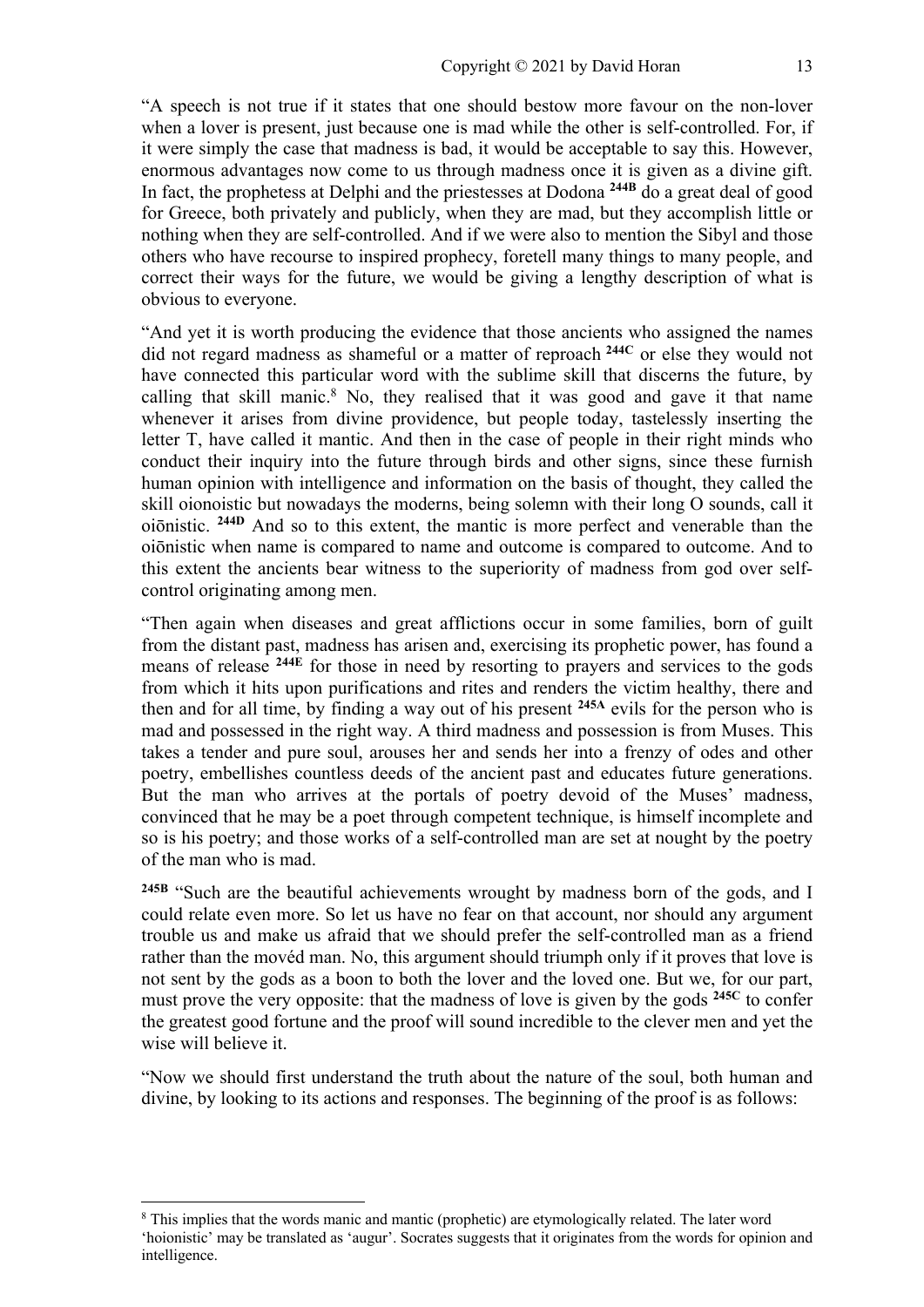"All soul is immortal<sup>9</sup> because the ever-moving is immortal, but that which moves another and is moved by another ceases living if it ceases moving. Indeed only that which moves itself, since it does not depart from itself, never stops moving and this is also the fount and source of motion for anything else that moves. **245D** But source is not generated, for everything that is generated must be generated from source but it must not come from one. For, if source were to be generated from something it would no longer be source. And since it is un-generated it must also be indestructible. For, of course, once source is destroyed it will never be generated from something nor will anything else be generated from it, since all things must be generated from source. Accordingly, whatever moves itself is the source of motion and this cannot be generated or destroyed or else the entire heaven and all the **245E** earth would collapse into one and be static without anything from which motion could ever be generated again. And since it has been shown that whatever is moved by itself is immortal, anyone who states that this is the very essence and definition of soul will not be put to shame. For every body to which movement comes from outside is soulless, but if it comes to it from within itself then that body is ensouled because that is the nature of soul. But if it is the case that whatever moves **246A** itself is nothing other than soul, soul would, of necessity, be both un-generated and immortal.

"Well that is enough about her immortality, but now we should say something about her form. To describe the kind of thing she is would require utterly divine powers and a lengthy exposition, but to say what she resembles would yield a shorter account befitting the powers of men. So that's what we should present. Let her resemble the united power of a team of winged horses and their charioteer. Now in the case of the gods, the horses and the charioteers are themselves all good and they come from good stock but the teams belonging to others **246B** are a mixture. Now our ruler, in the first place, has control of a pair of horses and what's more, one of these horses is noble and good and such is his lineage too, while the other is of the opposite sort and of opposite lineage. So in our case, they are perforce troublesome and difficult to control.

"We should now try to explain how living beings have come to be called mortal and immortal. All soul cares for everything devoid of soul and she traverses the entire heaven coming into being in various forms at various times. When **246C** perfect and furnished with wings she soars aloft and controls the entire universe but once she has lost her wings she is borne along until she reaches something solid, and there she makes her abode taking on an earthly body that seems to be self-moving on account of the power of the soul, and this combination is called a living being; a body and soul conjoined, and it is given the designation of mortal. It is not immortal on the basis of a single reasoned argument; however, without seeing or properly understanding god, **246D** we do imagine some living creature possessing a soul and possessing a body which are conjoined for all time. Well let these matters be arranged and described in whatever manner is pleasing to god and let us understand instead the reason for the loss of the wings: why does the soul lose them? The answer is something like this.

"The power of the wing naturally draws that which is weighty upwards, raising it aloft to where the race of the gods dwells and the wing somehow has more communion with the divine than anything else associated with the body. Now the divine is noble, **246E** wise, good and everything of that sort, so the wing of the soul is nourished most by these and it grows, but it is withered and destroyed by the opposite qualities such as deformity and baseness. Now Zeus, the supreme ruler in heaven, driving a winged chariot, is first to go forth, bringing order to all and caring for all, while the army of gods and daimons follows him arranged in eleven **247A** bands. For Hestia remains alone in the dwelling place of the

<sup>9</sup> This may also be translated as 'every soul is immortal'. There is a good discussion in Hackforth, p. 64. The universal reading suits the succeeding argument better. This is the reading adopted and justified by Ficino: Phaedran Charioteer, p. 90.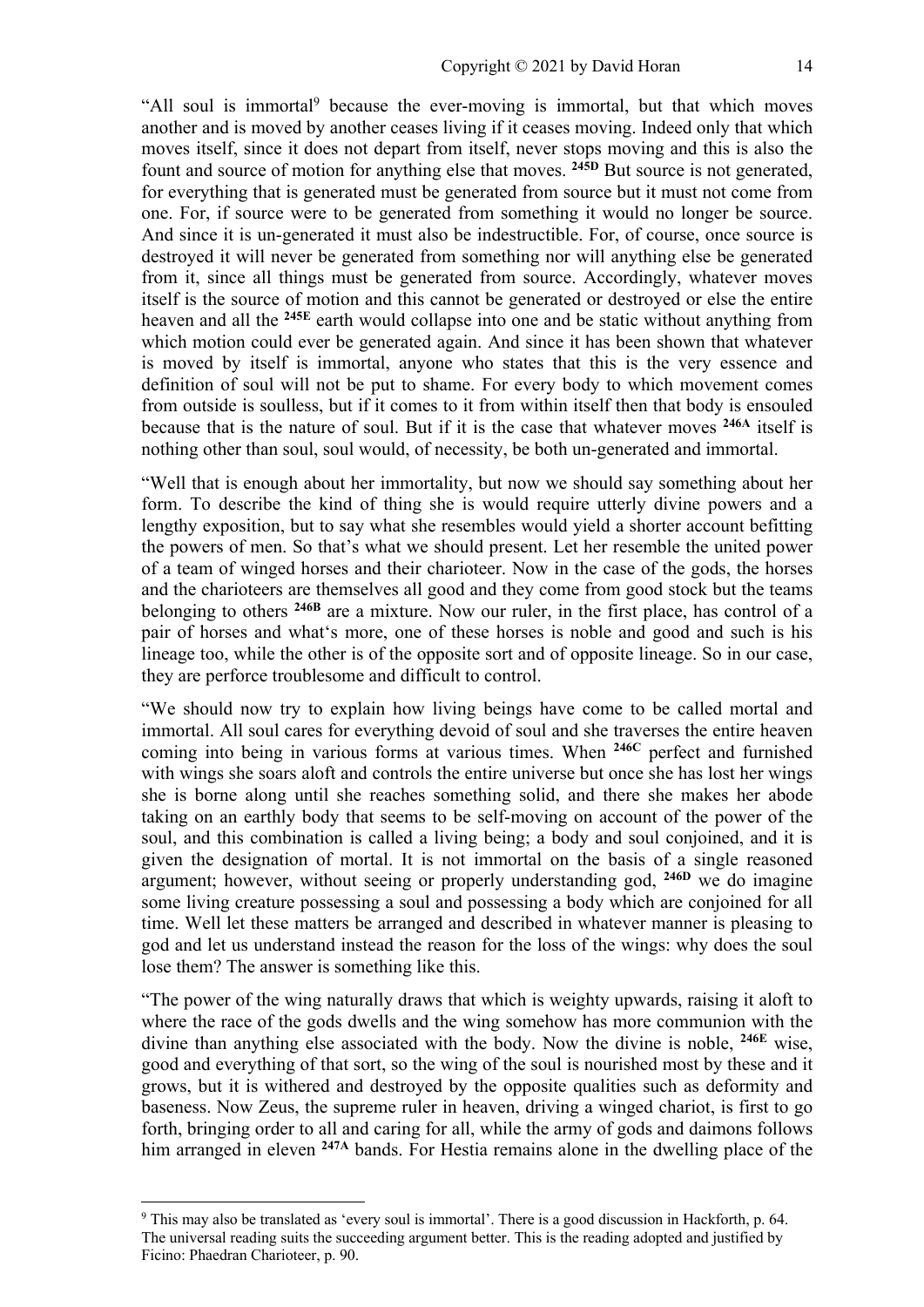gods but the others who are counted among the twelve gods assume command and lead their cohort based upon the rank assigned to each.

"Now many and blessed are the sights and the pathways within heaven, and the wellfavoured race of gods makes its course through these, each doing what belongs to themselves, while anyone who wishes and is able to do so follows after, for envy stands outside the heavenly choir. But when they go to a feast or a banquet they proceed to the summit of the vault above <sup>247B</sup> the heavens and the way is steep. And yet the evenly balanced chariots of the gods, obedient to the rein, make their way easily but for the others it is difficult. For the horse with bad tendencies weighs them down because it is heavy and inclined to sink to the ground unless it has been well trained by the charioteers. Here indeed lies pain and struggle for the soul. For whenever the souls that are called immortal attain the summit they proceed outside and stand at the back **247C** of the heaven, and once they stand there, the revolution carries them around and they contemplate the sights outside of the heaven.

"But none of the poets of this world has ever yet sung the praises of the region beyond the heaven, nor will they ever sing them in a worthy manner. But we must dare to speak the truth anyway especially when truth is our theme. So this is how it is: this region **247D** contains the colourless, utterly formless, intangible being that actually is, being with which the category of true knowledge is concerned, seen only by reason, the pilot of the soul. Now since the mind of a god is nourished by reason and unmixed knowledge, so too is every soul that cares to receive what is proper to her. Eventually, beholding what is, she is delighted, and contemplating the truth she is nourished and gladdened until the revolution carries her around in a circle to the same place. In the revolution she has sight of justice itself, self-control and knowledge, not knowledge to which becoming is added, knowledge that is different under different circumstances **247E** and concerned with what we normally call things that are. No, it is the actual knowledge of that which actually is. And once she has, in like manner, contemplated and feasted upon the other things that actually are, she descends once more into the inner heaven and goes home. And when she arrives, her charioteer stations the horses at the feeding stall, sets ambrosia before them and gives them nectar to drink.

**248A** "Such is the life of the gods but the other souls that best follow and resemble a god raise up the head of their charioteer into the outer region and are borne around with the revolution, troubled by the horses and barely having sight of the things that are. Others ascend sometimes but descend at other times and being impelled by the horses they see some things and fail to see others. And yet all of the other souls follow out of a yearning for the upper region, but they are unable to attain it and are borne along beneath the surface knocking against one another and trampling one another as each tries to get ahead **248B** of the other. This results in tribulation, conflict and perspiration in which many souls are maimed due to poor charioteering, and many wings are badly broken. But after much exertion, failing in their vision of what is, they depart and once they leave they are fed by recourse to opinion.

"The reason for the great eagerness to behold the plain of truth is that the nutriment appropriate to the best part of soul lies on the meadow **248C** there, and the nature of the wing which lifts the soul upwards is nourished by this. And the ordinance of necessity is as follows: any soul that has become a companion to a god and has sight of any of the truths is safe until the next revolution, and if she can do this continually she is always preserved from harm. But whenever she does not see, because she can't keep up, and is filled with forgetfulness and vice and weighed down through some mischance, and sheds her wings on account of the heaviness and falls to the ground, the law decrees that she be not implanted **248D** in any beastly nature at her first birth. Rather the soul that has seen most is implanted in the seed of a man who will become a philosopher or a lover of beauty or a musical and loving person. Those in the second rank enter into lawful kings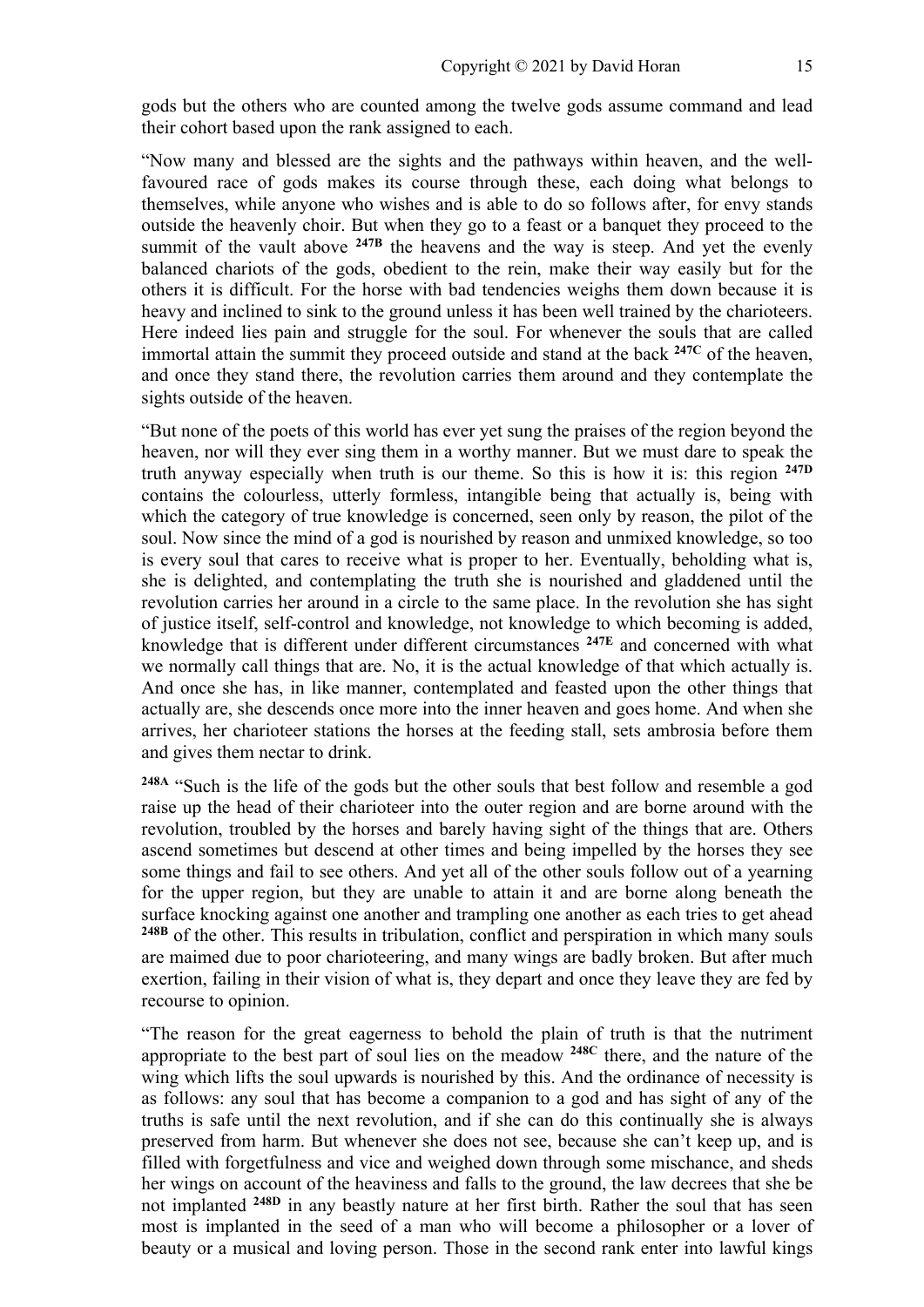or military or sovereign natures, the third into political and administrative or financially oriented types, the fourth into a lover of hard exercise or someone who will be concerned with bodily healing, the fifth will have the life of a prophet or someone involved with mystic rites, **248E** the sixth will be suited to the poetic life or one that involves some other imitative activity, the seventh to that of a craftsman or farmer, the eighth to that of a sophist or demagogue and the ninth to that of a tyrant.

"Now in all these cases someone who has behaved justly obtains a better destiny while the one who behaves unjustly obtains a worse. For the soul does not arrive back at the same place it came from for ten thousand years because she does not **249A** become winged until that time has elapsed, unless she is the soul of one who has genuinely loved wisdom or has combined his love of boys with love of wisdom. These souls become winged in the third of the thousand year cycles if they have chosen this life thrice in succession, and in the three thousandth year they depart. As for the others, once they have completed their first life they encounter judgement, and having been judged, some go to places of correction beneath the earth where they pay the full penalty while others are borne aloft by justice to some place in the heaven, and spend their time as they deserve based on how they lived their life when in human **249B** nature**.** But in the thousandth year both arrive for allocation and choice of the second life, and they choose the one they want. At this stage a human soul takes on the life of a beast, and from a beast someone who was once a human enters a human being again. Indeed a soul that has never beheld the truth will not attain the human condition. For a human being must understand what is said on the basis of form, as proceeding from numerous perceptions <sup>249C</sup> to one inferred<sup>10</sup> through reasoning. And this is recollection of those things our soul knew when it accompanied the god, and with a downward glance on things that are now said to be, lifted her gaze to what actually is. Therefore, it is right indeed that only the mind of the philosopher be winged, for through memory it is always as close as it can be to those things, by whose proximity a god is divine. And indeed a man with proper recourse to such reminders, being continually initiated into perfect mysteries, is the only one who actually becomes perfect. And standing apart from the preoccupations of humanity **249D** and getting close to the divine, he is criticised by the multitude for being disturbed, but the multitude overlook the fact that he is divinely inspired.

"Now this is what our entire discourse concludes about the fourth kind of madness; whenever someone sees some beauty in this world and being reminded of the true beauty, becomes winged and flutters eagerly to fly aloft but cannot do so, he gazes upwards like a bird, heedless of what is below and this is the reason he is regarded as mad. **249E** So this is, itself, the best of all the forms of divine possession and its origin is the best. It is best for the possessor and for someone who comes to share in it, and when partaking of this madness the man who loves what is beautiful is called a lover. For as we said, every soul of man has, in the course of nature, contemplated things that are, or else she would not have entered **250A** into this human form. But it is not easy for every soul to remember those former visions based on what they see here: perhaps they saw them only briefly or met misfortune when they fell down here, and being turned toward injustice by bad company forgot the sacred visions they once saw. Few souls indeed remain in whom there is adequate memory, but when these behold any likenesses of the things that are there, they are astounded and can no longer contain themselves, but they do not understand **250B** what the experience is because their awareness is inadequate. Now there is no splendour in the present likenesses of justice, self-control and everything else that souls revere. But just a few, having recourse to their resemblances, contemplate the form they actually resemble, with difficulty, through organs that are dull.

"However, beauty was there to be seen at that time, shining brightly, when in company with a blissful cohort they saw a blessed vision and contemplated it; we ourselves

<sup>&</sup>lt;sup>10</sup> Translating συναιρούμενον as 'inferred'.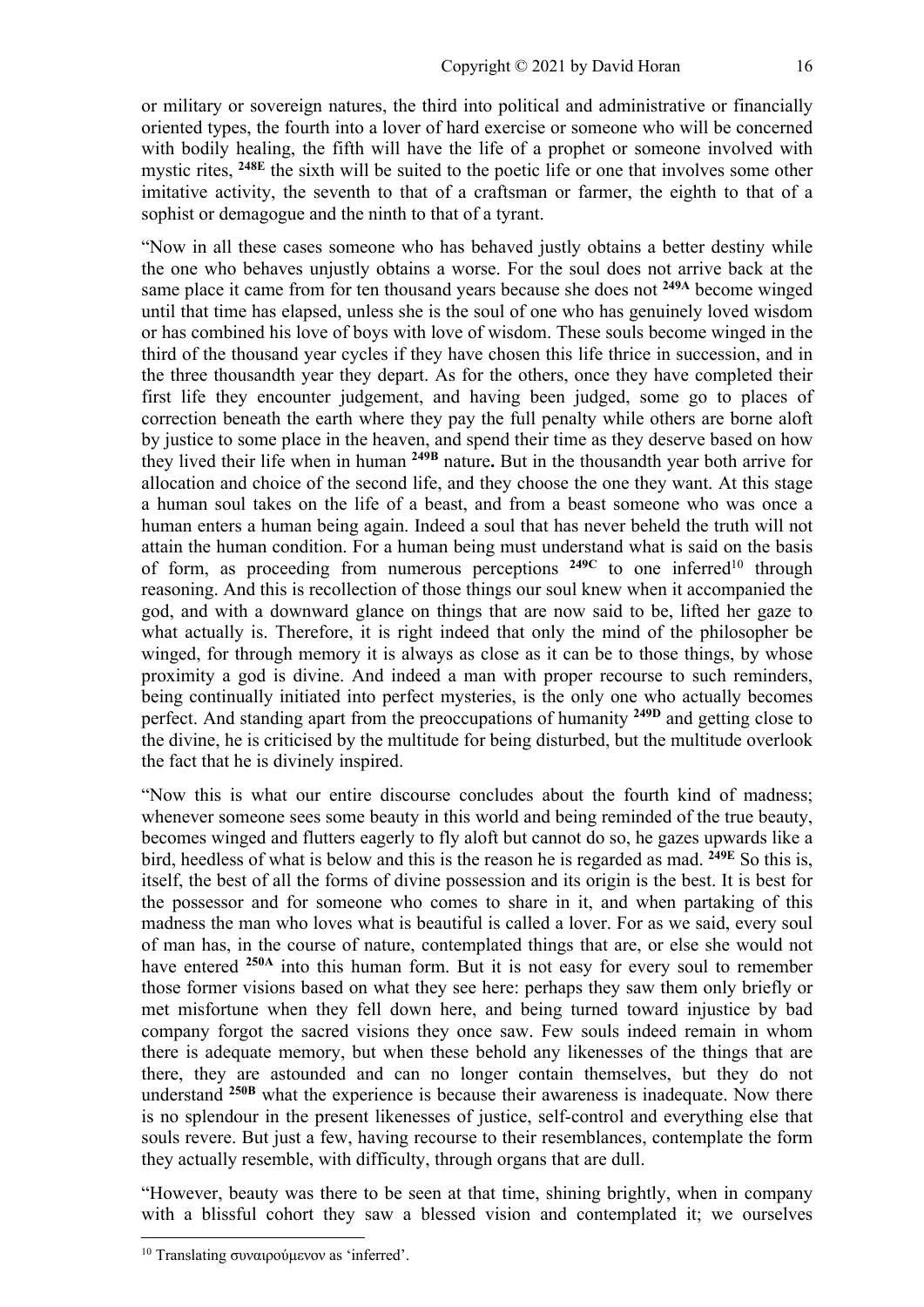following Zeus, others following other gods. We were initiated into what it is proper to call the most blessed **250C** of the mysteries which we celebrated, perfect in ourselves, and unaffected by those evils that lay in wait for us thereafter. Being initiated into perfect, simple, unmoved and blissful revelations, we stood as initiates in a pure light, and we were pure and not entombed in this so-called body that we carry around with us, imprisoned like an oyster in its shell.

"Now let these be our tributes to memory, for whose sake I have just spoken at such length, yearning for what was once seen. But as for beauty, as we have just said, it was there with those others **250D** and it was shining, and when we arrived here we apprehended it through the clearest of our senses as it glistened in its clarity. Indeed sight is the keenest of the perceptions furnished to us through the body. Wisdom is not seen for it would arouse formidable loves if anything of this sort were to present a clear image of itself to the eye, and the same goes for other objects of love. But this role now belongs to beauty alone and accordingly it is most resplendent and most beloved. **250E**

"Now someone who is not a new initiate or who has been corrupted is not transported readily from here to there, towards beauty itself, when he sees something here that bears its name. And so he does not look upon it with reverence but gives himself over to pleasure and tries to behave like a four-legged animal and beget offspring, and keeping close company with wantonness he is neither afraid **251A** nor ashamed to pursue pleasure contrary to nature. But when a recent initiate who had seen a great deal at the time, beholds a god-like face or bodily form, well imitating beauty, he shudders at first and some of the former fears come over him; then he looks upon it as a god and becomes reverential and if he was not afraid of a reputation for utter madness, he would offer sacrifices to his favourites as if to a statue and a god. Once he has seen him, the shuddering gives way, as usual, and he is seized by perspiration **251B** and unaccustomed warmth, for he is warmed when he receives the outpouring of beauty through his eyes, an outpouring by which the nature of the wing is nourished. The areas from which it grows are melted by the warmth, regions that have been closed over for some time by this hardness and prevented from growing anew, and with the influx of nutriment the shaft of the wing swells and surges forth in growth beneath the whole form of the soul, for the entire soul was winged at one time. As this goes on, she boils **251C** and throbs all over and the experience is like that of children when they first grow teeth, and an irritation and pain arises in the gums. The same thing happens to the soul that begins to grow wings; she seethes and is pained and tickled as she grows her wings. Whenever she looks to the beauty of the boy she receives portions that emanate and flow from there, and for this reason we give them the name "longing".<sup>11</sup> Receiving these, she has respite from her pain and she rejoices **251D** but when she gets separated and becomes arid, the openings of the channels from which the wings shoot, dry up and close, blocking the new growth of the wing. This is trapped inside along with the desire, throbbing like a blood vessel, each stinging at its own particular exit channel, so that the soul is stung all over and is maddened and pained. However, once soul has further memory of the beautiful one, she rejoices. Because the pain and the rejoicing are mixed she is dismayed by the strangeness of the experience, and being frustrated to the point of fury she is unable, in her madness, **251E** either to sleep by night or remain still by day but she runs to anywhere she thinks she may behold the possessor of the beauty she longs for. Once she sees him and allows the desire to pour over her, she releases what was previously closed in, she secures a respite, her stings and pains cease and for that moment **252A** she enjoys once more that sweetest of pleasures. Now soul does not give this up willingly nor does she set anyone above the beautiful one; no, forgetting mother, brothers and all her companions she thinks nothing of losing her substance through neglect, and despising the standards and decorum on

<sup>&</sup>lt;sup>11</sup> This sentence implies that the etymology of the Greek word for longing is based upon a combination of the words for 'going forth', 'flowing', and 'portions/particles'.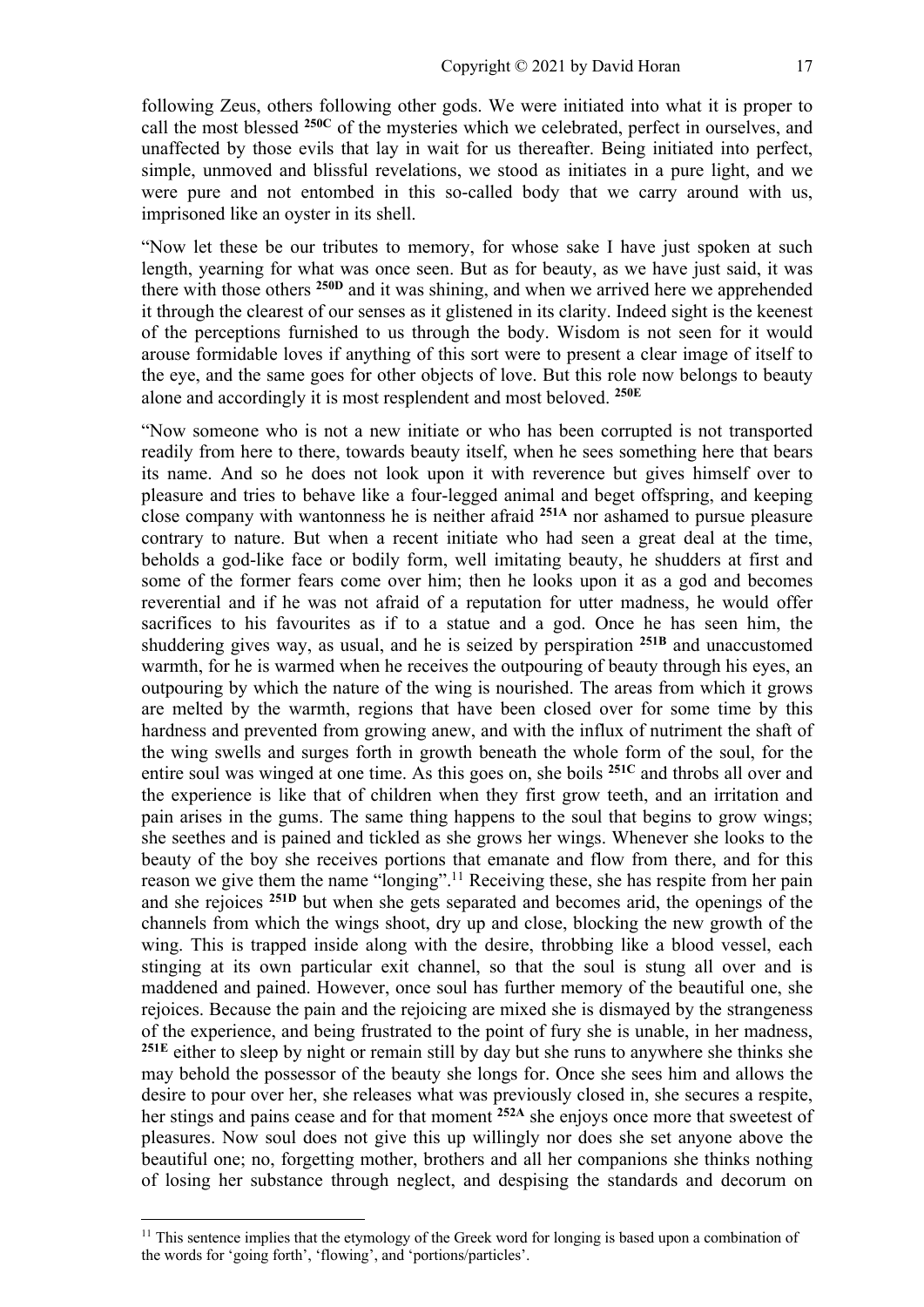which she previously prided herself, soul is ready to act as a slave and lie down wherever anyone allows her closest to the one she yearns for. Indeed as well as revering the possessor of beauty, **252B** she also finds that he is the only healer of her intense suffering.

"So, fair boy, the recipient of my discourse, this is the condition that humanity refers to as love but when you hear what the gods call it you will probably laugh because of your extreme youth. But I believe that some experts on Homer quote two lines about love from his secret works, the second of which is quite outrageous and not particularly metrical. What they recite is this:

'All the mortals call him winged Erōs

But because he must grow wings the immortals call him Pteros.'<sup>12</sup>

**252C** Well you may be persuaded by these lines or you may not, but in any case, the cause and the actual experience of those in love, is as I have described.

"Now any follower of Zeus who has been taken by love, is able to bear the burden of the winged one with equanimity, while those who attend upon Ares and have traversed the circuit along with him, once they have been captured by love and think they have suffered some injustice at the hand of their loved one, become murderers and are quite prepared to sacrifice themselves and their favourites. And each person lives in this way, **252D** revering and imitating as best he can the particular god in whose cohort he followed as long as he remains uncorrupted and is living out his first life here; and in this character he interacts and behaves towards his loved ones or anyone else. Each person selects his love from among the beautiful ones based upon character, and behaving as if the loved one is himself a god, each constructs a kind of statue for himself and adorns it as an object of reverence **252E** and worship. Those from the cohort of Zeus seek out in their loved ones a soul that resembles Zeus, so they look for someone who is, by nature, a philosopher or leader. And once they find him and have come to love him they do all they can to turn him into a person of that kind. Now if they have not embarked upon the practice before then they attempt to learn at this stage from any source they can, and they search themselves, and following the traces within themselves, they find that they are well equipped to discover the nature of their own **253A** god on account of their intense compulsion to look towards that god. And reaching out to him by means of memory, they are inspired and adopt his habits and activities in so far as a human is able to partake of a god. And of course, believing the loved one is responsible for all this, they become even more affectionate, and if they draw upon the well-springs of Zeus, as the Bacchants do, they pour the waters forth again, over the soul of their loved one making him as like unto **253B** their own god as possible.

"Those who, for their part, follow Hera seek the regal sort and once they find him they do all the same things to him. And the followers of Apollo and each of the gods, proceeding in the same way with reference to their god, seek a similar nature in their own favourite, and when they gain possession of him, they themselves imitate the god and they also persuade and discipline their favourites, leading them into the behaviour and character of that god, each according to ability, without recourse to envy or petty resentment towards their favourites. Rather they act as they do in an effort to bring the loved one into complete and comprehensive resemblance to themselves **253C** and the god whom they revere. Now the eagerness of those who truly love and the consummation thereof becomes noble and blessed provided they attain what they desire in the manner I describe, through an affection of one for the other born of the madness of love, once the loved one has been captured. Now the manner of his capture is as follows:

<sup>&</sup>lt;sup>12</sup> This means that the gods use an invented word combining the word for love, Erōs, with the word for wing, Pteros.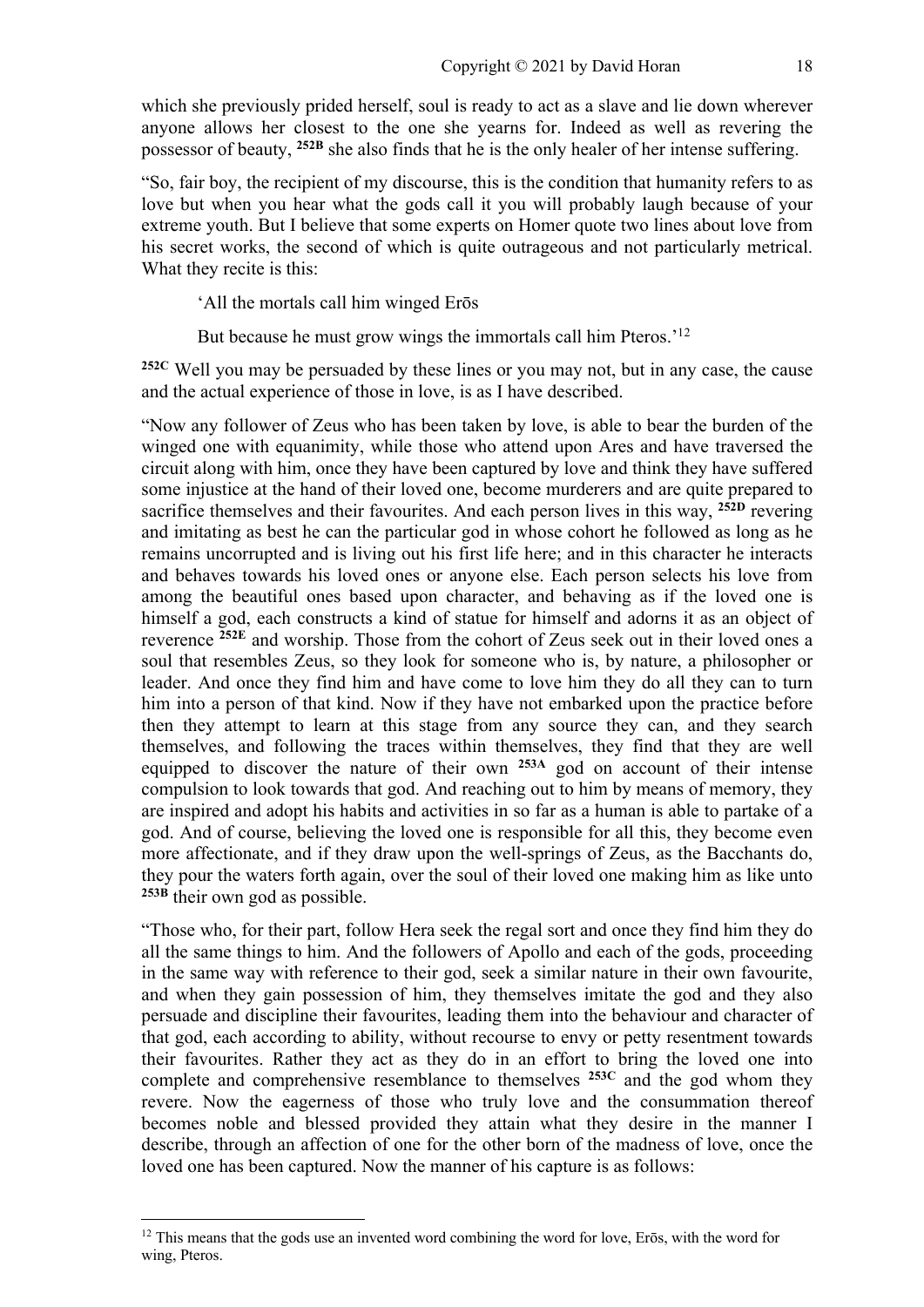"At the beginning of this story we divided each soul in three: **253D** two elements were like horses and the other like a charioteer. Let's allow these comparisons to stand. However, although one of the horses is good and the other is not, we have not described the excellence of the good one or the vice of the bad one, so we should explain this now. Well the horse standing in the better position has an upright aspect; he is clean-limbed, stately, with aquiline features, white in colour with black eyes, a lover of honour conjoined with self-control and modesty, and a companion of true reputation; he has no need of the whip for he is controlled by the word of **253E** command alone. But the other one is misshapen, gross, put together at random, with a powerful short neck, a flat face, black in colour, grey eyed, bloodshot, a companion of wantonness and pretension, woolly about the ears, deaf, reluctantly yielding to whip and spur combined.

"Now whenever the charioteer beholds the vision that awakens love, the entire soul is warmed through the sense and is filled with tickling and the stings **254A** of yearning. The horse that is obedient to the charioteer is restrained by reverence at that moment as it always is, and it holds itself back from leaping upon the loved one. While the other one no longer heeds the whip or spur of the charioteer but moves with a powerful leap and causing enormous difficulties to the other horse and to the charioteer, it forces them to approach their favourites and make mention of the delight of amorous pursuits. The other two offer resistance initially, troubled **254B** at being forced into dreadful and unlawful acts. But in the end, when there is no limit to the affliction, they go along with him, give up and consent to do as they are bidden. And once they get close to him they also behold the gleaming face of the loved one. When the charioteer sees this, his memory is transported to the nature of the beautiful and he beholds it once more, seated alongside self-control, upon a sacred throne. At the sight of this, being filled with awe and reverence, he falls backwards and with this he is forced to pull back **254C** upon the reins so strongly that both horses end up seated on their haunches, one is willing, as he offers no resistance but the wanton horse is extremely unwilling. When they are further away, one horse, on account of his modesty and amazement drenches the entire soul with perspiration while the other, once he recovers from the pain he incurred from the bit and from his fall, gradually recovers his breath and engages in angry abuse, greatly reviling the charioteer and his companion horse for their cowardice and weakness in abandoning their position and their agreement. **254D** And he impels them forward once more, against their will, and he agrees only reluctantly to their pleading to defer this to another occasion. But when the arranged time comes, they pretend to forget but he reminds them; he becomes violent, neighing and pulling he compels them to approach the favourite once more with the same propositions. And once they get close, he puts his head down and stretches out his tail, bites into the bit and drags them forward with no shame at all. But the charioteer **254E** undergoes the same experience as before, with even greater intensity. He falls back like a runner from a starting rope wrenching the bit back from the teeth of the wanton horse with an even greater force, bloodying his foul-speaking tongue and jaws and pinning his legs and haunches to the ground, he inflicts pain. Once the evil-doer has suffered this, a number of times, he gives up his wantonness, he is humbled and at that stage he follows the providence of the charioteer, and whenever he beholds the beautiful one he is overpowered by fear. And in consequence, the soul of the lover follows **255A** its favourite thereafter in reverence and awe.

"Now as the loved one is served as the equal of a god, receiving total service from a lover who is no pretender but has experienced true love, the loved one is naturally the friend of the one who serves him. And even if, perchance, he has been misled by his schoolmates or anyone else who says that it is disgraceful to associate with a lover, and he rejects the lover on that account, eventually, in the course of time, age and fate lead him to admit **255B** the lover into his company. For it is decreed that bad can never be friend to bad nor can good avoid being friend to good. But once he allows him in and accepts his conversation and company, the goodwill emanating from the lover astonishes the loved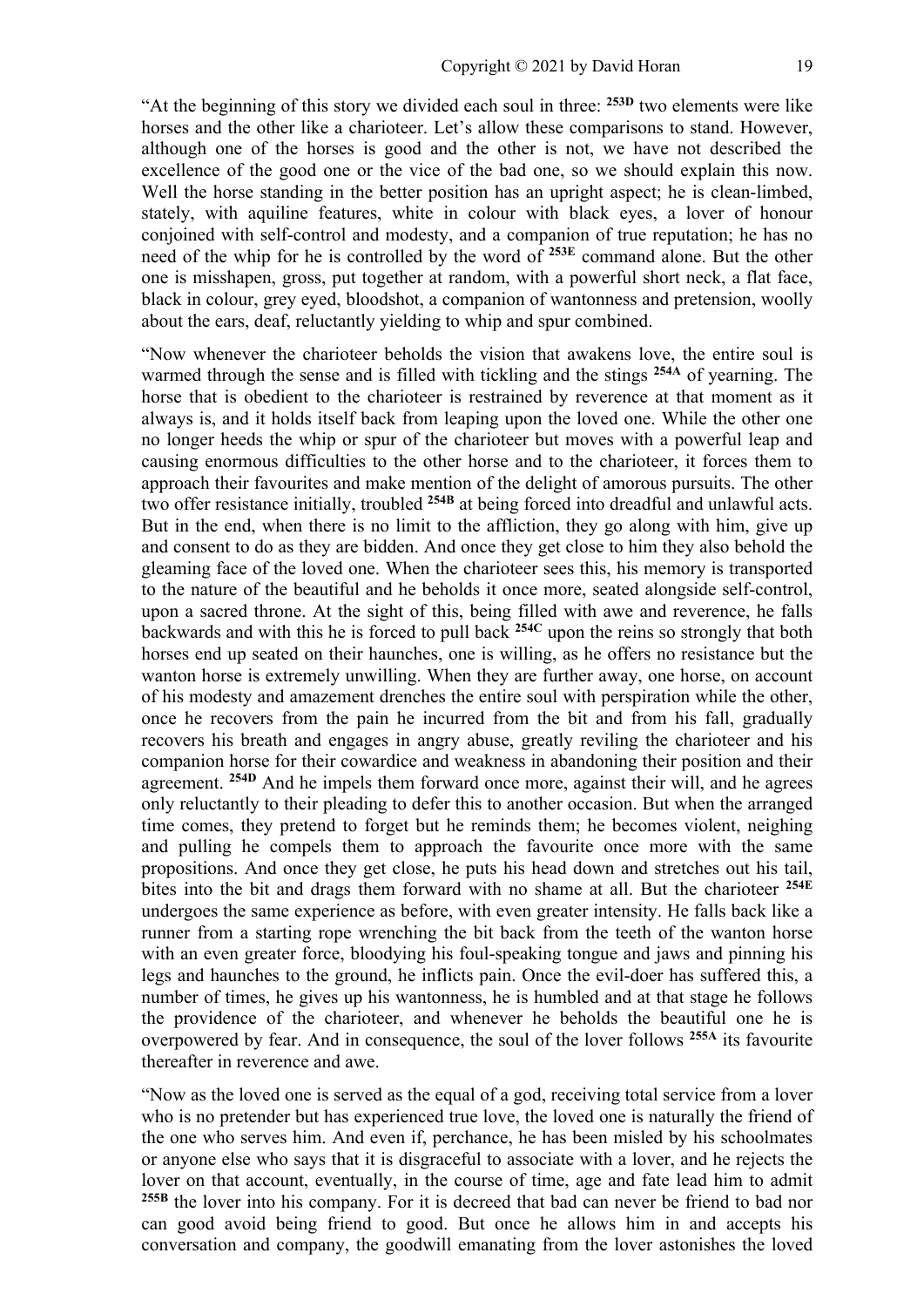one as he becomes aware that not even all of his other friends and associates combined furnish a single portion of friendship to compare with this god-inspired friend.

"But if this arrangement goes on for some time and there is close contact in the gymnasium and other meeting places, then at last, **255C** the spring of that stream which Zeus called longing when he was in love with Ganymede, is borne copiously towards the lover and some of it sinks into him while the rest flows without, once he has been filled to overflowing. And like breath or an echo rebounding from a smooth hard surface and carried once more to the place from which it issued forth, so too does the stream of beauty travel back to the beautiful one through the eyes, the natural way to go into the soul. Arriving there, it excites **255D** the soul, moistens the openings for the wings, stimulates their growth and also fills the soul of the loved one, in turn, with love. Now he loves but he is puzzled as to what he loves; neither does he know what he is experiencing nor is he able to express it; like someone who has caught an eye disease from another person, he is unable to explain its cause; he sees himself in the lover just as if he were looking in a mirror, but he is unaware of this. And whenever his lover is present he has relief from his pain and so too does the lover, for the same reasons. But whenever he is absent, for those same reasons again, he yearns and he is yearned for. In the returned love he possesses an image of love, **255E** but he does not call it love because he thinks it is not love but friendship. His desires are like those of the lover but they are weaker; to see, touch, kiss and to lie down with him and indeed, in all likelihood, this happens very soon afterwards.

"Now as they lie together the uncontrolled horse of the lover has something to say to the charioteer and he claims some small **256A** recompense in return for his numerous afflictions. But in the case of the loved one this horse has nothing to say, but swollen with desire and in some confusion, he embraces and kisses the lover as though he were welcoming an extremely well intentioned man and when they are lying together he is unable to refuse his own part in gratifying the man in love if he should ask for anything. But his companion horse, for its part, along with the charioteer resists these tendencies with modesty and with reason. Now if the very best part of mind, the part that leads to an ordered life and to philosophy, is victorious, they live their life here in blessedness and concord, **256B** masters of themselves and orderly, enslaving whatever produces degeneracy in the soul and granting freedom to whatever renders her excellent. And when they die they are winged and light, having won a victory, in one of three bouts in the true Olympic games, and neither human self-control nor divine madness can confer a greater good upon a man than this.

"However, if they resort to a coarser life, loving honour and not wisdom, **256C** then perhaps when drunk or in some careless moment, the uncontrolled horses in them both, catching the souls off their guard, draw them together, make that choice which most people call blessed, and obtain what they desire. Once this has happened they continue the practice thereafter, but sparingly, because their activity has not been accepted by the entire mind. And so to a lesser extent than the others, they live their lives as friends to one another **256D** throughout their love and also when they have gone beyond it, for they believe they have given and received enormous assurances from one another which it is not lawful to forsake by ever becoming enemies. When their lives end they are unwinged but they depart from the body eager to grow wings so they derive no small recompense from their madness born of love. For it is not ordained that those who have already commenced their journey beneath the heavens should yet enter into darkness or journey beneath the earth. Instead they live a bright life journeying with one another **256E** in blessedness and on account of their love, their plumage is alike when they become winged.

"These, my boy, are the blessings great and divine that the friendship of a lover will bestow upon you; while the familiarity of the non-lover is adulterated with a mortal self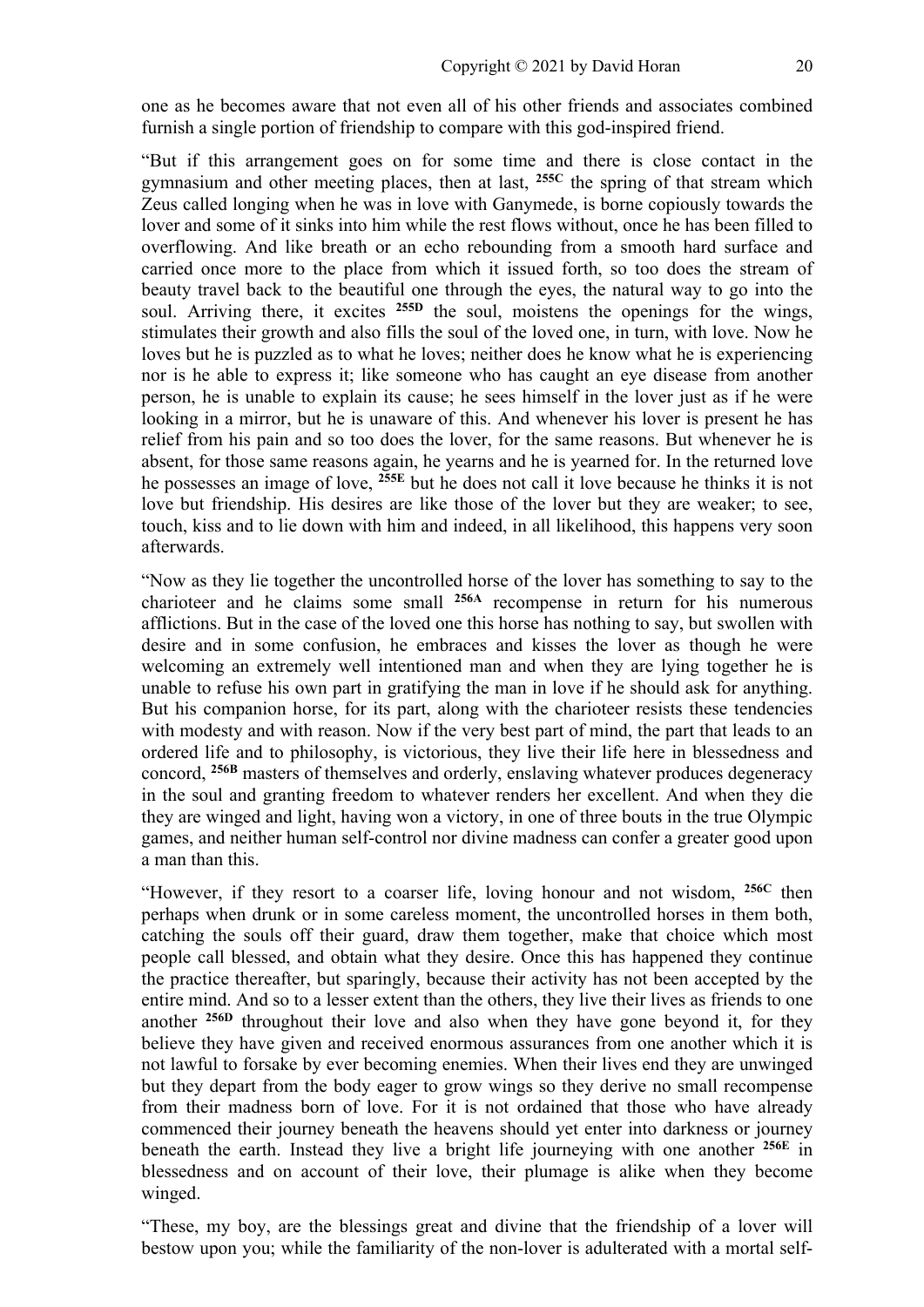control and what it dispenses is mean and mortal. Engendering in the friendly **257A** soul a slavishness that most people praise as a virtue, it condemns her to roll about the earth and beneath the earth, mindlessly, for nine thousand years.

"This recantation, oh beloved Eros, is bestowed upon you. It is the finest and most excellent my ability can offer, especially in its use of some poetic language, under compulsion from Phaedrus. Forgive what was said previously and look upon these words with favour, be kind and gentle and do not take away the skill in love that you have bestowed upon me, and do not, in your anger, impair it. And grant me, even more than now, to be revered in the eyes of the fair. **257B** If Phaedrus and I said anything offensive to you earlier, blame Lysias, the father of the argument, bar him from speeches of this sort and turn him to philosophy, just as his brother Polemarchus has turned, so that this lover of his may no longer be pulled in two directions as he is now, but may simply direct his life towards love, accompanied by philosophic discourse."

**Phae:** I join your prayer, Socrates, if this is what is best for us **257C** then may it be so. But I have been amazed for some time at how much more beautifully you crafted this speech than the previous one. So I am hesitant in case Lysias may look ordinary if he actually consents to present another speech to rival it. Indeed, my wonderful friend, some politician was abusing him recently and he criticised Lysias on this point and throughout the abuse he kept calling him a "speechwriter". So perhaps we may find that he gives up writing out of concern for his reputation.

**Soc:** Young man, the opinion you are expressing is laughable and you are quite wrong about your friend **257D** if you think he is as timid as that. But perhaps you believe that the man who was abusing him meant this as a reproach.

**Phae:** Well that's how it seemed, Socrates. And I presume you yourself are aware that the most powerful and important people in the city are ashamed to write speeches and leave their own written compositions behind them. They are fearful of their reputation thereafter and the possibility that they might be called sophists.

**Soc:** You are unaware, Phaedrus, that the sweet elbow gets its name from the long **257E** elbow of the Nile and as well as the elbow,<sup>13</sup> you do not appreciate that the most selfimportant politicians are the ones who most love speech writing and leaving written records behind them. At any rate, whenever they write a speech they are so delighted by those who approve of it that they write the names of these admirers into the beginning of the speech.

**Phae:** How do you mean this? I do not understand.

**Soc: 258A** Don't you understand that in the writings of political men the name of the approver is written first?

**Phae:** In what way?

**Soc:** For instance, he says "It was resolved by the council ...." or "by the people" or both, or the writer says "He declared" referring of course to himself in a very solemn manner, and praising himself. After this he speaks, showing off his own wisdom to his approvers, sometimes producing a very lengthy composition. Isn't this sort of thing a composed speech? Does it seem otherwise to you?

**Phae:** Not to me. **258B**

<sup>&</sup>lt;sup>13</sup> The significance of these elbow references is not fully understood and there is evidence that even in antiquity their significance was obscure.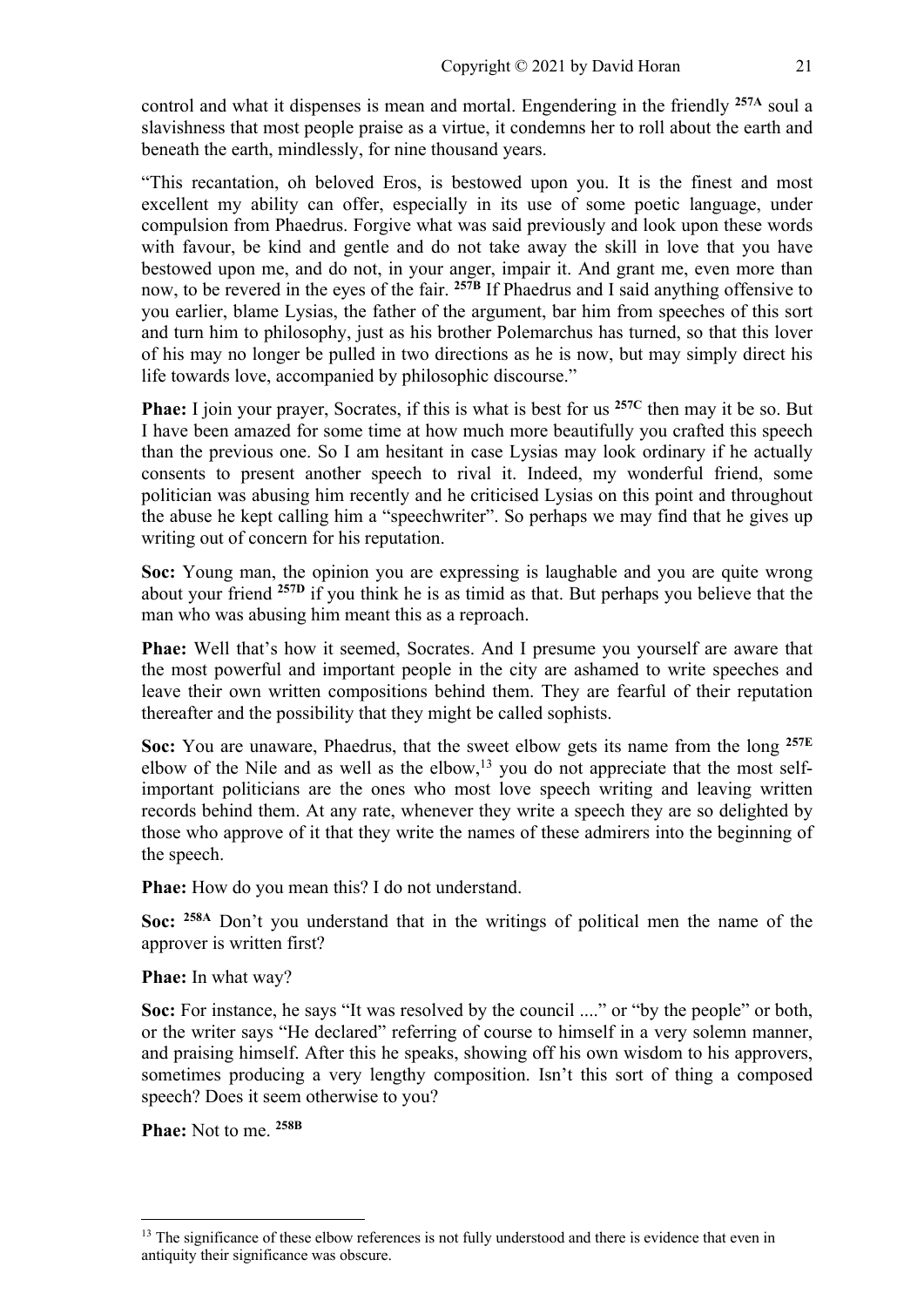**Soc:** Now if this enters the records the composer leaves the theatre in delight. But if it is left out of the records and he does not enter the ranks of speech writers and his words are not worth writing down, both himself and his companions go into mourning.

**Phae:** Very much so.

**Soc:** Obviously because they regard this activity as a thing of wonder which they do not hold in contempt.

**Phae:** Yes, certainly.

**Soc:** What about this? Once he becomes such a competent orator or king that he acquires  $258C$  the power of a Lycurgus, a Solon, or a Darius<sup>14</sup> and becomes immortal as a speech writer in the eyes of the city, won't he believe that he himself, whilst still living, has become the equal of a god, and won't succeeding generations think the same thing about him on seeing his compositions?

**Phae:** Very much so.

**Soc:** Now do you believe that anyone of that sort, whoever he is or however negative his attitude to Lysias, would criticise him just because he composes speeches?

**Phae:** Well that is unlikely anyway on the basis of what you have just said for in that case, it seems, he would be criticising his own heart's desire.

**Soc:** <sup>258D</sup> So it is obvious to everyone that speech writing is not shameful, not of itself anyway.

**Phae:** How could it be?

**Soc:** But I believe that the disgrace lies in not speaking or writing properly, rather than shamefully and badly.

Phae: Obviously.

**Soc:** So what approach leads us to write properly, and what approach leads to its opposite? Do we need to test Lysias on these issues or anyone else who has ever written or will write a political or personal composition, whether in verse like a poet or in prose like an ordinary man?

**Phae: 258E** Are you really asking if we need to do this? What else is there to live for, I might ask, if not for the sake of pleasures of this sort? Surely not for the sake of pleasures that must be preceded by pain if they are to be enjoyed; a feature of most pleasures associated with the body. And so they are rightly referred to as slavish.

**Soc:** Well it seems we have plenty of free time. And I think that the cicādas above our heads are looking down upon us as they sing and converse with one another **259A** in the heat. Now if they were also to see the two of us, like most people at midday, not conversing but slumbering, enchanted by them due to our mental lethargy, they would quite rightly laugh at us and regard us as slaves who had arrived at their abode to spend the afternoon asleep, like sheep around a spring. But if they see us conversing and sailing past them as if they were Sirens and we were immune to their charms, **259B** perhaps they would be pleased and grant us that special gift they have from the gods for bestowal upon humanity.

**Phae:** But what is it they possess? Apparently I haven't heard of it.

**Soc:** Well it is most inappropriate for a man who loves the Muses not to have heard of such matters. Anyway it is said that these creatures were once men in the ages before the

<sup>&</sup>lt;sup>14</sup> A Spartan lawgiver, an Athenian lawgiver and a Persian King, respectively.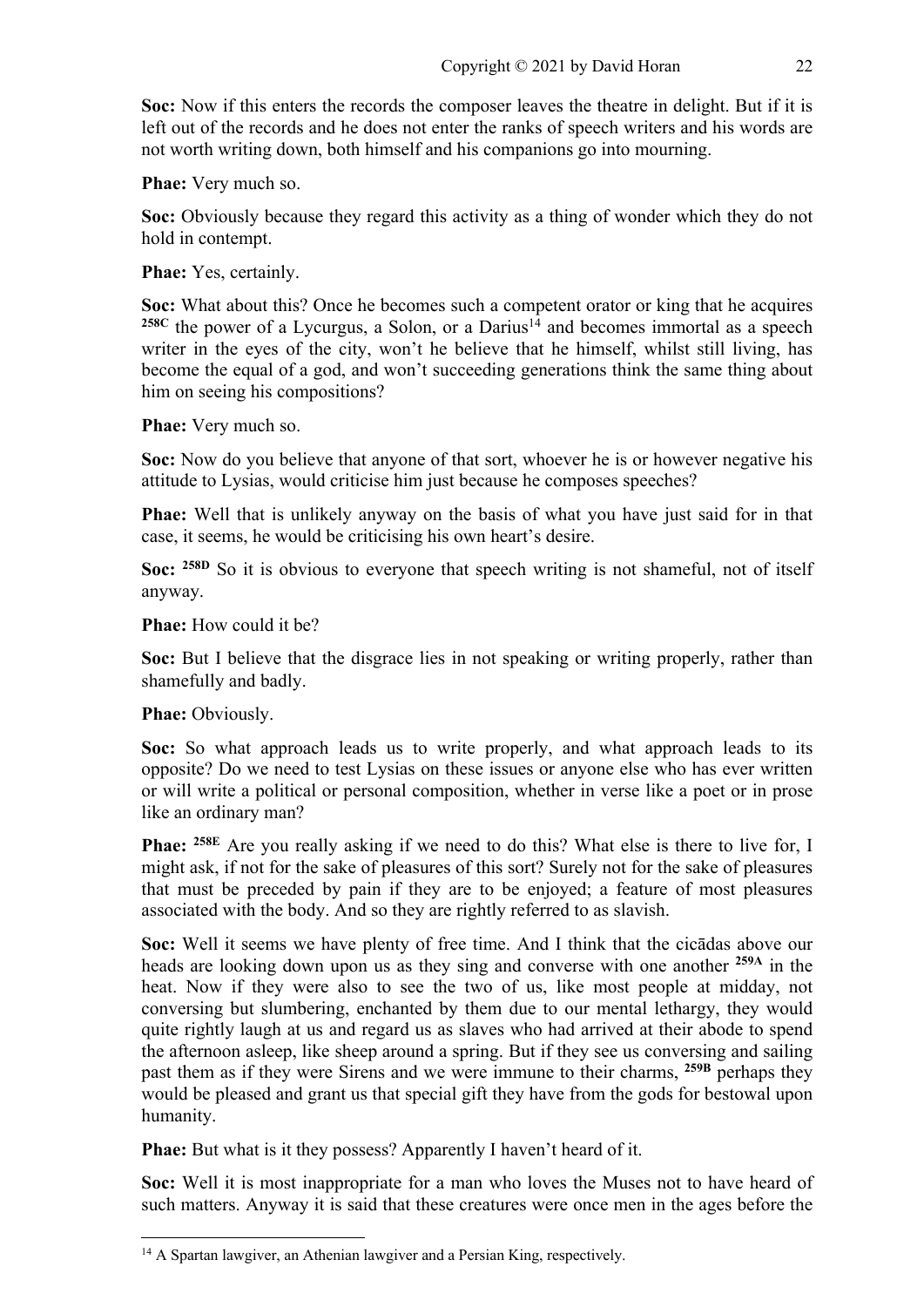Muses existed, and when the Muses came into being and song was made manifest, some people of that age were actually so stricken with pleasure **259C** that they neglected eating and drinking in favour of singing and did not even notice that they had died. After that, the race of cicādas was born from them, having acquired a gift from the Muses whereby they are born with no need for nutriment, but without either eating or drinking, they immediately start singing until the day they die. Afterwards they go to the Muses to report who, in this realm, pays respect to each one of them. And so they make report **259D** to Terpsichore of those who have honoured her in dance and they render them more agreeable to her, to Erāto of those who honour her in matters of love and they report to the other Muses in a similar fashion based upon the kind of honour that belongs to each. But to Calliope, the eldest, and to Ourania, next in age, they tell of those who spend their lives in philosophy and honour the music of these two Muses who are most associated with the heaven and with discourse, both human and divine, and send forth the most beautiful sound. So there are very many reasons why we should converse in the middle of the day rather than sleep.

**Phae:** Yes, indeed we should converse.

**Soc: 259E** Well then a moment ago we proposed to consider the manner in which a speech may be properly spoken or written or badly spoken or written, so let's consider this.

**Phae:** Of course.

**Soc:** Now for anything to be spoken properly and well, mustn't the mind of the speaker know the truth about the matters on which he intends to speak?

**Phae:** What I have heard on this question, dear Socrates, is that someone who intends being **260A** an orator need not understand what is actually just but only what will seem so to the majority of those who will pass judgement; not what is truly good but only what will seem so. For persuasion arises from these seemings and not from the truth.

**Soc:** Whatever the wise may say, Phaedrus, must not be cast aside; instead we should ask ourselves if they are right. And this present statement in particular should not be dismissed.

**Phae:** What you say is correct.

**Soc:** Let's consider it then.

**Phae:** In what way?

**Soc: 260B** If I were to persuade you to acquire a horse to repel our enemies, and we were both ignorant about horses but I did happen to know this much about you; that Phaedrus believes that the horse is "the tame animal with the largest ears"...

**Phae:** That would be ridiculous, Socrates!

**Soc:** Not yet! But it would be ridiculous if I were so eager to persuade you, that I composed a speech in praise of the donkey, calling it a horse and saying that the beast is well worth acquiring for domestic and military purposes, useful both for fighting and for his ability to carry equipment **260C** and beneficial in many other ways.

**Phae:** At that stage anyway it would be utterly ridiculous.

**Soc:** Now isn't it better to be ridiculous and friendly rather than clever and hostile?

**Phae:** So it appears.

**Soc:** Well suppose an orator who is ignorant of good and evil takes hold of a city in a similar state of ignorance and persuades them, not by praising some silly donkey as if it were a horse, but by praising evil as if it were good. And suppose he studies the opinions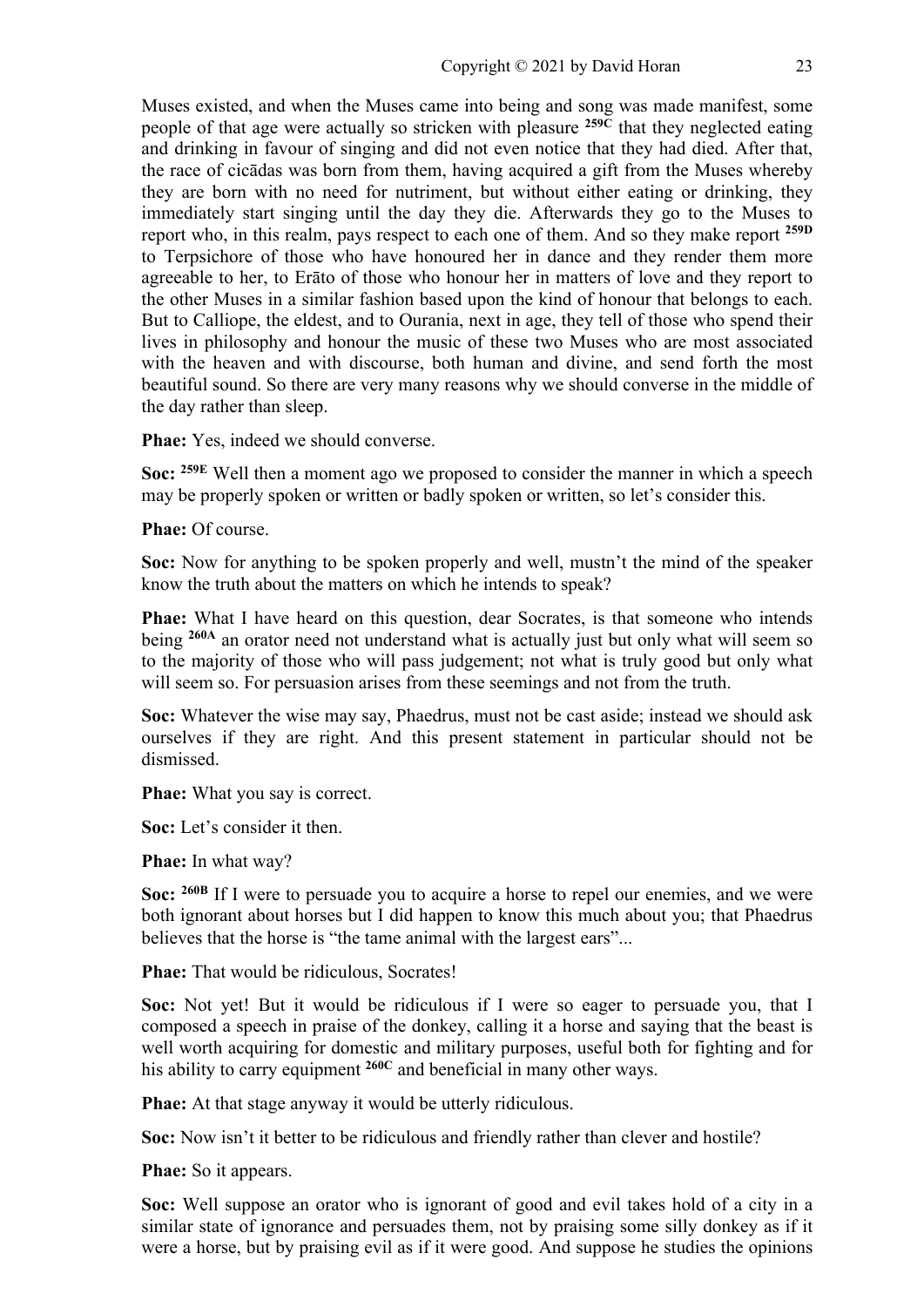of the multitude and persuades them to do evil rather than good, what sort of harvest **260D** do you think this rhetoric will reap thereafter from the seeds it has sown?

**Phae:** It won't be very good anyway.

**Soc:** Now, my friend, have we been reviling this skill in speaking more crudely than we should? Perhaps it might respond: "Strange people, why on earth are you talking such nonsense? Indeed I do not compel anyone to learn how to speak in ignorance of the truth; no, if my advice counts for anything, he should acquire truth first and then have recourse to me. In fact, my proud boast is that without me, someone who knows things that are will not have the skill to persuade anyone else."

Phae: <sup>260E</sup> And would it be right to say all this?

**Soc:** I agree, provided the arguments that are descending upon it bear witness to the fact that it is a skill. For I seem, somehow, to hear some arguments approaching and testifying that it is lying and that it is not a skill but an unskilled trick. And a Spartan is declaring that there is not, nor shall there ever be, a real skill in speaking unless it has contact with truth.

**Phae:** <sup>261A</sup> These are necessary arguments, Socrates. Bring them here and let's scrutinise what they are saying and how.

**Soc:** Come hither then, you noble creatures, and persuade Phaedrus this begetter of fair offspring, that unless he engages properly in philosophy he will never be able to speak properly about anything. So, let Phaedrus answer your questions.

**Phae:** Just ask.

**Soc:** Well then wouldn't rhetoric, as a whole, be a skill in leading the soul through words, not only in law courts and any other public meetings but also in private. Isn't it the same skill whether it involves minor or major **261B** issues and strictly speaking, deserving of no more respect when dealing with important matters rather than trivial ones. Is this what you have heard?

**Phae:** No, by Zeus, it's not as extensive as that! Rather, the skill in speaking and writing mainly applies to law suits and also to delivering public orations. I have not heard of this wider application.

**Soc:** What? Have you only heard the systems of rhetoric that Nestor and Odysseus composed in their spare time at Troy? And have you not heard those of Palamedes?

**Phae:** <sup>261C</sup> No, by Zeus; nor the systems of Nestor either, unless you are turning Gorgias into Nestor, and Thrasymachus and Theodorus into Odysseus.15

**Soc:** Perhaps. Anyway let's leave these fellows aside. You should state what legal disputants engage in, in courts of law; they contradict one another, don't they? Or what shall we say?

**Phae:** Just that.

**Soc:** Won't someone who does this by means of a skill make the same thing **261D** appear just at one moment and if he wishes, unjust the next moment to the very same people?

**Phae:** Of course.

**Soc:** And when engaged in public speaking he will make the same thing seem good to the populace at one moment and the very opposite the next.

<sup>&</sup>lt;sup>15</sup> Gorgias, Thrasymachus and Theodorus were all famous rhetoricians of that time. Phaedrus is familiar with their systems.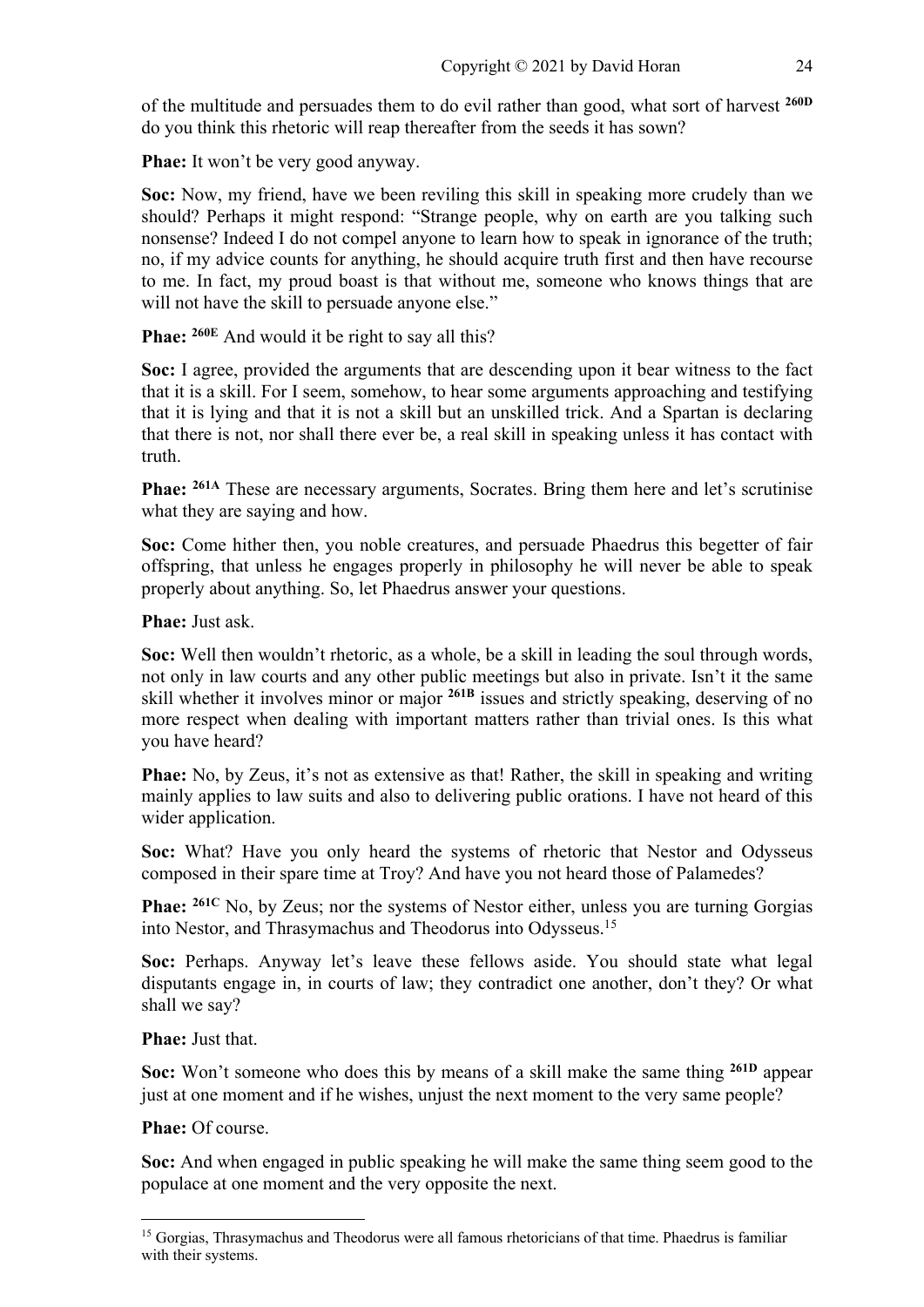#### **Phae:** Just so.

**Soc:** And we know, don't we, that the Eleatic Palamedes<sup>16</sup> speaks with a skill whereby the same things appear to his listeners as like and unlike, one and many, at rest and in motion?

**Phae:** Very much so.

**Soc:** So verbal contradiction is not associated only with law courts and **261E** public speaking but apparently, if it is actually a skill, it is a single skill associated with all verbal utterances. By means of this skill someone will be able to make anything that is capable of resembling anything else resemble what it can resemble, and bring to light any other resemblance that has been hidden.

**Phae:** What sort of activity are you describing?

**Soc:** I think it will become clearer if we investigate it as follows: does deception arise when there are many differences rather than just a few?

**Phae: 262A** When there are few.

**Soc:** Then again, if you proceed in small steps rather than large ones, your transition to an opposite will be less noticeable.

**Phae:** Inevitably.

**Soc:** In that case, someone who intends to deceive another, without being deceived himself, must understand the similarity and dissimilarity of things that are, in a precise manner.

**Phae:** He must indeed.

**Soc:** Now if he is ignorant of the truth of something will he be able to discern, in anything else, a small or great similarity to that something of which he is ignorant?

**Phae: 262B** Impossible.

**Soc:** In the case of people who form opinions at variance with things that are, and who are deceived, isn't it obvious that this condition slips in by means of certain similarities?

**Phae:** Yes, it does happen in this way.

Soc: Now is there any way that someone could be skilful in shifting people little by little, by means of similarities, away from what is, and lead them to its opposite or avoid this situation himself, if he had not recognised what each of those things that are, actually is?

**Phae:** He never could.

**Soc: 262C** So, my friend, a person who does not know the truth but chases instead after opinions will, it seems, exhibit a ridiculously unskilled skill in speaking.

**Phae:** Quite likely.

**Soc:** Would you like to look for the features we have called skilled and unskilled in the speech of Lysias that you are carrying, and in those I delivered?

**Phae:** Oh, more than anything. Yes, at the moment we are speaking in an abstract way without having enough examples.

<sup>&</sup>lt;sup>16</sup> The Eleatic Palamedes is generally agreed to be Zeno of Elea, a companion of Parmenides, who appears in the eponymous dialogue advancing arguments of this kind.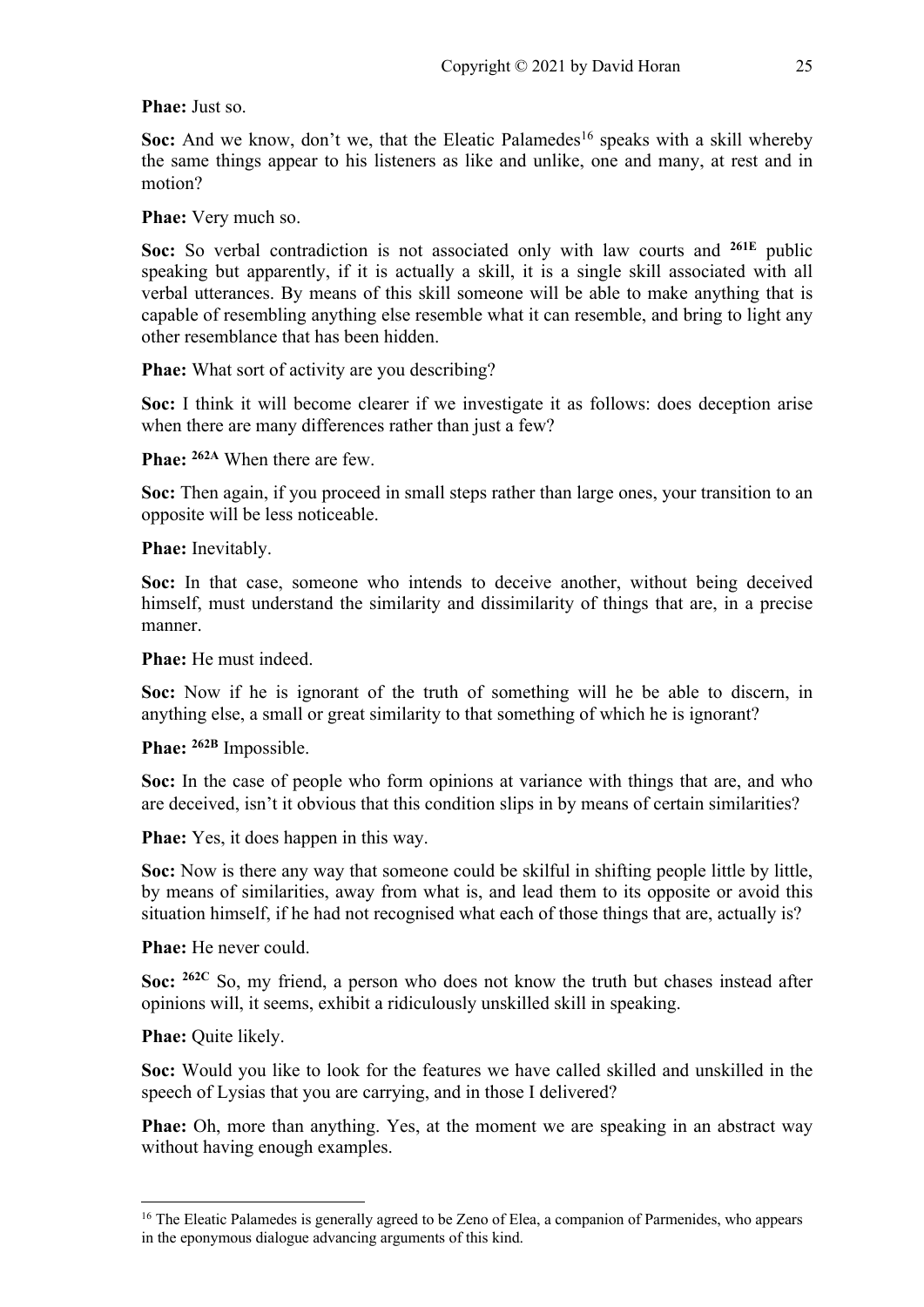**Soc:** And indeed it seems that the two speeches **262D** that have been delivered, by some chance, provide an example of the fact that someone who knows the truth may mislead his hearers by playing with words. And I myself blame the gods of this place, and perhaps also those prophets of the Muses who are singing above our heads may have breathed this gift into us; for I do not presume to partake of any skill in speaking.

**Phae:** Be that as it may. Just clarify what you are saying.

**Soc:** Then go ahead and read me the beginning of Lysias' speech.

**Phae: 262E** "You know about my affairs and you have heard how I think it best for us to arrange things. But I don't deserve to fail in my request just because I am not actually your lover, since in the case of lovers there is regret ..."

**Soc:** Stop! You should now say what error he makes and what he does that is unskilled. Is that right?

**Phae: 263A** Yes.

**Soc:** Now isn't it obvious to everyone that, in general, we are like-minded on some issues of this sort and at variance on some others?

**Phae:** I think I understand what you mean but please explain it even more clearly.

**Soc:** Whenever someone utters the word for iron or silver, don't we all think of the same thing?

**Phae:** Very much so.

**Soc:** But what happens if he refers to justice and injustice? Isn't there a divergence and don't we dispute with one another and with ourselves?

**Phae:** We certainly do.

Soc:  $^{263B}$  So in some cases we are in accord and in others we are not.

**Phae:** Ouite so.

**Soc:** Now in which of these two cases will we be more easily deceived and in which case will rhetoric be more powerful?

**Phae:** Obviously in the cases where we are uncertain.

**Soc:** Therefore, a person who intends to develop a skill in rhetoric must first distinguish these methodically and apprehend some characteristic of each of the two forms: the one in which most people are bound to be uncertain, and the one in which they are not.

**Phae:** <sup>263C</sup> Socrates, even if he had just apprehended this latter form he would have understood something worthwhile.

**Soc:** And then whenever he is dealing with a particular instance, I think he should not be oblivious as to which of the two forms his intended subject belongs. No, he needs to be keenly aware of this.

**Phae:** Of course.

**Soc:** Well now should we say that love is one of the controversial issues or is it uncontroversial?

**Phae:** Presumably it is one of the controversial subjects, otherwise how would it be possible for you to say what you have said about it just now; that it is harmful both to the loved one and to the one in love and then again that it is among the greatest goods?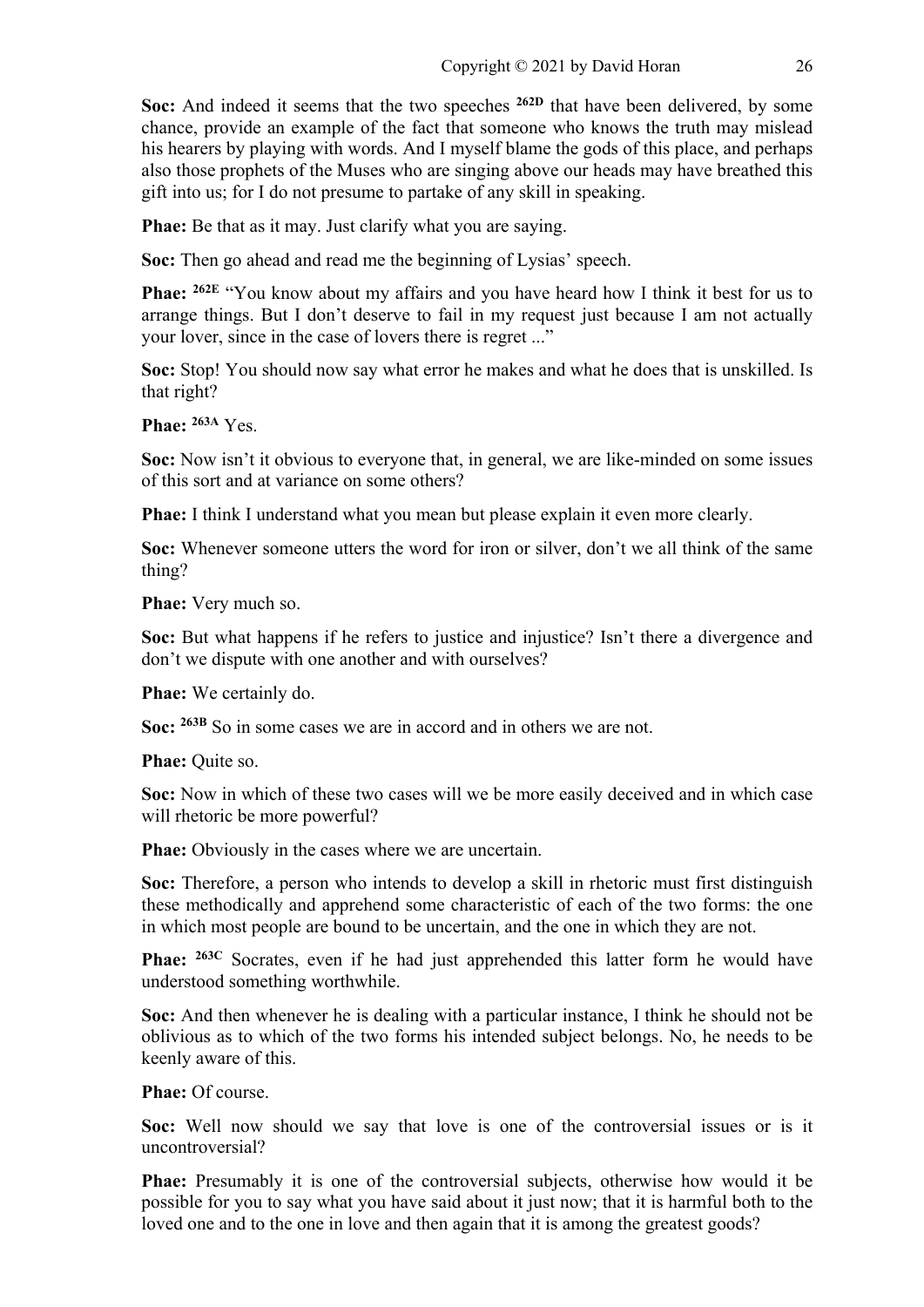**Soc:** <sup>263D</sup> Excellently expressed! But tell me this too, for to tell you the truth, because of my inspired state I can't really remember; did I define love at the beginning of the speech?

**Phae:** Yes, by Zeus, you placed considerable emphasis on that.

**Soc:** Oh! To this extent, you are saying that when it comes to speeches, the Nymphs, daughters of Achelous and Pan the son of Hermes, are more skilled than Lysias the son of Cephalus; or am I talking nonsense; and did Lysias at the beginning of his speech concerned with love compel us to accept that love was one particular among things that are, a particular that he himself **263E** had in mind, and did he then arrange all of the rest of the speech in relation to this and bring it to a conclusion? Would you like us to read the beginning of it once more?

**Phae:** If you think we should, but what you are looking for is not in it.

**Soc:** Recite it anyway so that I may hear the man himself.

**Phae: "** You know about my affairs and you have heard how I think it best for us to arrange things. But I don't deserve **264A** to fail in my request just because I am not actually your lover, since in the case of lovers there is regret ..."

**Soc:** It seems that this fellow really does fall far short of supplying what we are looking for: he doesn't even begin at the beginning but at the end, and he attempts to swim through the speech on his back in reverse and starts from those things which a lover would say to his favourite when he had concluded. Or have I spoken nonsense, Phaedrus, my dear one?

**Phae: 264B** Anyway, Socrates, I grant you he is making a speech about an ending.

**Soc:** What about the rest of it? Don't the other parts seem to have been thrown together at random? Does the second thing he said need to be placed second for any compelling reason, not to mention his other pronouncements? For it seemed to me, although I know nothing about this, that the writer, in a somewhat dignified manner, just uttered whatever occurred to him. But do you know any requirement of speech writing whereby the man has placed these elements together in this particular order?

**Phae:** It's kind of you to think that I am up to the task of understanding the man's pronouncements in such **264C** a precise manner.

**Soc:** But I think you could say this much anyway: every speech must be constructed just like a living creature with a body of its own, so that it is neither headless nor footless. Instead it should be written possessing middle and extremities suited to one another and to the whole.

**Phae:** Of course.

**Soc:** Then consider whether your friend's speech is arranged like this or not, and you will find that it is no different from the inscription which, some say, is inscribed on the tomb of Midas of Phrygia.

**Phae: 264D** What is it like and what characteristic are you referring to?

**Soc:** Well the inscription is this:

"A Maiden of bronze on Midas' tomb I lie

As long as water flows and trees grow tall

Here I remain on his much lamented grave

Proclaiming to passers by that Midas is buried here."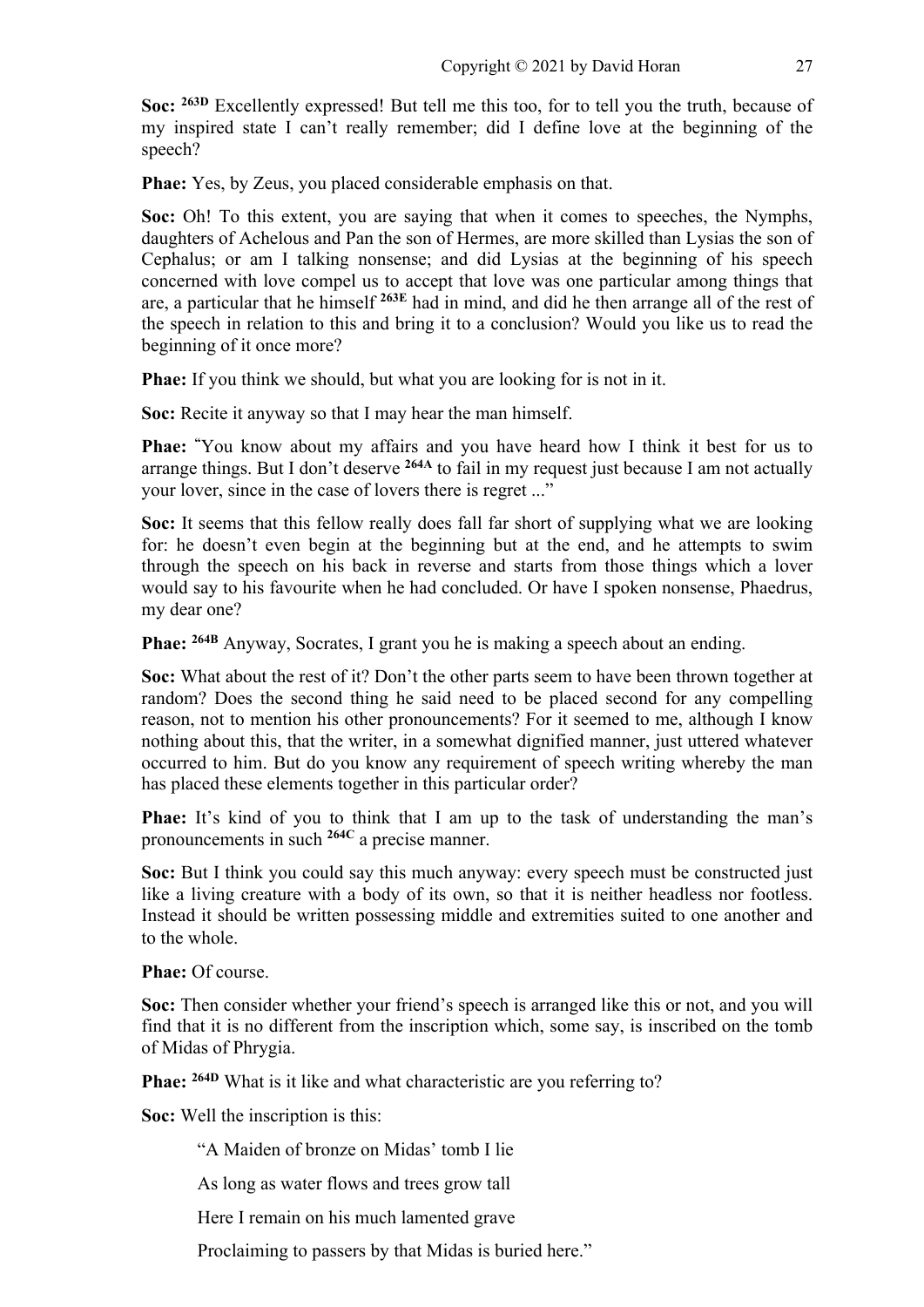**264E** But I presume you recognise that it makes no difference which line you recite first or last.

**Phae:** You are mocking this speech of ours, Socrates.

**Soc:** Well then let's leave this speech aside in case you get upset, and yet I think it does contain many examples which it would be beneficial to examine but not at all beneficial to imitate. Instead we should proceed to the other speeches for there was something in them, I believe, that anyone who wishes to study speeches would do well to observe.

Phae: <sup>265A</sup> What sort of thing are you referring to?

**Soc:** There were, in a sense, two opposing speeches: one stated that it is necessary to favour the lover, the other the non-lover.

**Phae:** And most assertively too!

**Soc:** I thought you were going to speak the truth and say "madly". Anyway that's the very word I was looking for. In fact, we said that love is a madness, didn't we?

**Phae:** Yes.

**Soc:** Yes, but there are two forms of madness, the one arising from human disorders and the other from a divine alteration of habitual attitudes.

**Phae: 265B** Entirely so.

**Soc:** And we distinguished four categories of divine madness belonging to four gods, assigned the prophetic kind to the inspiration of Apollo, the mystical to Dionysos, the poetical, in turn, to the Muses and the fourth kind to Aphrodite and to Love, and we declared that this madness of love is the very best. Now I don't know what the experience of love should be compared to; perhaps we have made some connection with truth; perhaps instead we have been borne off in the wrong direction. Having blended a speech that is not entirely unconvincing, we chanted a hymn in the form of a story **265C** with measure and with solemnity in praise of your master and mine, love, the guardian of beautiful boys.

**Phae:** And it was very pleasant for me to hear it.

**Soc:** Then let's use this fact in order to understand how the speech was able to switch from censure to praise.

**Phae:** What aspect are you actually referring to?

**Soc:** It appears to me, for the most part, to have played a veritable game and yet among these random pronouncements there were two forms, and if we were able, by some skill, to understand the potential of both, **265D** that would be most worthwhile.

**Phae:** What were they?

**Soc:** Taking a collective view of things that are dispersed and multifarious and bringing them into one form so that each is defined, and whatever you wish to impart on any occasion is made clear. It is like what we did just now in the case of love; once we had defined what it is, whether adequately or inadequately, the speech was able because of that, to state what was obvious and what was in agreement with itself.

**Phae:** And what is the other form you mentioned, Socrates?

**Soc: 265E** The ability to cut it up once more on the basis of forms, according to its natural joints, without trying to shatter a single part by going about it like a bad butcher. And just as our two recent speeches grasped the unreasoning part of the mind as a single common form and just as the parts of a single body **266A** naturally appear in pairs with the same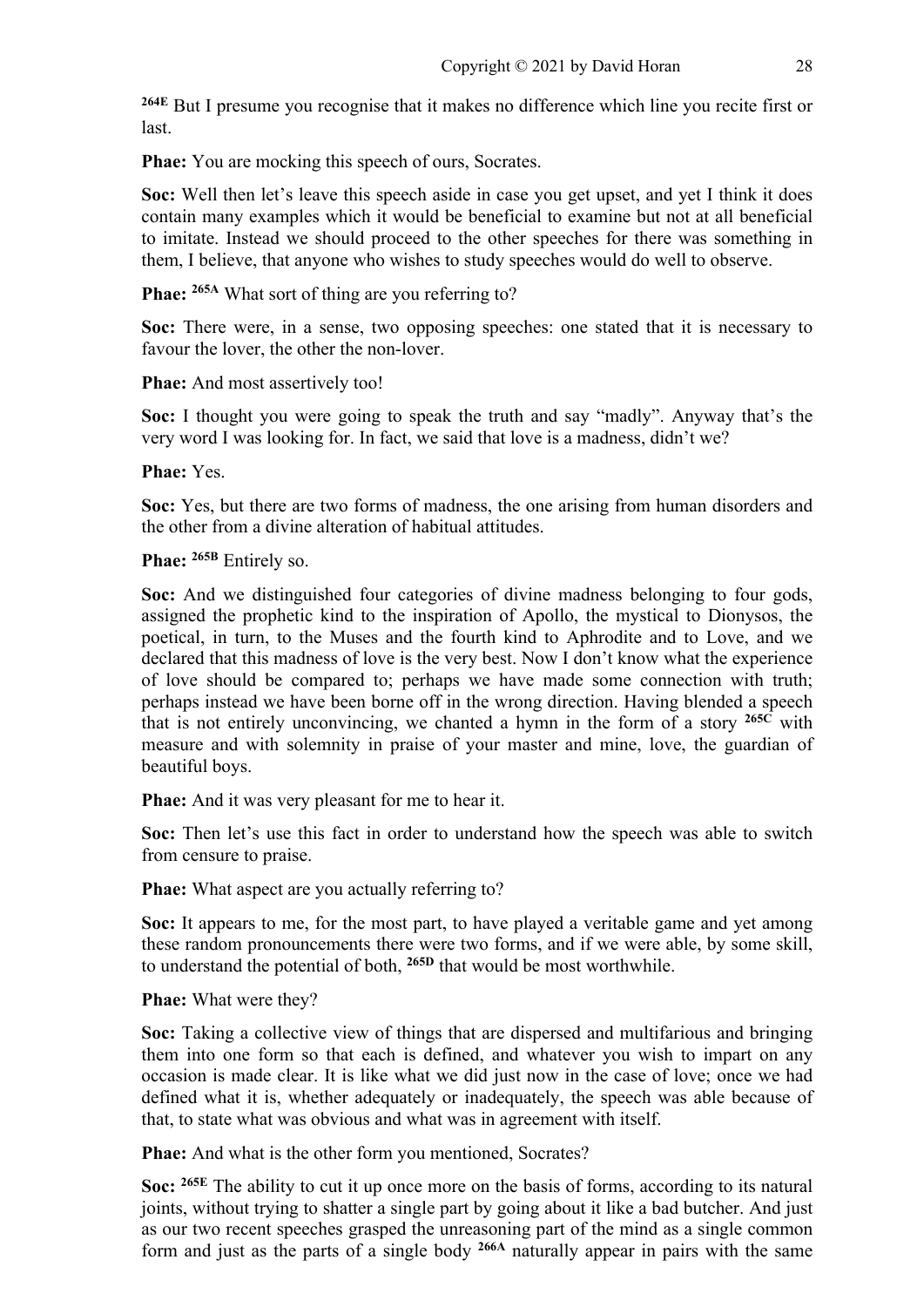name although one is on the left and the other on the right, so also did the two speeches regard the mental disorder in us as, by nature, a single form. One speech took the part cut from the left-hand side, cut this once more and did not relent until, having found what you might call a left-sided love among them, it reviled this and was quite right to do so. The other speech, leading us through the parts of madness of the right-hand side, found and presented **266B** a love with the same name as the other one except that it was divine, and it praised this as the cause of the greatest benefits that accrue to us.

**Phae:** What you are saying is entirely true.

**Soc:** Now I myself, dear Phaedrus, am a lover of these processes of division and combination so that I may be able to speak and to think. And if I believe that anyone else is able to discern a one in what is by nature multiple, I follow him "wherever he leads as though he were a god". <sup>17</sup> And indeed up until **266C** now I have referred to people who are able to do this as dialecticians, but whether or not I am describing them correctly, god knows. Now tell me what we should call those who are instructed by yourself and Lysias. Do they go by the name of that skill in speaking which Thrasymachus and the others employ in order to become wise speakers themselves, and make others wise once they are prepared to bear gifts to them as though they were kings?

**Phae:** They are kingly men indeed but when it comes to the processes you are asking about, they are not knowledgeable. Indeed I think you are referring to this form correctly when you call it dialectic and I think that rhetoric, for its part, is still evading capture.

**Soc: 266D** What do you mean? Could there be anything of merit which has been deprived of these two processes and is regarded as a skill in any case? You and I should not show total disrespect, but we should also describe the part of rhetoric that is still left.

**Phae:** Yes, Socrates, presumably there is a great deal of material in the books that have been written about the skill of speech-making.

**Soc:** Your reminder is well timed. In the first place, I think that a preamble needs to be delivered at the beginning of the speech, is that so? Are these what you mean by the refinements of the skill?

**Phae: 266E** Yes.

**Soc:** And then in second place is an exposition and evidence to support it; third are proofs and fourth come probabilities. And that superlative speech-craftsman, the man from Byzantium, refers, I believe, to confirmation and added-confirmation.

**Phae:** You mean the worthy Theodorus?

**Soc: 267A** Of course. And he says we should employ refutation and added-refutation both in accusation and in defence. And can we avoid bringing in the superb Evenus of Paros who was first to discover insinuation and incidental-praise? And according to some people, he also recites incidental-censures in verse to help his memory: a wise man indeed!

Shall we leave Tisias and Gorgias undisturbed; these men who have realised that appearances are more honourable than truth and who also use force of speech to make minor issues appear important and important issues appear minor, novelties **267B** appear ancient and ancient truths appear novel; men who discovered how to speak concisely or interminably on any subject whatsoever? Now when Prodicus heard me mention this he laughed and said that he alone had discovered what skilled speech making involves; the speeches should be neither long nor short but duly measured.

<sup>&</sup>lt;sup>17</sup> The phrase is from Homer's Odyssey, V, 193.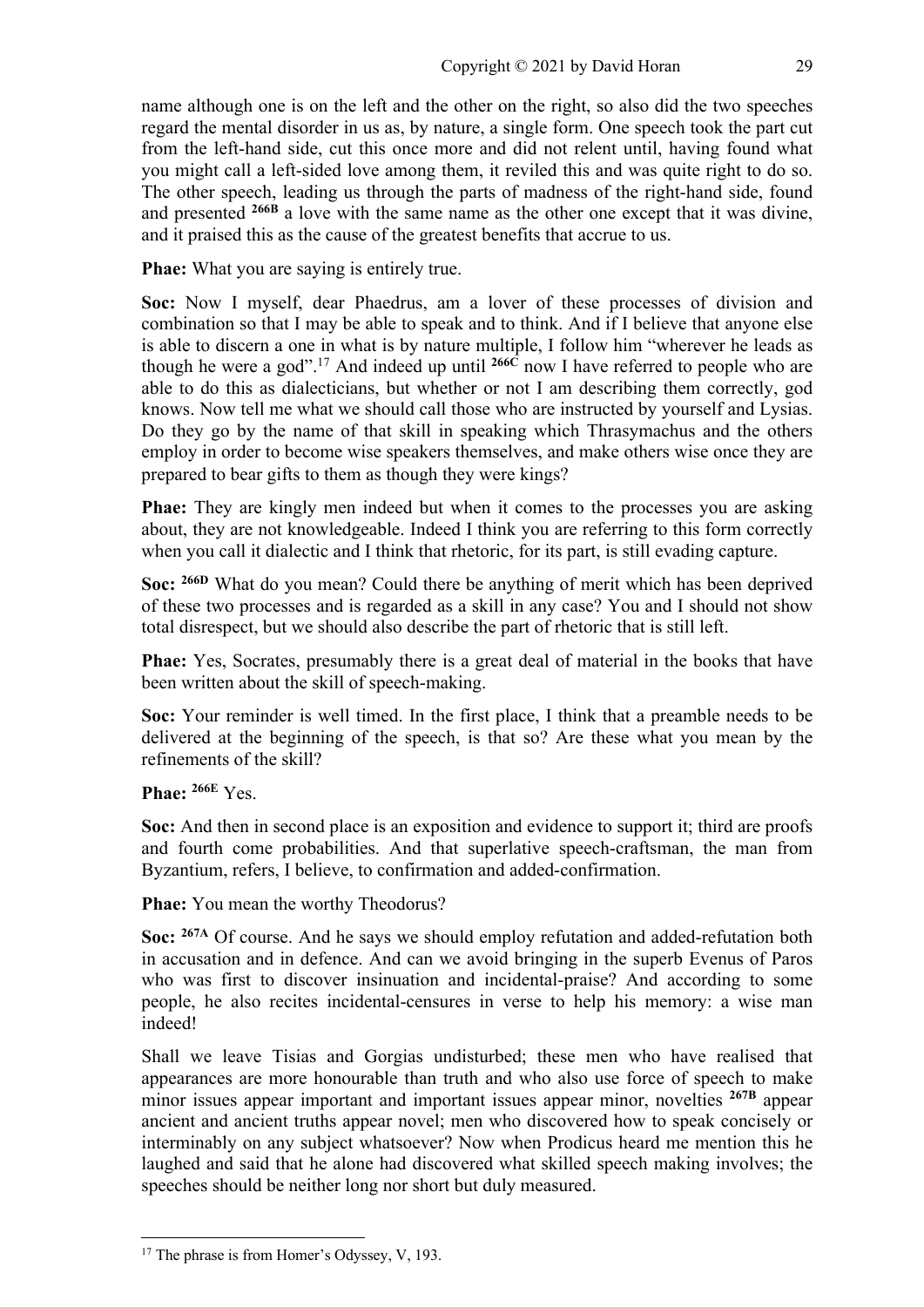**Phae:** Dear Prodicus, what unparalleled wisdom!

**Soc:** And we shan't mention Hippias for I believe this stranger from Elis would vote the same way as Prodicus.

**Phae:** Why wouldn't he?

**Soc:** And how shall we describe Polus and his array of inspired expressions such as double-speech **267C** and concise-speech, and image-speech and phrases that Licymnius gave him in order to produce eloquence.

**Phae:** Weren't there Protagorean works of this kind too, Socrates?

**Soc:** Yes, my boy, he wrote "Proper Diction" and numerous other fine works. Then again the Chalcedonian giant<sup>18</sup> appears, quite skilfully, to have mastered lamentations on old age and poverty in long drawn out speeches, and this man, so he says, has become **267D** formidable at arousing crowds to anger and appeasing them again by means of his charms, once they are angry. And he is a master of slander and of the repudiation of slander regardless of the source.

And yet when it comes to the conclusion of speeches, they all seem to agree with one another although some use the term "recapitulation" while others use a different word.

**Phae:** Do you mean reminding your hearers towards the end of the speech of the various issues that have been referred to?

**Soc:** That's what I mean, and if you have anything else to say about the skill of speaking....

**Phae:** Minor matters not worth mentioning.

**Soc: 268A** Well let's leave the minor issues aside and let's look at the others in a brighter light and see what power they derive from this skill and when.

**Phae:** And it is very powerful, Socrates, particularly in mass gatherings.

**Soc:** It is indeed but take a look, you heavenly creature, and see if there appear to be gaps in the fabric they have woven. I can see some.

**Phae:** Just show them to me.

**Soc:** Then tell me this: if someone were to approach your friend Eryximachus or his father Acumenus and say that: "I know how to treat the body in a variety of ways so that it warms up and if I wish, **268B** cools down; if I take the notion I can make it vomit or make its bowels move and all that sort of thing; what's more, because I know this I am qualified to be a doctor and to make a doctor of anyone else on whom I confer the knowledge of these matters". What do you think they would say when they heard this?

**Phae:** Well what else could they do but ask whether the man also knows to whom each of these treatments should be administered and when and for how long?

**Soc:** And if he were to reply: "Not at all, but I regard anyone who learns these matters from me **268C** as capable of working these details out for himself"?

**Phae:** I think they would say that the man is mad and believes that he has become a doctor on account of hearing something from a book or stumbling upon some minor remedies without knowing anything about the skill.

**Soc:** And what if someone were to approach Sophocles or Euripides and say that he knew how to make extremely lengthy orations about a trifling matter and very short ones about

<sup>18</sup> The Chalcedonian giant is Thrasymachus who features prominently in *Republic*, Book 1.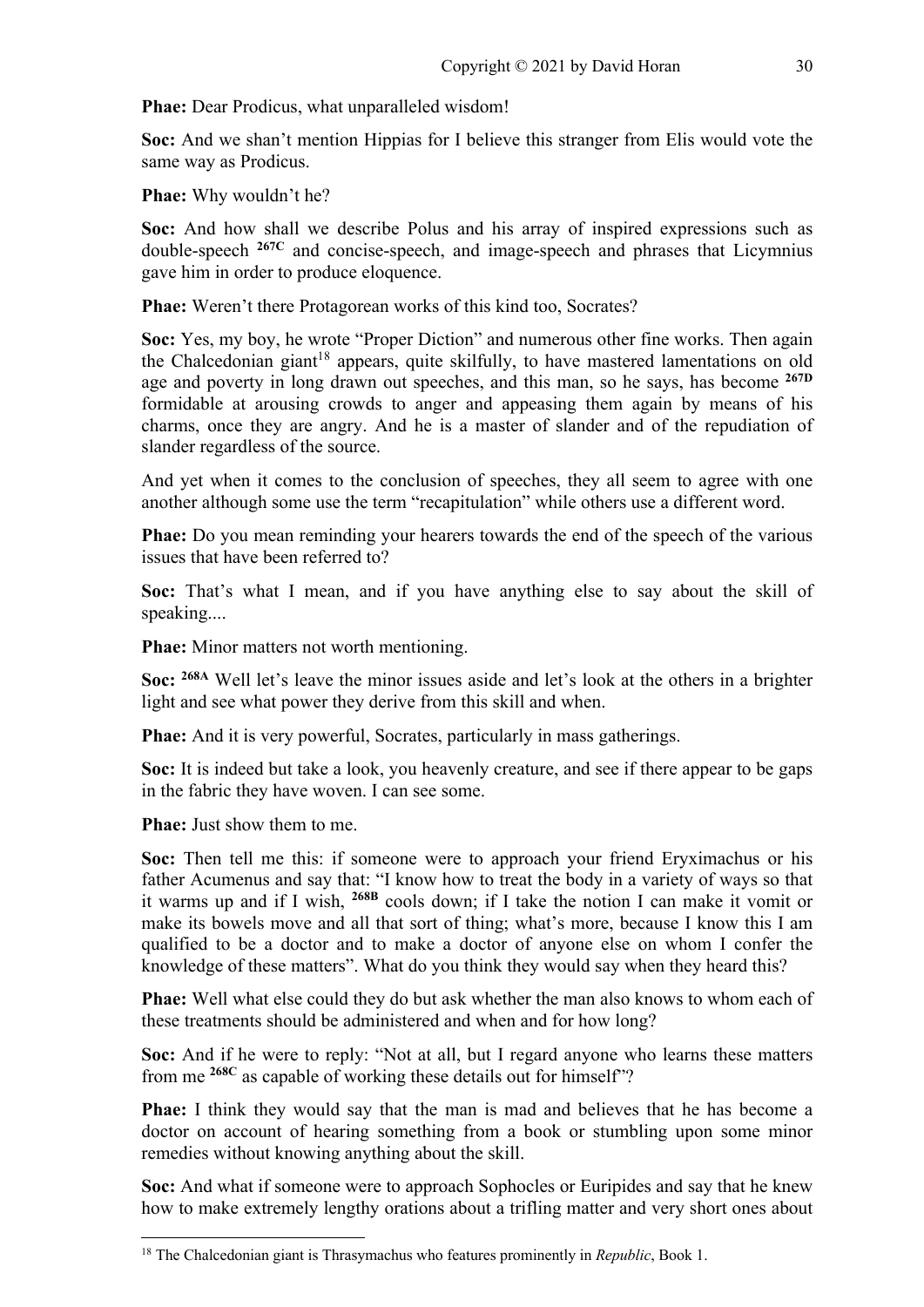a major issue, and that he could, at will, produce lamentations or in contrast, speeches that terrify and intimidate, and so on and so **268D** forth? And what if he believed that when he passed this knowledge on, he was teaching people how to write tragedies?

**Phae:** Well I think, Socrates, that they would be amused by anyone who believed that tragedy was anything other than the proper arrangement of these elements with respect to one another and to the play as a whole.

**Soc:** But I don't think they would be too harsh in their criticism, no, they would respond like a musician who meets up with someone who thinks he knows what harmony is because he happens to know how to play the highest note and the lowest **268E** note on a string. He would not say fiercely: "You sorry wretch!", but like the gentle musician that he is, he would say: "Excellent fellow, anyone who intends to understand harmony must indeed have knowledge of these two facts. However, someone at your stage of development could still be devoid of even the smallest understanding of harmony. In fact, you know the necessary prerequisites for harmony but not the principles of harmony."

**Phae:** Absolutely correct.

**Soc: 269A** And wouldn't Sophocles say that the man who is showing off to himself and Euripides, knows the prerequisites for tragedy but not the principles of tragedy; and in the case of Acumenus, wouldn't he say that the person knows the prerequisites for medicine but not the principles of medicine?

**Phae:** Entirely so.

**Soc:** But what if the honey-voiced Adrastus, or even Pericles, were to hear about those glorious technicalities we listed a moment ago, the aphoristic utterances and imagespeaking and anything else we described when we said they should be examined in a brighter light? Do you think they would respond angrily, **269B** just like you and me, and direct some coarse boorish expression at the people who have written about this and teach it too, as though it were the skill of rhetoric? Or since they are both wiser than us, would they rebuke us and say: "Dear Phaedrus and Socrates, you should be sympathetic rather than angry if some people with no knowledge of dialectic prove incapable of discerning what exactly rhetoric is and in this predicament, think they have discovered **269C** rhetoric when they know the necessary prerequisites of that skill, and actually believe they have provided comprehensive instruction to others when they teach them these prerequisites, but believe that delivering these assorted devices in a persuasive manner and also assembling them into a whole is an insignificant task which their pupils must figure out for themselves when they compose speeches."

**Phae:** Yes, certainly, Socrates, I grant you that these men write about this sort of thing and teach it as if it were the skill of rhetoric, and I think that what you have said is true. But the question is: how and from where may someone acquire the genuine skill **269D** of rhetoric and persuasion?

**Soc:** Phaedrus, the ability to do this and become an accomplished performer in the process is probably acquired just like any other; in fact it must be. If you happen to have a natural rhetorical ability you will be a notable rhetorician once this is supplemented by knowledge and practice, but if you are lacking in any of these you will be imperfect in that respect. However, the approach by which Lysias and Thrasymachus proceed does not, as I see it, recognise rhetoric as a skill.

**Phae:** Well what should they have done?

**Soc: 269E** My friend, it is highly likely that Pericles has become the most accomplished rhetorician of them all.

**Phae:** Why so?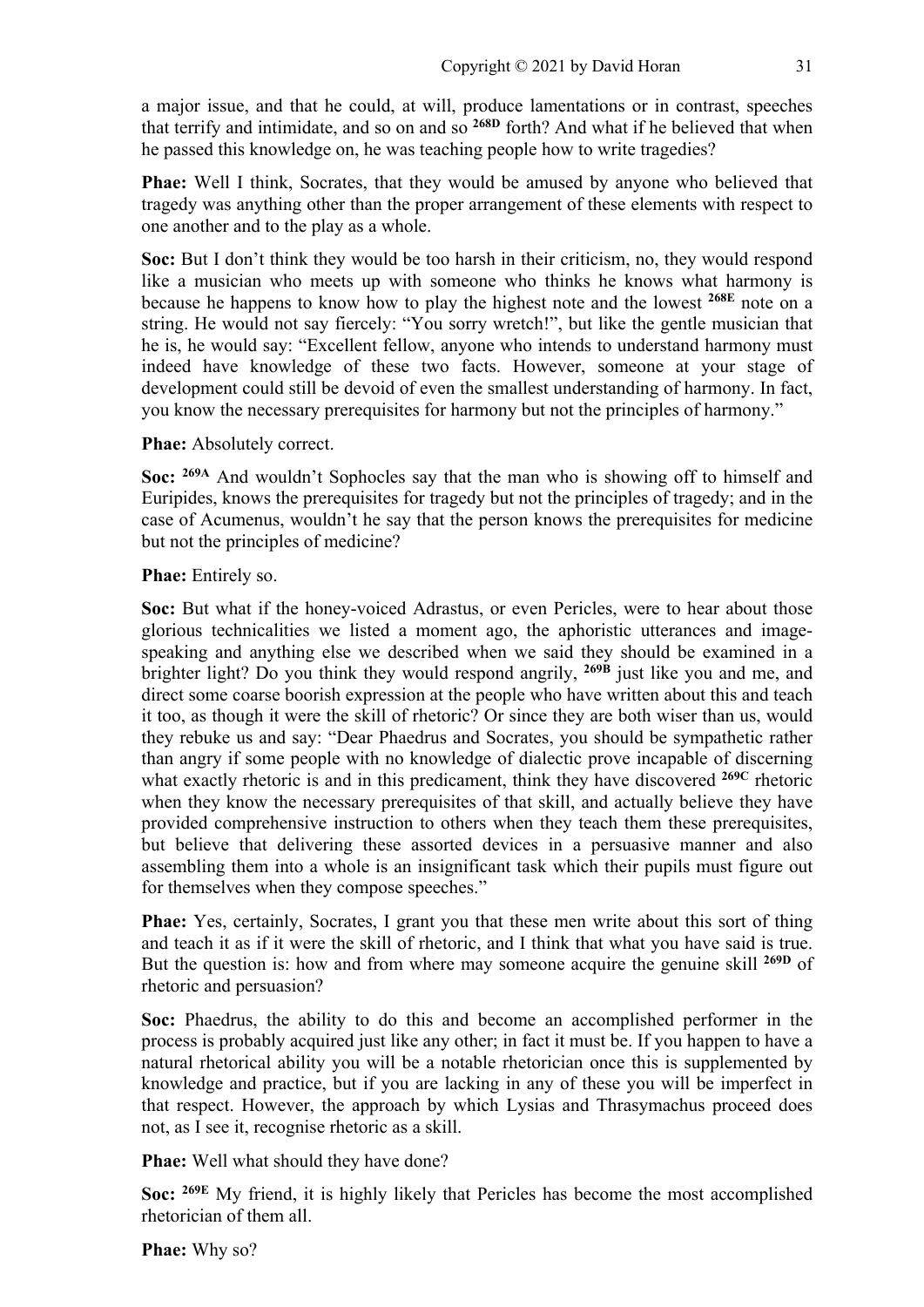**Soc:** All of the great skills need to be supplemented by verbose **270A** and elevated discussion about nature for it seems that this high-mindedness and total effectiveness originate from something of this sort. And Pericles has acquired this in addition to his natural talents, for I believe he fell in with someone of this sort in the person of Anaxagoras and was filled full of elevated discourse and appreciated the nature of reason and mind, the very matters on which Anaxagoras constructed an extensive argument. Pericles drew upon this and applied it as appropriate to the skill of speech-making.

**Phae:** What do you mean by this?

**Soc: 270B** I presume that skill in medicine works in the same way as skill in rhetoric?

#### **Phae:** How so?

**Soc:** In both cases we have to determine a nature; in one instance it is the nature of a body and in the other it is the nature of a soul. This is necessary if you intend to proceed by means of a skill rather than by practice and experience either to engender health and strength in the body by administering drugs and nutriment, or to import whatever excellence and persuasion you wish into the soul through words and the cultivation of lawful habits.

**Phae:** Yes, that sounds plausible, Socrates.

**Soc:** <sup>270C</sup> Now do you think it is possible to discern the nature of soul adequately without discerning the nature of the whole?

**Phae:** Well if we are to be persuaded by Hippocrates, the Asclepiad, we cannot even know about the body except through this method.

**Soc:** Well said, my friend. However, in addition to the testimony of Hippocrates we should scrutinise our own account to see if it concurs with his.

# **Phae:** I agree.

**Soc:** Then consider what precisely Hippocrates and the true account say regarding nature. Now shouldn't we keep the following questions in mind in relation to **270D** the nature of anything at all: First, is it something simple or multiform in which we wish to be skilful ourselves and capable of making others skilful? Then if it is simple, what natural capacity does it have to act and upon what, and what capacity does it have to be acted upon by anything else? And if it has more forms than one, then we should count them, and as in the case when there was only one, ask in each instance what that particular form is naturally adapted to do, or to have done to it by anything else.

#### **Phae:** Very likely, Socrates.

**Soc:** In any case, a method devoid of these considerations would be just like the progress of a blind man. **270E** But we certainly should not liken any approach based upon a skill to the progress of the blind or the deaf. No, it is obvious that if anyone systematically imparts speech-making to another he will reveal the essence of that nature towards which the speeches are directed and that, I presume, will be the soul.

#### **Phae:** Of course.

**Soc: 271A** Therefore all of his effort is directed towards soul, for he is attempting to bring about a conviction in the soul. Is this so?

# **Phae:** Yes.

**Soc:** So it is obvious that Thrasymachus, or anyone else who seriously imparts a system of rhetoric, will in the first place write with the utmost precision, and then enable us to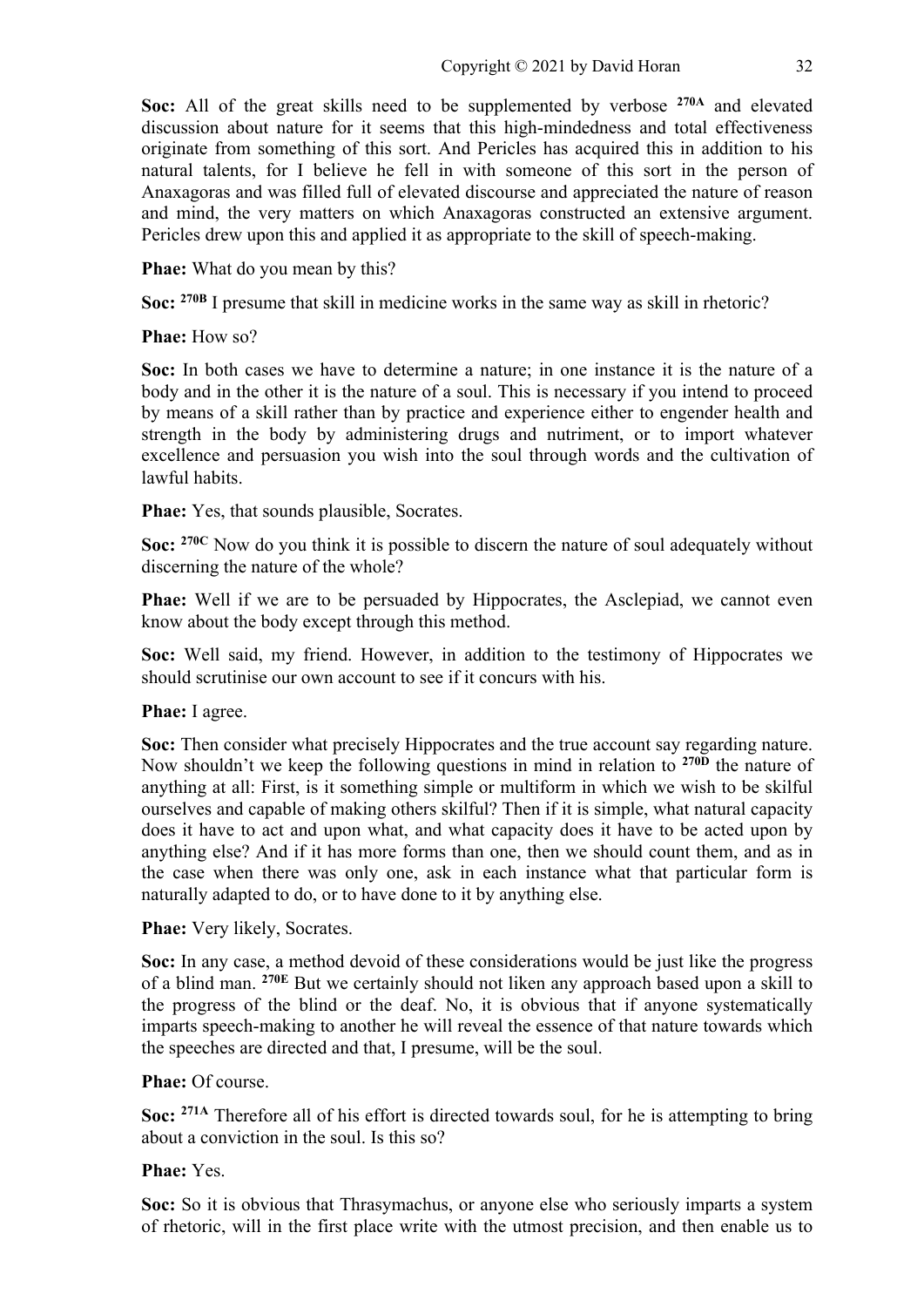see whether soul is, by nature, one and uniform or multiform like the structure of the body; for this is what we mean by revealing its nature.

**Phae:** Entirely so.

**Soc:** And secondly, he would clarify what by nature it enacts by means of anything, and what it experiences on account of anything.

**Phae:** Of course.

**Soc: 271B** And thirdly, once he has set out the categories of speeches and of souls and the influence of the speeches, he will explain all this, matching each speech to a soul, and teaching us what kind of soul must, perforce, be persuaded or not persuaded by what kind of speeches, and the reason why this must be so.

**Phae:** Well I think that would be an excellent way to proceed.

**Soc:** Well then, my friend, neither this speech nor any other **271C** will ever be spoken or written by means of a skill, unless it is presented and delivered with this in view. But those who compose systems of rhetoric these days, the people you have heard of, are cunning and they conceal the fact that they are extremely knowledgeable about the soul. So until they describe this approach and write about it, we should not accept their claim that they are writing based upon a skill.

**Phae:** What approach are you referring to?

**Soc:** It is not easy to give you the formulations themselves but I would like to describe the manner in which one must write if the work is to be executed as skilfully as possible.

**Phae:** Tell me.

**Soc:** Since the power of speech consists in leading the soul, the intending **271D** orator needs to know how many forms of soul there are; that their number is such and such and there are these types and these other types and consequently, there are people of one sort and people of another sort. And then once he has categorised souls in this way, there are also various forms of speeches, each with its own qualities. People of a certain kind are easily persuaded to particular viewpoints by speeches of this sort for the following reason, while these other people are difficult to persuade for these other reasons. And once he has a proper understanding of these factors and can also see them in operation in practical situations, **271E** he must be able to pay keen attention to them or he will derive no benefit, as yet, from the instructions he heard whilst attending the lectures.

And when he has the competence to state that this sort of person is persuaded by speeches of this sort, is able to recognise that person if he happens to meet him, and satisfy himself that the **272A** person now standing before him represents a particular nature which was once described in lectures, a nature to which he will have to apply certain speeches in a particular way to persuade it in certain directions; once he has understood all this, and has also appreciated when it is time to speak or to refrain from speaking, and recognises the right time and the wrong time for the aphorisms, lamentations, intensifications or any of the other rhetorical devices he has learned, then and not till then does his skill in rhetoric attain complete and glorious consummation. But if someone ignores **272B** these principles when he teaches or speaks or writes but still claims to speak by means of a skill, it is best not to believe him. But perhaps our fellow author will ask: "Well then, Socrates and Phaedrus, is that it? Is there no other way to describe the skill of speech making than this?"

**Phae:** I think it's impossible to describe it in any other way, Socrates, although it is turning out to be no minor undertaking.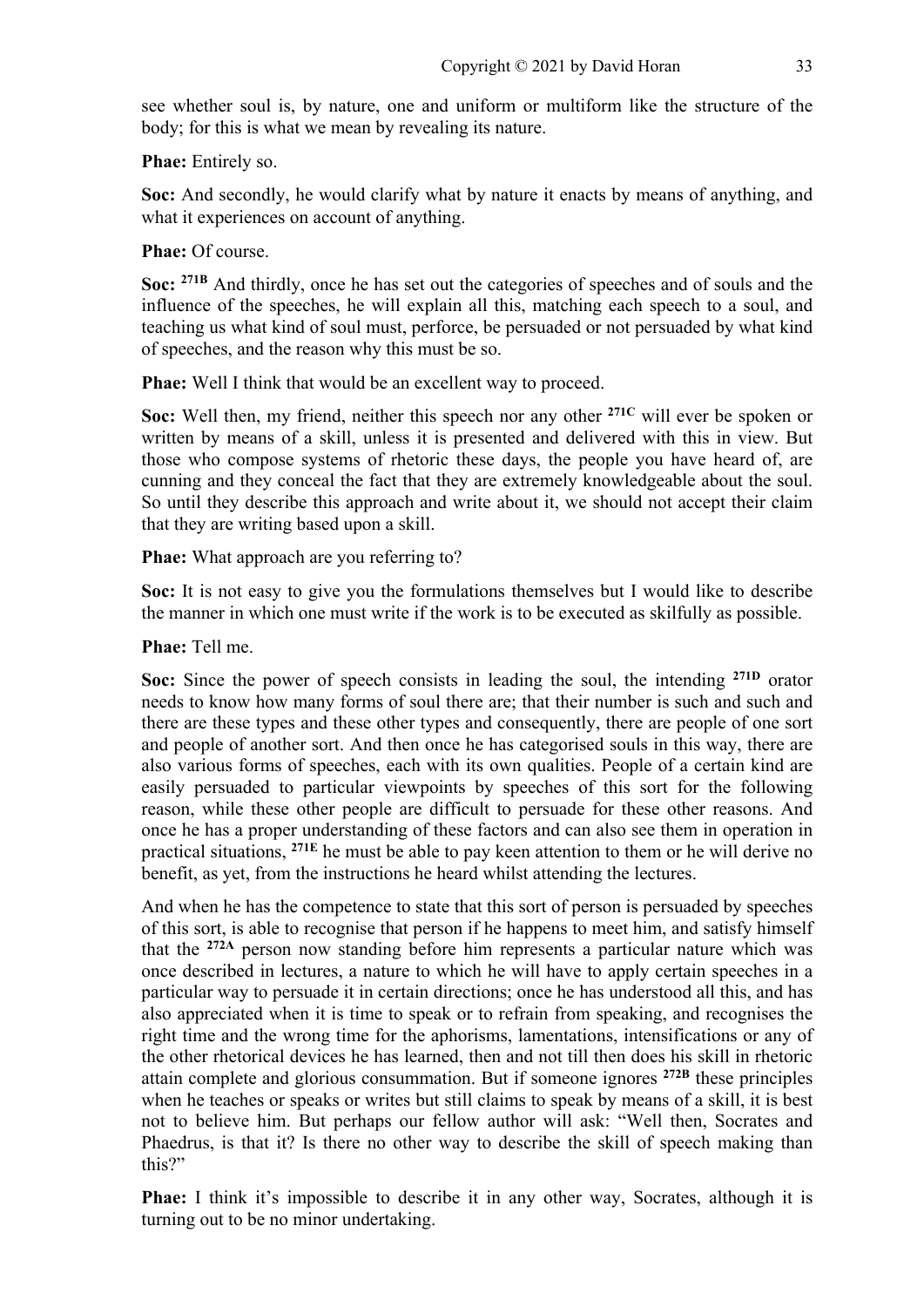**Soc:** True! For this reason we should scrutinise all the arguments from every angle to see if some easier, **272C** shorter means of attaining this skill turns up, so that we don't go off in vain down a long, rough road when there is a short and smooth one. But if you have any kind of assistance to offer from what you have heard from Lysias or anyone else, try to remember it and tell me.

**Phae:** I would have something to say, if it were just a matter of trying but at the moment I've nothing to offer.

**Soc:** Then I would like to recount an argument I have heard from some people who are concerned with these issues.

**Phae:** What is it?

**Soc:** Anyway it is said that even the wolf deserves to have his say.

**Phae:** <sup>272D</sup> Then you should take his part.

**Soc:** Well some people say that these issues do not have to be made so solemn and principled through such lengthy elaboration. For as we said at the start of this discussion, when it comes to issues of good and right, or men who possess such qualities either naturally or through education, the intending rhetorician need not be concerned with truth in any way at all. For in the law courts, they say, no one at all cares one jot about the truth of these matters, no, they care about persuasion, **272E** and what is persuasive is what is likely, so anyone who intends to speak skilfully should pay attention to this. In fact, sometimes one should not even refer to the actual events if they occurred in an unlikely manner. Instead one should describe likely events, whether in a prosecution or a defence, and in all that is said one should pursue likelihood, and for the most part, bid farewell to the truth. For this, when maintained throughout the entire **273A** speech represents the sum total of the skill of rhetoric.

**Phae:** Yes, Socrates, the men who make out that they are skilled speech-makers say what you have just said. In fact, I recall that we touched upon this sort of issue briefly in our earlier discussion but it seems to be extremely important to those who are concerned with speech-making.

**Soc:** And indeed you have made a careful study of Tisias himself. So let Tisias inform us too: does he say that likelihood **273B** is anything other than "how things seem to most people"?

**Phae:** What else could it be?

**Soc:** Yes, it is quite likely that in the light of this wise and skilful insight, he wrote that if a weak brave man beats up a strong coward and steals his cloak or something else and is brought before a court, neither of them should speak the truth. Instead the coward, for his part, should say that the brave man was not acting alone when he beat him up while the other fellow should retort that there was only the pair of them, and have recourse to the standard defence: "How could a man like me have taken on **273C** a man like this?" Then the other chap will not mention his cowardice but in his efforts to come up with some other lie, will probably furnish his opponent with a counter-argument. And indeed whatever the situation, this is the sort of thing that the skilled speaker says. Isn't this so, Phaedrus?

# **Phae:** Of course.

**Soc:** Gosh! Tisias, or someone else, whoever he is, and whatever he likes to be named after, has discovered a skill that has been most ingeniously hidden! Yet, my friend, there is something we should say to him, or perhaps not ...

**Phae: 273D** What?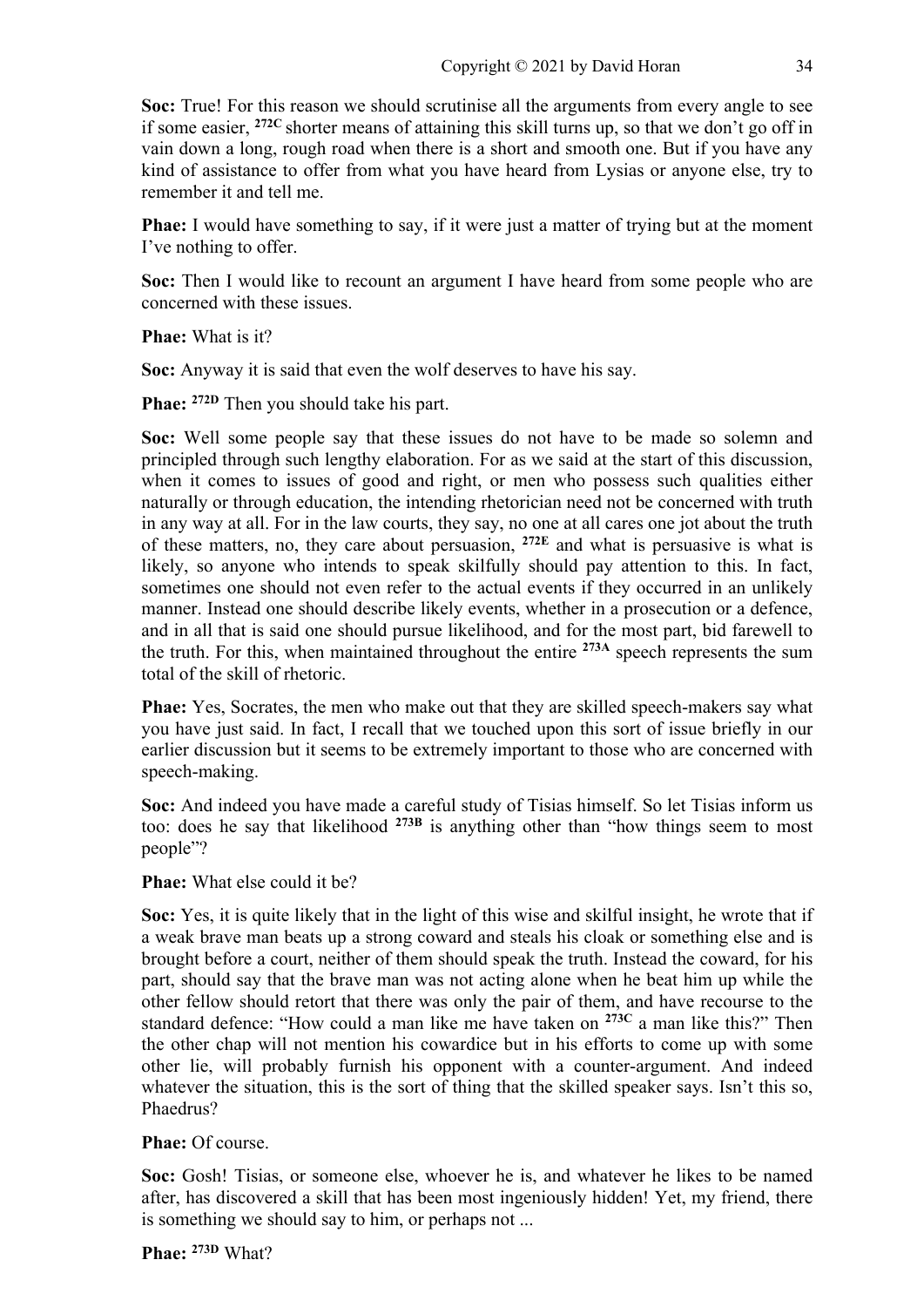**Soc:** This: "Dear Tisias, a while ago,<sup>19</sup> before you joined us, we happened to be saying that this notion of likelihood tends to arise in most people because of resemblances to the truth. But we explained earlier that the person who knows the truth is best equipped in every respect to discover the resemblances. So if you say anything else about the skill of speaking we shall listen, but if not, we shall believe what we have already explained; that unless someone enumerates the various natures among his prospective audience and distinguishes **273E** things that are on the basis of forms, and unless he is capable of comprehending each particular through a single characteristic, he will never be skilled at speaking to the extent that a human being can be. But these abilities will never be acquired without a great deal of effort which a wise man should undertake, not for purposes of speaking and acting towards his fellow men, but in order to be capable of speaking what is acceptable to the gods, and of acting to his utmost capacity in a manner acceptable to them. Well there it is, Tisias, those who are wiser than us proclaim that a man of reason should be **274A** concerned, not with gratifying his fellow slaves, except incidentally, but with gratifying his masters who are good in every way. So don't be surprised if the journey is a long and circuitous one, for we should take the circuitous route in pursuit of exalted objectives and not the objectives that concern you. And yet according to this argument, if you want these they are best produced from those."

**Phae:** I think you are describing this gloriously, Socrates, if only someone could enact it.

**Soc:** But it is good for someone who strives for the good to **274B** accept whatever may befall him.

**Phae:** Very much so.

**Soc:** Well that's enough said about skill and absence of skill in speaking.

**Phae:** Indeed.

**Soc:** We are left with the question of the appropriateness and inappropriateness of writing and how it may be executed in a worthy or an inappropriate manner. Do you agree?

**Phae:** Yes.

**Soc:** Do you know how best to please god with speeches, either by performing them or discussing them?

**Phae:** Not at all; do you?

**Soc: 274C** I can tell what I have heard from those who have gone before us anyway, but they are the ones who know the truth. Yet if we were to discover it ourselves, would any of the preoccupations of humanity still concern us?

**Phae:** It is ridiculous to ask that question, but do tell me what you say you have heard.

**Soc:** Well I heard that at Naucratis in Egypt there was a certain ancient god of that place whose sacred bird is the one they call the Ibis while the name of the divine being himself was Theuth. He was first to discover number and calculation, geometry **274D** and astronomy, and also draughts and dice and of course, writing. Now at that time Thamus was King of all Egypt round about the great city of the upper region. The Greeks call this city Egyptian Thebes and they refer to Thamus as Ammon. Theuth went to this King to show off his discoveries, and he proposed that they should be passed on to the rest of the Egyptians, and Thamus asked what benefit each of them possessed, and as Theuth explained this he praised whatever seemed worthwhile **274E** and criticised whatever did not. Now Thamus is said to have expressed many views both positive and negative to Theuth about each of the skills, so an account of these would be quite lengthy. But when

<sup>19</sup> See 261e-262b.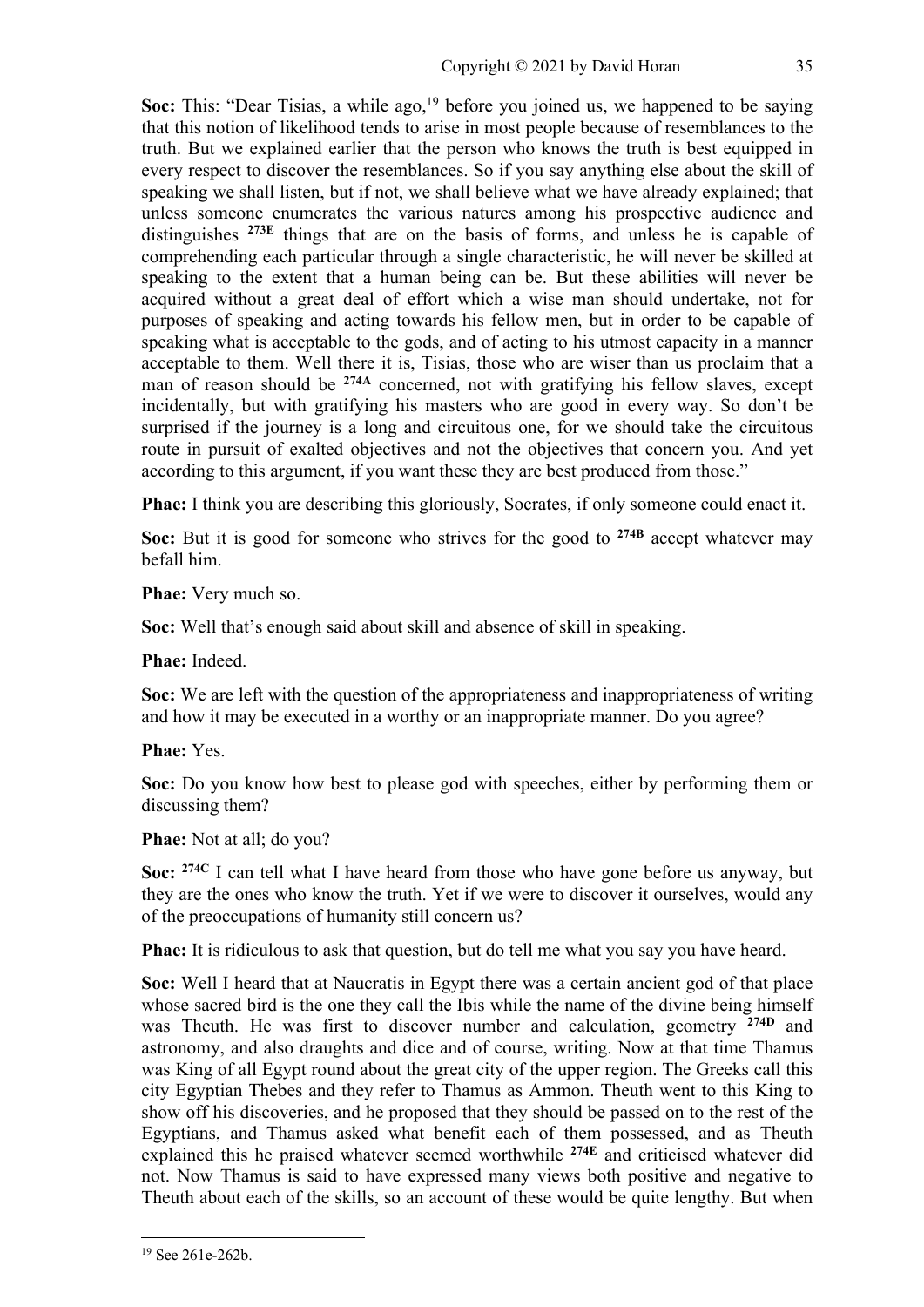he came to writing, Theuth said: "This branch of learning, O King, will make the Egyptians wiser and give them better memories for I have discovered an elixir of both memory and wisdom." The King replied: "Oh most ingenious Theuth, one man is able to invent these skills but a different person is capable of judging their benefit or harm to those who will use them. And you, as the **275A** father of writing, on account of your positive attitude, are now saying that it does the opposite of what it is able to do. This subject will engender forgetfulness in the souls of those who learn it, as they will not make use of memory, because on account of their faith in writing, they will be reminded externally by means of alien images, and not from within themselves by means of themselves. So you have discovered an elixir not of memory but of reminding. You will provide the students with a semblance of wisdom and not true wisdom, for having heard a great deal without any teaching, they will seem to be extremely knowledgeable **275B** when, for the most part, they are ignorant and are difficult people to be with because they have attained a seeming wisdom without being wise."

**Phae:** Oh, Socrates, it is so easy for you to make up stories about Egypt or anywhere else you please!

**Soc:** And yet, my friend, the people in the sanctuary of Zeus at Dodona said the first prophetic utterances were the words of an oak tree. Of course the men of that time were not as wise as you moderns, and it was enough for them on account of their simplemindedness, to listen to oak trees or rocks if only they spoke the truth. **275C** But it probably makes a difference to you who the speaker is and where he comes from, for you do not consider the single issue of whether or not these things are so.

**Phae:** You are right to rebuke me and I do think that what the Theban King says about writing is correct.

**Soc:** Then a person who thinks he has left a skill in writing behind him and anyone who, for his part, inherits this on the assumption that something clear and certain will emerge from writing, would be full of enormous silliness, and indeed ignorant of the prophetic words of Ammon, in believing that written words **275D** are anything more than a reminder to a person who already knows whatever it is that the written words may refer to.

**Phae:** Correct.

**Soc:** Yes, Phaedrus, I think that writing has a strange feature that makes it quite like painting. For the offspring of the painter's skill stand before us like living creatures but if you ask them a question they are very solemnly silent. And the same goes for written words; you might assume that they are speaking with some degree of intelligence but if you wish to learn from them and you ask them a question about what they are saying, they just point to one thing and it is always the same. And once they have been written down, **275E** every word is bandied about indiscriminately to people who understand it and to those for whom it is not appropriate at all, and it does not know to whom it should speak and to whom it should not. And when it is ill-treated or unjustly criticised it always needs its father to come to its aid, for it is unable either to defend or assist itself.

**Phae:** You are perfectly right about that.

**Soc: 276A** Well then can we see another word, the legitimate brother of this one, the manner in which it arises and how much more excellently and powerfully it develops?

**Phae:** What is it and how do you say it arises?

**Soc:** The word that is written, along with knowledge, in the soul of the one who is learning, capable of defending itself yet knowing to whom it should speak and with whom it should be silent.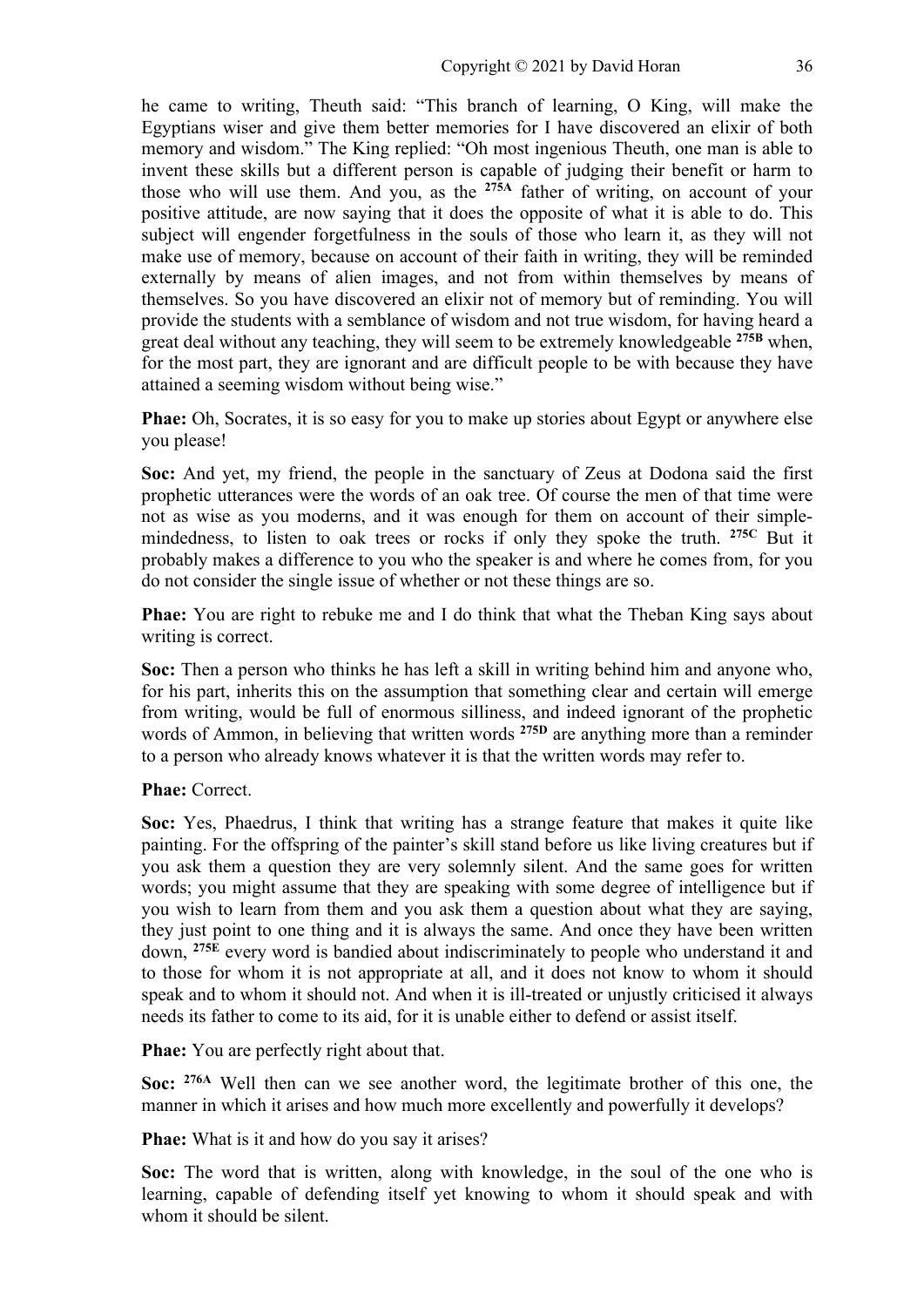**Phae:** You mean the living and ensouled word of the man who knows, of which the written word may properly be called an image?

**Soc: 276B** Entirely so. Now tell me this: Would a farmer who possessed intelligence, holding seeds that he cares about and wants to see as fruit, sow them in all seriousness in summer in some garden of Adonis,<sup>20</sup>and delight in beholding the manifestation of their beauty within eight days; or if he were to do this at all, would he do it only for the sake of amusement at a festival? But if he were serious about these, wouldn't he have recourse to the skill of husbandry and having sown them in the appropriate soil, be content if whatever he had sown attained perfection in the eighth month?

**Phae: 276C** Yes, Socrates, I think he would be acting seriously in one situation and quite differently in the other, just as you say.

**Soc:** And are we to say that a man who has knowledge of things right and beautiful and good has any less insight than the farmer in relation to his own seeds?

**Phae:** Not the slightest.

**Soc:** So he will not, with any seriousness, write them in black water, sowing them through a pen along with words that are unable to come to their own aid in a discussion, and also are unable to teach the truth adequately.

**Phae:** No that is most unlikely.

**Soc: 276D** No indeed! But if he does write he will, it seems, sow and write his gardens of letters for the sake of amusement, storing up reminders both for himself when he arrives at the forgetfulness of old age, and for everyone else who follows the same trail, and he will take delight in beholding their tender growth. And while others have recourse to amusements of a different sort, deluging themselves at drinking parties and pursuing a variety of related pastimes, this man, it seems, will prefer to spend his time in the amusements I have described.

**Phae: 276E** You are describing a glorious game, Socrates, alongside a mundane one; the pastime of a man who is able to play with words, telling stories about justice and the other topics you are referring to.

**Soc:** It is indeed, dear Phaedrus; but I think it is far better to become serious about these matters, as when someone through recourse to the skill of dialectic, takes a fitting soul and plants and sows words accompanied by knowledge, words that are sufficient **277A** to assist themselves and the one who planted them, that are not fruitless but possess a seed from which others grow in other natures, able to render the seed ever immortal, and make the one who possesses it blessed to the fullest possible extent of human blessedness.

**Phae:** Yes, the approach you are describing is far better.

**Soc:** Well now that we have come to an agreement about these matters, Phaedrus, we can decide about those other issues too.

**Phae:** What issues?

**Soc:** Well it was the desire to look at those issues that brought us to this point; the manner in which we might investigate the criticism of Lysias on the grounds of being a speechwriter <sup>277B</sup> and whether the speeches themselves were written by means of a skill or without one. Now I think that this presence or absence of skill has been explained well enough.

**Phae:** Yes, so it seemed anyway, but remind me again of how we did it.

 $20$  A small artificial garden used for forced growth, perhaps a part of a fertility ritual.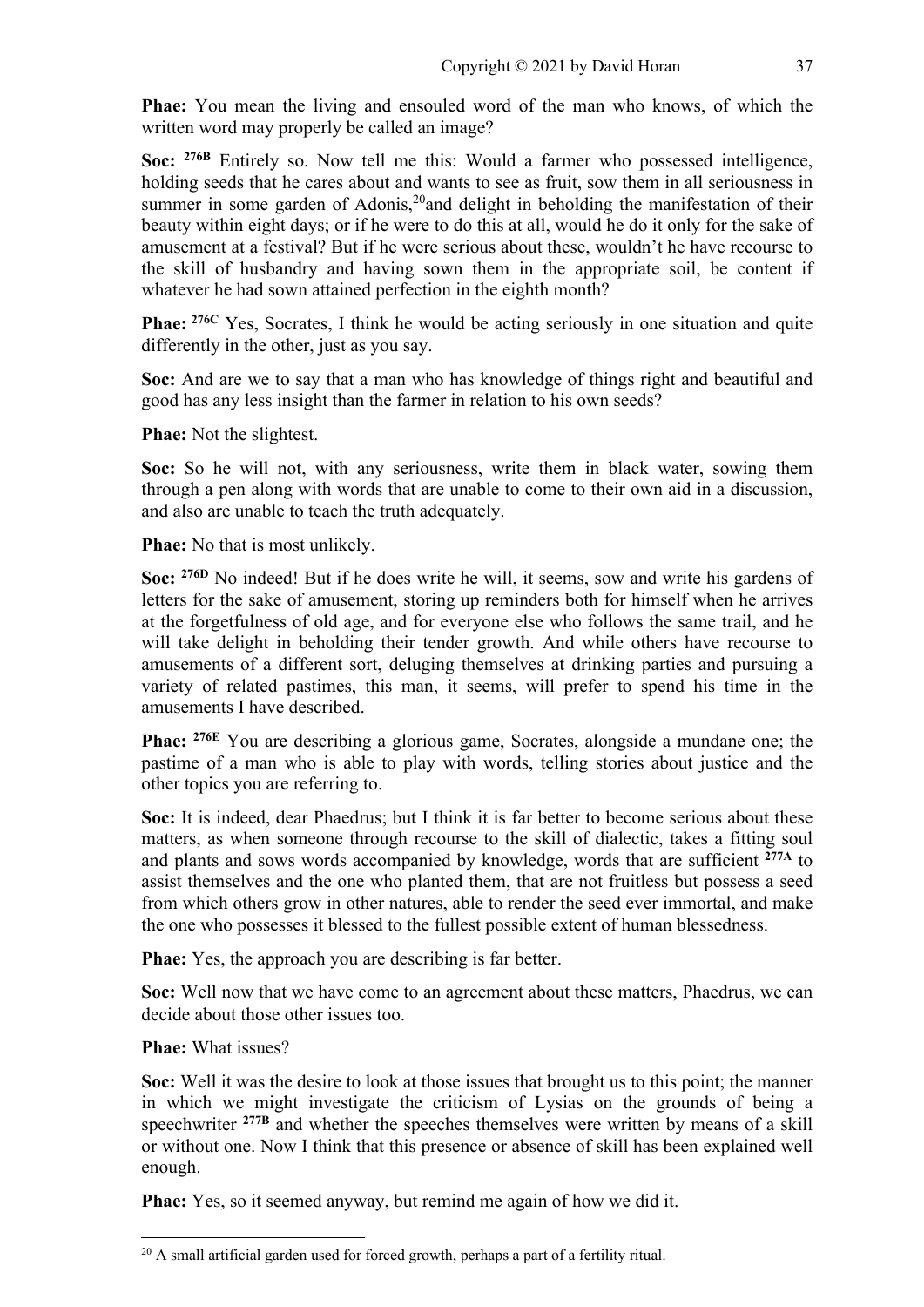**Soc:** Our entire previous discussion has revealed that until someone knows the truth of each of the matters about which he is speaking or writing, and has developed the ability to define the whole by itself, and once he has defined this, knows how to cut it up again on the basis of forms as far as what cannot be cut; and until he understands the nature of soul on the same basis, discovering the form appropriate **277C** to each nature and arranges and constructs his speech accordingly, presenting variegated and elaborate words to a complex soul and simple words to a simpler soul, he will not be able to engage, with skill, in the practice of speech-making to the extent that nature allows, either for the purposes of instruction or for the purposes of persuasion.

**Phae:** Yes, absolutely, this is what our discussion has shown.

**Soc: 277D** But what about the question of delivering and writing speeches and whether this is noble or shameful, and the sense in which the activity may properly become a matter of reproach or praise? Haven't our earlier explanations dealt with this?

**Phae:** What explanations?

**Soc:** That if Lysias or anyone else has ever written or will ever write, either in private or as a public law-maker writing a political treatise, in the belief that there is any great certainty or clarity therein, this behaviour is a reproach to the writer whether someone actually expresses this or not. For a person who cannot tell a dream of justice and injustice or good and evil from the reality will never, **277E** in truth, escape reproach even if the entire populace applaud it.

**Phae:** Not at all.

**Soc:** But the person who realises that in a written discourse on any topic there must be a great deal that is playful; that not one composition in verse or in prose that deserves to be taken seriously has yet been written, nor has any been expounded as the rhapsodes do, without any analysis or instruction, in order to produce persuasion; that in reality the best of these **278A** speeches act as a reminder to those who already know; that only in what is taught or spoken for the sake of instruction, and is actually inscribed in the soul in relation to the just and beautiful and good, is there clarity and perfection and anything worth taking seriously. A man who realises that words such as these should be referred to as his own legitimate sons, the first being the one within himself, if it be found there, and then any offspring and brothers **278B** of this which may have sprung up in a worthy manner at the same time in other souls of other persons, and who bids farewell to any other words; this, Phaedrus, is surely the sort of man that you and I would each pray to become.

**Phae:** Entirely so; what you are describing is just what I wish for and pray for.

**Soc:** Well then let that be the extent of our entertainment with speeches. You should go now and tell Lysias that we both went down to the river and sacred place of the Nymphs, and we heard words directing **278C** us to send a message to Lysias and anyone else who composes speeches, to Homer or anyone else who, for his part, has composed poetry in verse or in song, and thirdly, to Solon and anyone who has written political speeches and given them the name of laws. The message is that if he composed these knowing where the truth lies, and if he can provide support when the views he set down are challenged, and is able to demonstrate when he himself is speaking that his written words are of lesser rate, then a man **278D** of this sort should not be given a name associated with those literary activities but should be named after the matters he takes seriously.

**Phae:** What will you call him then?